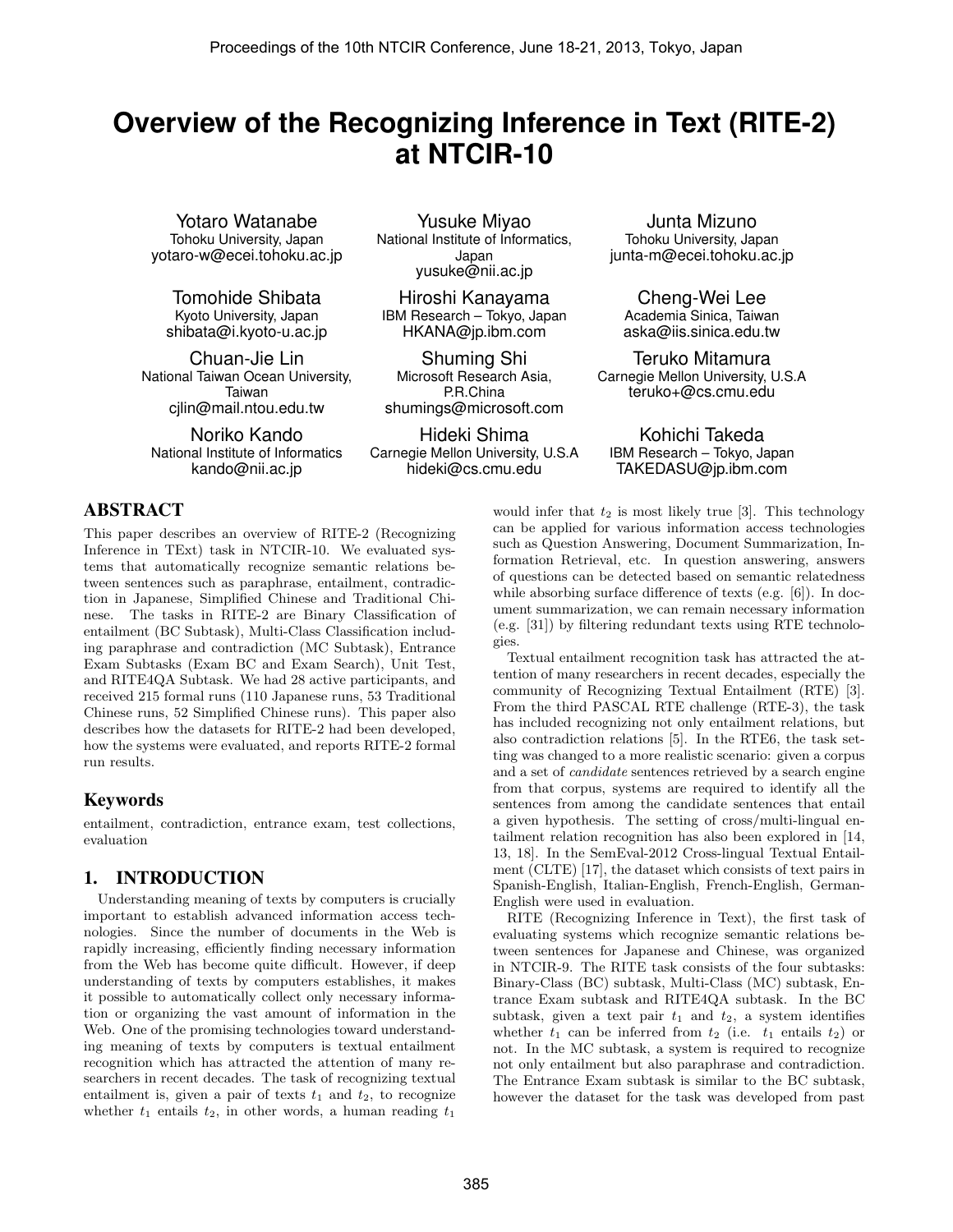Japanese National Center Test for University Admissions. In the RITE4QA subtask, the dataset was developed from Factoid Question Answering datasets. The NTCIR-9 RITE task achieved a great success with the highest number of participants (24 participants) among the NTCIR-9 tasks, however, there are still room to explore. (1) The results submitted by the RITE participants were not enough. Actually, the highest accuracy of the BC subtask for Japanese was only 58%. (2) Also, there are not enough studies on the effects of various linguistic phenomena which affect semantic relations between sentences. In order to tackle such issues, it is necessary to continue to explore the task of entailment relation recognition.

In the NTCIR-10 RITE-2 task, in addition to the four subtasks in NTCIR-9 RITE (BC, MC, ExamBC and RITE4QA), the two new subtasks were added: Exam Search subtask and UnitTest subtask. In the Exam Search subtask, instead of a text *t*1, a set of documents are given to systems. Systems are required to search a set of texts in the documents which entails or contradicts  $t_2$ . In the UnitTest subtasks, the set of examples were developed by providing a breakdown of linguistic phenomena that are necessary for recognizing relations between *t*<sup>1</sup> and *t*<sup>2</sup> in the dataset for the BC subtask. Also, the setting of the MC subtask was slightly changed. We removed backward-entailment relation included in NTCIR-9 RITE, resulting in the MC subtask as a four-way classification problem. Since back-wardentailment can be recognized by flipping  $t_1$  and  $t_2$  and checking whether the pair has a forward-entailment relation or not. In order to make it easier for people to participate in the subtasks, we provided (1) a baseline tool that can be modified easily, (2) linguistic analysis results for all of the subtasks and the search results for the Entrance Exam Search subtask.

The important dates for NTCIR-10 RITE-2 were as follows:

| 2012/07/05 | Development data released                   |
|------------|---------------------------------------------|
| 2012/07/26 | Evaluation tool released                    |
| 2012/08/31 | Registration due                            |
| 2012/09/06 | Baseline tool released                      |
| 2012/10/03 | Textbook and Wikipedia search results for   |
|            | Entrance Exam Search subtask released       |
| 2013/01/09 | Formal run data released                    |
| 2013/01/16 | Formal run results submission due           |
| 2013/01/22 | Results of the formal run released          |
| 2013/01/31 | Formal run unofficial results submission    |
|            | due                                         |
| 2013/02/04 | Formal run data with the correct labels re- |
|            | leased                                      |

This paper is organized as follows. At first we describe the RITE-2 subtasks (Section 2), and our organization effort (Section 3). Then we report RITE-2 active participants (Section 4), and the formal run results (Section 5). Finally we conclude in Section 6. [34]

### 2. TASK OVERVIEW

This section describes the subtasks in RITE-2 and how the dataset for each subtask was developed.

### 2.1 BC Subtask

The BC subtask is, given a pair of sentences  $t_1$  and  $t_2$ , to recognize whether  $t_2$  can be inferred from  $t_1$  (i.e.  $t_1$  entails *t*2). The BC subtask dataset for Japanese was developed by the 16 college students (from 1st year under-graduate students to 1st year Ph.D students). In order to make text pairs, candidate sentences are extracted from Wikipedia using an off-the-shelf search engine. Topics of sentences are selected so as not to be impartial. We allowed the annotators to edit extracted sentence pairs if some modification is necessary to create a pair of sentences which has an intended semantic relation. However, the number of modification was minimized as much as possible. After the sentence modification, we performed data filtering. A pair of sentences was removed if similar examples are already developed, it requires a special knowledge of particular fields, it includes interrogative sentence, it includes subjective information, etc. After that, five annotators labeled semantic relations for each pair, and the pair was accepted if four or more annotators labeled the same semantic relation.

In terms of Simplified and Traditional Chinese BC dataset, there are one type of development datasets, \*-DevBC, and two types of the formal run datasets, i.e. \*-BC and \*- ArtificialBC. They are converted from their corresponding MC dataset by replacing forward-entailment (F) and bidirectional entailment (B) labels with Y labels, and contradiction (C) and independence (I) labels with N labels. We describe how the dataset for the MC subtask was developed in Section 2.2.

The \*-ArtificialBC and \*-DevBC datasets are combined as single files named as \*-ExtraBC to be distributed to the participants. The pair IDs in 1 ˜ 1321 are assigned to DevBC pairs, while 1322 ˜ 1894 are assigned to ArtificialBC pairs.

| BC          |     |     | Total |
|-------------|-----|-----|-------|
| $JA$ (dev)  | 240 | 371 | 611   |
| JA (test)   | 256 | 354 | 610   |
| $CT$ (dev)  | 716 | 605 | 1321  |
| $CT$ (test) | 479 | 402 | 881   |
| $CT$ (arti) | 341 | 232 | 573   |
| $CS$ (dev)  | 528 | 286 | 814   |
| $CS$ (test) | 422 | 359 | 781   |
| $CS$ (arti) | 341 | 232 | 573   |

**Table 1: Statistics of the BC dataset.**

The statistics of the BC dataset are shown in Table 1. In the BC subtask, systems were evaluated by macro-F1 score which is defined by

$$
macroF1 = \frac{1}{|\mathcal{C}|} \sum_{c \in \mathcal{C}} F1_c = \frac{1}{|\mathcal{C}|} \sum_{c} \frac{2 \times Prec_{\cdot c} \times Rec_{\cdot c}}{Prec_{\cdot c} + Rec_{\cdot c}} \quad (1)
$$

where  $C$  is the set of classes and  $Prec_c$  and  $Rec_c$  is a precision value and a recall value for the class *c*. Precision and recall are defined as follows.

$$
Precision = \frac{N_{correct}}{N_{predicted}} \tag{2}
$$

$$
Recall = \frac{N_{correct}}{N_{target}}\tag{3}
$$

#### 2.2 MC Subtask

MC subtask is a 4-way labeling subtask to detect (forward / bi-directional) entailment or no entailment (contradiction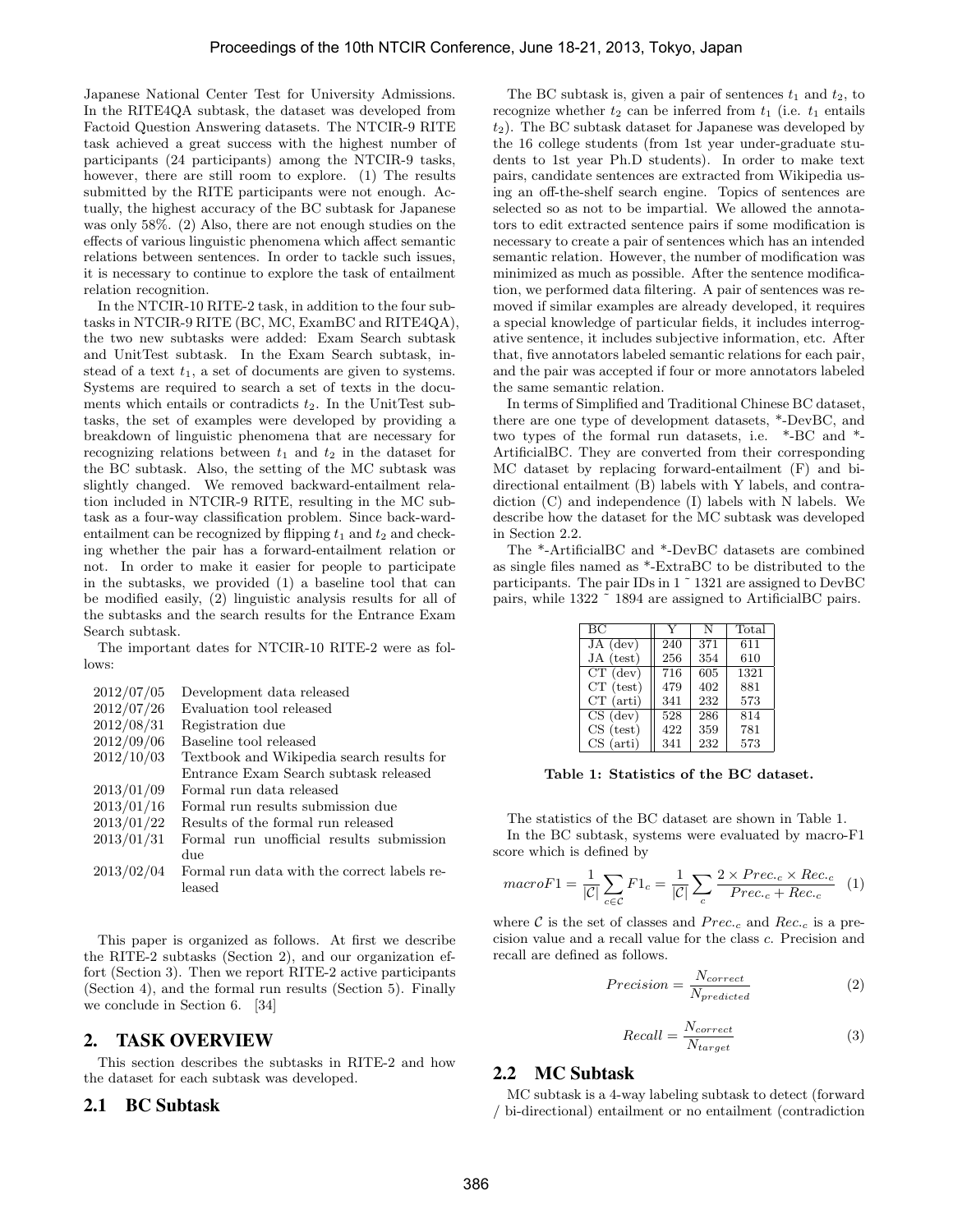

**Figure 1: An overview of the RITE-2 subtasks.**

/ independence) in a text pair. The four types of relations are defined as follows.

- **Bi-directional Entailment (Paraphrase) (B):**  $t_1$  entails  $t_2$  AND  $t_2$  entails  $t_1$ .
- **Forward Entailment (F):**  $t_1$  entails  $t_2$  AND  $t_2$  does not entail  $t_1$ .
- **Contradiction (C):**  $t_1$  and  $t_2$  contradicts, or cannot be true at the same time.

**Independence (I):** otherwise.

In NTCIR-9 RITE, backward-entailment was included in the set of semantic relations. However, backward-entailment can be detected by checking whether the flipped pair holds forward-entailment (i.e.  $t_1$  can be inferred from  $t_2$ ) or not. So, we decided to exclude backward-entailment relation from the set of semantic relation used in the MC subtask.

The dataset of MC subtask for Japanese were developed as the same as the BC subtask. The sentence pairs were created from Wikipedia, and the pairs were accepted if four or more annotators labeled the same semantic relation. In terms of contradiction relation, we created a set of examples so as to include diverse linguistic phenomena such as negation, factualities, antonyms, numerical mismatch, existence/nonexistence, condition mismatch, relation mismatch, definition mismatch, etc. The examples are randomly divided into the development data and the test data.

In terms of Chinese datasets, two development datasets, \*-DevMC, were created from merging their corresponding RITE-1 development datasets and formal run datasets.

The formal run dataset of MC subtask for Chinese was developed from two sources and two ways. In terms of sources, pairs are created based on Wikipedia sentences and information retrieval results. We randomly choose Wikipedia pages for annotators to create pairs. A Wikipedia page is first analyzed by an annotator to pick up sentences with important information to the subject of the page. More sentences are collected for pair creation by searching the web with keywords of the Wikipedia sentence.

In the formal run datasets, some special pairs are created and collected for the investigation of two research issues: (a) How to improve the discriminability of textual entailment datasets? (b) Are there any notable performance differences between the development and formal run datasets? For issue (a), instead of only use sentences from the source data, we proposed an idea to create more variation pairs from a source pair in order to lower the possibility of guessing a label right. In other words, a system which only favors certain type of pairs won't get all the variations correct easily. We call these variations "artificial pairs" and put pairs agreed by four annotators into the CT-MC dataset. Unlike traditional approaches, we also collected pairs with low agreement to form an extra dataset called CT-ArtificialMC, hope this dataset can still be useful to discriminate RITE systems. As for the second research issue, the development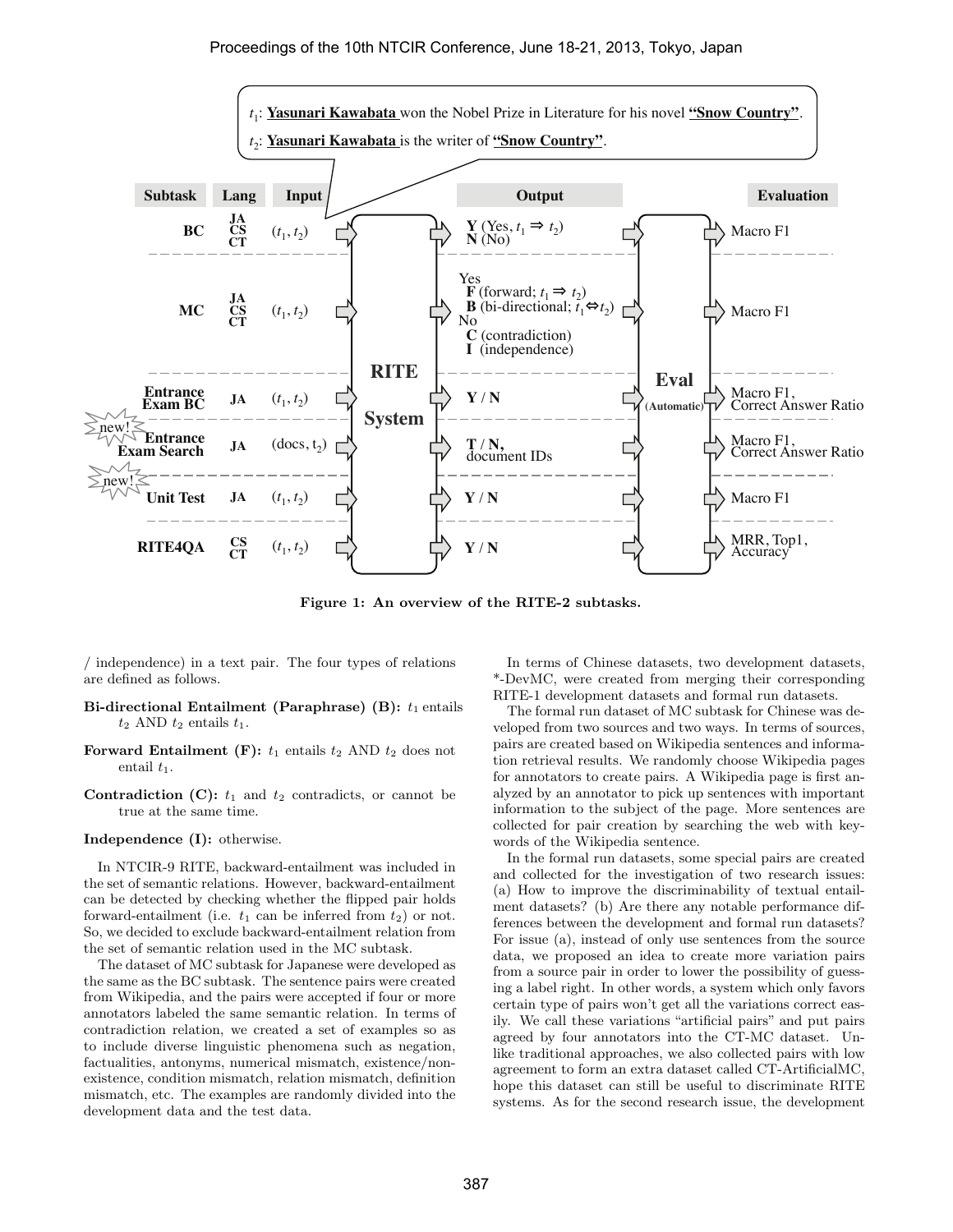dataset CT-DevMC is also used as formal run data for further analysis.

The CT-ArtificialMC and CT-DevMC datasets are combined as a single file named as CT-ExtraMC to be distributed to the participants. The pair IDs in 1 ˜ 1321 are assigned to DevMC pairs, while 1322 ˜ 1894 are assigned to ArtificialMC pairs.

After CT datasets are created, they are manually converted to CS datasets, except that CS-ArtificialMC is created by Google translating the CT-ArtificialMC dataset. In the conversion, some improper pairs are removed, which results in less pairs in CS datasets.

Unfortunately, 5 ArtificialMC pairs have "R" labels which should not be included this year. Their pair IDs are 1769, 1792, 1793, 1794, and 1796. They are removed before evaluation.

| $\overline{\text{MC}}$ | В   | F   | C   |     | Total             |
|------------------------|-----|-----|-----|-----|-------------------|
| $JA$ (dev)             | 83  | 207 | 65  | 193 | 548               |
| JA (test)              | 70  | 205 | 61  | 212 | 548               |
| $CT$ (dev)             | 262 | 544 | 254 | 261 | $13\overline{21}$ |
| $CT$ (test)            | 151 | 328 | 114 | 288 | 881               |
| $CT$ (arti)            | 186 | 155 | 115 | 112 | 568               |
| $CS$ (dev)             | 159 | 369 | 146 | 140 | 814               |
| $CS$ (test)            | 145 | 277 | 106 | 253 | 781               |
| $(\text{arti})$<br>CS. | 186 | 155 | 115 | 112 | 568               |

**Table 2: Statistics of the MC dataset.**

The statistics of the MC dataset are shown in Table 2. In the MC subtask, we evaluate systems with macroF1 so as to treat all of the semantic relations equally. Contradiction recognition is an important problem in RTE, but the number of contradiction instances is less than the other relations. By replacing accuracy to macro-F1, minor relations are given the same weight with the other relations.

### 2.3 Entrance Exam Subtasks

This subtask aims to answer multiple-choice questions of real university entrance exams, by referring to textual knowledge i.e. Wikipedia and textbooks. This is an attempt to emulate human's process to answer entrance exam questions as the RITE task. This is an interesting challenge that use real entrance exams for the evaluation of intelligent systems.

This subtask provides two types of data.

- **BC style (ExamBC)** The data is provided in the same form as the BC subtask. Systems are asked to recognize inference relations between  $t_1$  and  $t_2$ . In this data,  $t_1$  is extracted from Wikipedia, while  $t_2$  is taken from actual questions of the Center Test for University Admissions in Japan.
- **Search style (ExamSearch)** In this data,  $t_1$  is not given. Systems are asked to retrieve texts that can be used as *t*<sup>1</sup> from Wikipedia or textbooks, and answer whether *t*<sup>2</sup> is entailed (inferred) from retrieved texts.

The ExamSearch subtask is closer to the actual situation of answering entrance exams, while it is much harder than the ExamBC subtask.

ExamBC and ExamSearch data files include exactly same *t*<sup>2</sup> sentences, and their IDs are common. Therefore, you can use the ExamBC dataset for the development of retrieval systems for ExamSearch. We also provide document IDs of texts that are retrieved by human annotators as candidates for  $t_1$  (in the formal run this data will not be provided). In the Entrance Exam subtasks, systems are required to provide a confidence score for each decision.

| ExampleC   |     |     | Total |
|------------|-----|-----|-------|
| dev        | 210 | 300 | 510   |
| test       | 173 | 275 | 448   |
| ExamSearch |     |     | Total |
| dev        | 210 | 300 | 510   |
| test       | 173 | 275 | 448   |

**Table 3: Statistics of the Entrance Exam BC and Exam Search dataset.**

The statistics of the Entrance Exam BC subtask and Exam Search subtask are shown in Table 3.

In the Entrance Exam subtasks, we evaluate systems with macro-F1 scores in the same way as the BC/MC subtasks, as well as correct answer ratios for multiple-choice questions. In the latter evaluation, Y/N labels are mapped into selection of answers for the original questions according to the confidence scores outputted by systems, and the correct answer ratio is measured. In the ExamSearch subtask, we also evaluate precision/recall of  $t_1$  search results that are retrieved from Wikipedia or textbooks by the systems.

#### 2.4 Unit Test

For recognizing inference in text, various kinds of semantic/contextual processing are necessary. While the RITE task aims at such integrated semantic/context processing systems, it also has a problem that research focused on specific linguistic phenomena is not easy to pursue.

The unit test subtask provides a data set that includes a breakdown of linguistic phenomena that are necessary for recognizing relations between *t*<sup>1</sup> and *t*2. Sentence pairs are sampled from the BC subtask data, and several sentence pairs are created for each sample so that only one linguistic phenomenon appears in each pair.

The unit test data corresponds to a subset of the BC task data. The data is small, but you might want to use it for various research including the analysis of linguistic issues that appear in the RITE data, the evaluation of recognition accuracy for each phenomenon, and the development/training of a recognizer for each linguistic phenomenon.

| JnitTest |    | `otal |
|----------|----|-------|
| dev      | 33 |       |
| test     | 29 |       |

**Table 4: Statistics of the UnitTest dataset.**

The statistics of the UnitTest dataset are shown in Table 4 and the categories of linguistic phenomena included in the Unit Test data are shown in Table 5.

#### 2.5 RITE4QA Subtask

RITE-2 RITE4QA data creation and evaluation are different from NTCIR-9 RITE. In NTCIR-9 RITE, RITE4QA pairs were created by selecting answer passages similar to the question sentence. Such an approach may not be able to show the real performance of a RITE system in a factoid QA setting because answer-bearing sentences are not always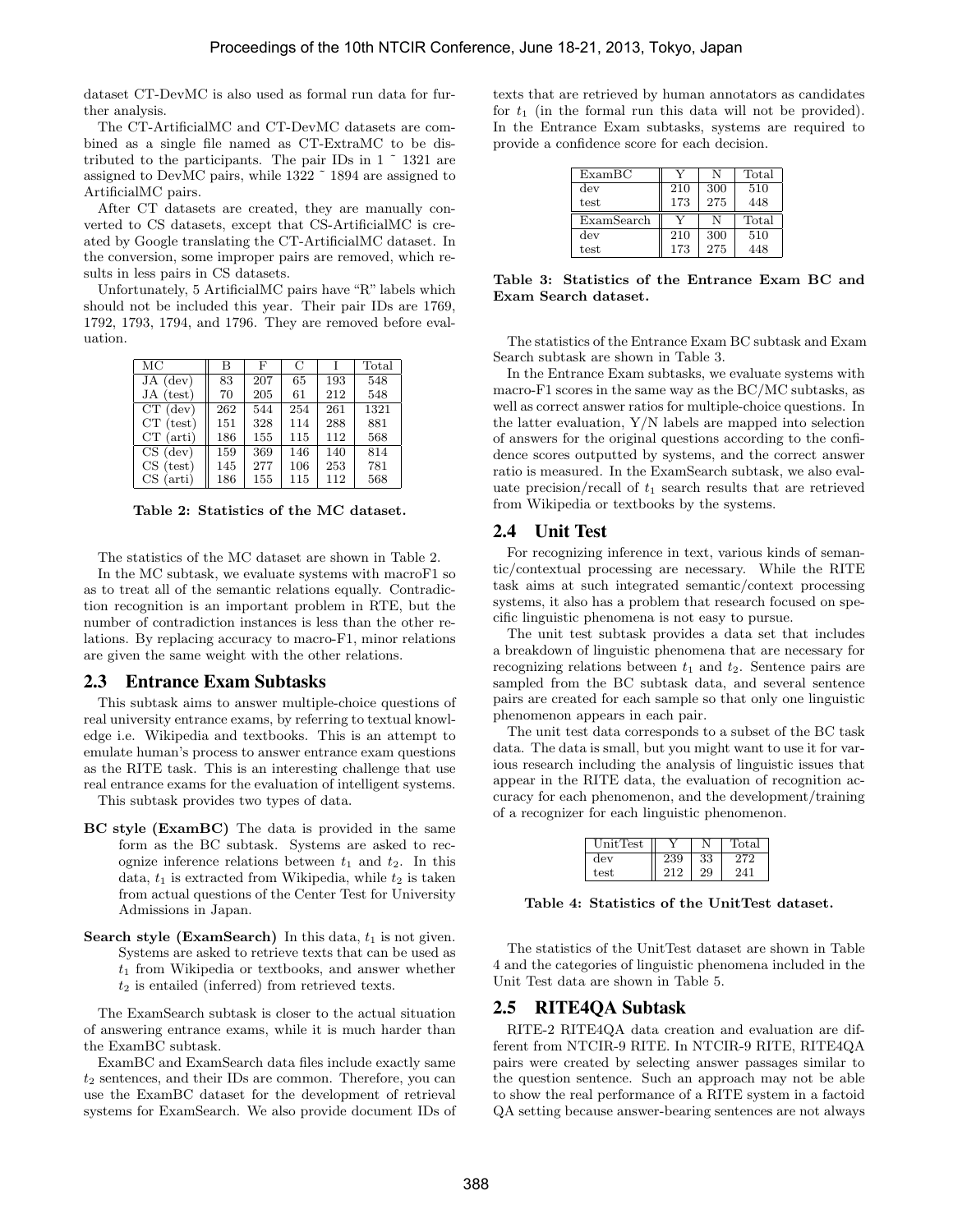|                                    |            | dev             | test                      |
|------------------------------------|------------|-----------------|---------------------------|
| lexical                            | synonymy   | 10              | 10                        |
|                                    | hypernymy  | 6               | 3                         |
|                                    | meronymy   | 1               | 1                         |
|                                    | entailment | 1               | $\Omega$                  |
| phrase                             | synonymy   | $\overline{45}$ | $\overline{35}$           |
|                                    | hypernymy  | 3               | $\overline{0}$            |
|                                    | entailment | 28              | 45                        |
| case alternation                   |            | 9               | 7                         |
| modifier                           |            | $\overline{30}$ | 42                        |
| nominalization                     |            | $\overline{2}$  | ī                         |
| $\overline{\mathrm{core}}$ ference |            | 12              | $\overline{4}$            |
| $\overline{\text{clause}}$         |            | 29              | $\overline{14}$           |
| relative clause                    |            | 10              | 8                         |
| transparent head                   |            | $\overline{2}$  | ī                         |
| list.                              |            | $\overline{11}$ | $\overline{\overline{3}}$ |
| quantity                           |            | ī               | $\overline{0}$            |
| scrambling                         |            | 16              | $\overline{15}$           |
| inference                          |            | 4               | $\overline{2}$            |
| implicit relation                  |            | $\overline{10}$ | $\overline{18}$           |
| apposition                         |            | 3               | ī                         |
| temporal                           |            | $\overline{2}$  | $\mathbf{1}$              |
| spatial                            |            | $\overline{4}$  | ī                         |
| disagree                           | lexical    | $\overline{5}$  | $\overline{2}$            |
|                                    | phrase     | 25              | 25                        |
|                                    | modality   | $\overline{2}$  | 1                         |
|                                    | spatial    | $\mathbf{1}$    | 1                         |
|                                    | temporal   | $\overline{0}$  | 1                         |
| Total                              |            | 272             | 241                       |

**Table 5: The categories of linguistic phenomena in the UnitTest data.**

similar to the question sentence. In order to simulate a more realistic QA situation, we decided to include all the possible answer-bearing sentences to create RITE4QA pairs. We call the resulting dataset CT-CompleteRITE4QA.

Since NTCIR-7 and NTCIR-8 CLQA questions were used in NTCIR-9 RITE, we choose a new factoid QA dataset composed of 150 factoid questions for RITE-2. The final CT-CompleteRITE4QA consists of more than 7,000 pairs. Considering some systems may not be able to handle such a large amount of pairs in the formal run period, CT-Complete-RITE4QA is further divided into CT-RITE4QA and CT-OptionalRITE4QA. Pairs are ranked based on the original answer scores from the QA system. Only pairs of top 20 answers of each question are included in CT-RITE4QA. Others are put in CT-OptionalRITE4QA.

Since RITE4QA is regarded as an extrinsic evaluation, it would be better to use factoid QA evaluation metrics instead of textual entailment metrics. In order to do that, each RITE-2 run is converted to a factoid QA run, which is a ranking of answers with answer-bearing sentences, based on an original QA ranking (SrcRank) from a QA system. The new ranking, RiteRank, is primarily based on the confidence scores of Y labels. If there are Y pairs with the same confidence score, it falls back to the rank in SrcRank. In other words, a "Naive Run", which is a RITE4QA run with all the pairs labeled as "Y" in the same confidence, will result in a RiteRank that is identical to the SrcRank. Two SrcRanks are created for RITE4QA evaluation:

- *•* BetterRanking: This ranking is produced from a good QA system.
- *•* WorseRanking: The reverse ranking of BetterRanking.

It is a simulated worse QA result.

Factoid QA evaluation metrics are reported against Worse-Ranking and BetterRanking respectively for each RITE4QA run. In the evaluation reports, BetterRanking scores show how good a RITE system is in terms of the improvement on the answer ranking of a good-performing factoid QA system, while WorseRanking scores show how good a RITE system is when it is applied to the answer ranking of a bad-performing factoid QA system.

Three factoid QA evaluation metrics are shown in a RITE-4QA report:

- *•* Top1 accuracy: is the rate of questions which top 1 answers are correct.
- MRR: is the average reciprocal rank  $(1/n)$  of the highest rank n of a correct answer for each question.
- Top5 accuracy: shows the rate at which at least one correct answer is included in the top 5 answers.

### 3. TASK ORGANIZATION EFFORTS

### 3.1 Baseline System

In NTCIR-9 RITE, Shima et al. provided a textual entailment recognition system<sup>1</sup> to make participation for the RITE tasks easy. The system judges textual entailment based on a character overlap ratio for the binary-class subtasks. For the MC subtask, the system determines entailment directions (B, F and R) based on a character overlap. If the pair does not hold entailment relation, then the system randomly assigns either C or I.

In NTCIR-10 RITE-2, we provided a machine learningbased baseline system written in Python which is one of the popular programming languages in Natural Language Processing area. In the baseline system, averaged perceptron can be used to train a model. Also, the ML algorithms implemented in Classias [21] can be used.

The supported algorithms are as follows.

- *•* Averaged Perceptron
- *•* L1-regularized logistic regression
- *•* L2-regularized logistic regression
- *•* L1-regularized L1-loss SVM
- *•* L2-regularized L1-loss SVM

The baseline system supports both the binary-class subtasks ("JA-BC", "JA-ExamBC" and "JA-UnitTest") and the multi-class subtask ("JA-MC"). For the binary-class subtasks, the system outputs "Y" or "N" by performing a binary classification. For the MC subtask, the system at first selects a class from the three classes "F", "I" and "C". If the system classified the pair as "F", then the system checks whether the flipped pair of sentences also holds forward-entailment ("F"). If the system outputs "F", then the pair is classified as "B" and "F" otherwise.

Initial features implemented in the system are listed as follows. The baseline system aligns two words or two chunks (a unit that consists of one or more content words and zero

<sup>1</sup> http://code.google.com/p/rite-sdk/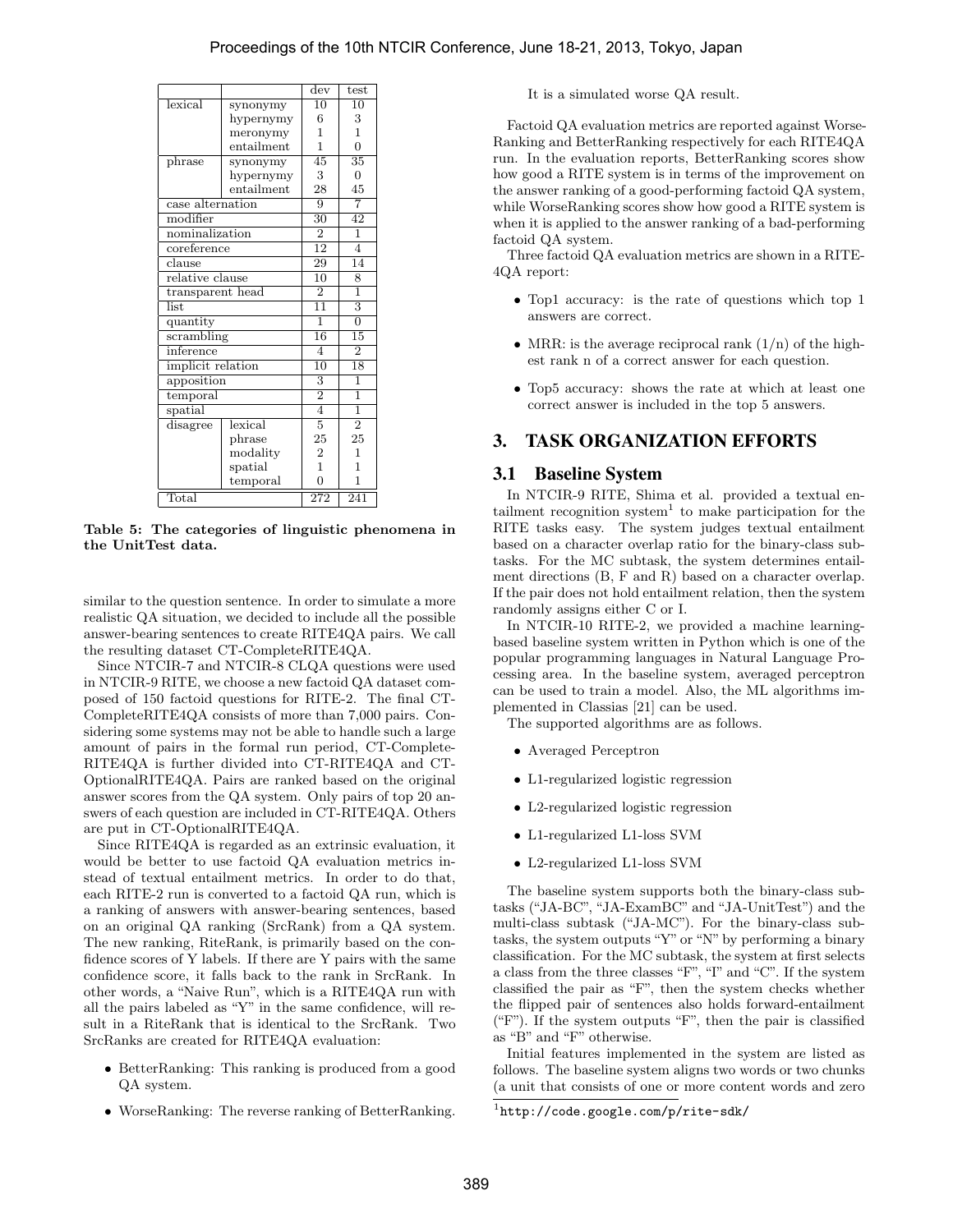```
<?xml version='1.0' encoding='UTF-8' standalone='no' ?>
<dataset type='bc'>
  <pair id='1' label='Y'>
    <t1>
       川端康成は「雪国」などの作品でノーベル文学賞を受賞した。
       <Sentence id="sample_t1" role="text" text="川端康成は「雪国」などの作品でノーベル文学賞を受賞した。">
         <Annotation tool="MeCab" ver="0.994"/>
         <Annotation tool="CaboCha" ver="0.64"/>
         <Annotation tool="UniDic" ver="1.3.12"/>
         <Chunk head="c4" id="c0" score="2.473067" type="D">
            <Token orig="川端" pos1="名詞" pos2="固有名詞" pos3="人名" pos4="姓" ... />
<Token orig="康成" pos1="名詞" pos2="固有名詞" pos3="人名" pos4="名" ... />
            <Token orig="は" pos1="助詞" pos2="係助詞" ... />
         </Chunk>
          <Chunk head="c2" id="c1" score="1.368909" type="D"><br>
<Token orig="「" pos1="補助記号" pos2="括弧開" ... /><br>
<Token orig="雪国" pos1="補助記号" pos2="音弧開" ... /><br>
<Token orig="雪国" pos1="補助記号" pos2="普通名詞" ... /><br>
<Token orig="など" pos1="
            <Token orig="の" pos1="助詞" pos2="格助詞" ... />
         </Chunk>
          ...
       </Sentence>
     \langle/t1>
     <sub>z2</sub></sub>
       川端康成「雪国」の著者である。
       <Sentence id="sample_t2" role="hypothesis" text="川端康成「雪国」の著者である。">
         <Annotation tool="MeCab" ver="0.994"/>
          <Annotation tool="CaboCha" ver="0.64"/>
         <Annotation tool="UniDic" ver="1.3.12"/>
          <Chunk head="c1" id="c0" score="1.141424" type="D">
<Token orig="川端" pos1="名詞" pos2="固有名詞" pos3="人名" pos4="姓" ... />
          ...
</Chunk>
       </Sentence>
    \langle/t2>
  </pair>
</dataset>
```
**Figure 2: An example of XML file containing a linguistic analysis result.**

| xml version="1.0" encoding="UTF-8"?<br><pair id="1" label="Y"></pair>                               |
|-----------------------------------------------------------------------------------------------------|
| <t2>最初にペリーが来航してから翌年再来航するまでに、老中阿部正弘が諸大名に対し、アメリカ大統領国書への対応についての意見を求めた。</t2>                            |
| <resultset firstresultposition="1" totalresultsreturned="5"></resultset>                            |
| <result id="0000105917" origid="310335" rank="1"></result>                                          |
| <title>海岸防禦御用掛</title>                                                                              |
| <rawstrings></rawstrings>                                                                           |
| <rawstring score="113.756" sid="8">阿部は将軍を中心とした譜代大名・旗本らによる独裁体制の慣例を破り、水戸藩主徳川斉昭を海防参与に推戴</rawstring>    |
| $\cup$ ,                                                                                            |
| <rawstring score="75.168" sid="7">ペリー来航当時、時の将軍徳川家慶は死の床にあり、国家の一大事に際して執政をとるなど適わない状態であった。</rawstring>  |
|                                                                                                     |
| <rawstring score="74.593" sid="20">このような諸大名・諸藩の藩士をもおおいに幕政に参画させた政治手法は、結果として諸大名や朝廷が中央政治に進</rawstring> |
| 出する足がかりをつくることとなったといわれ、                                                                              |
| <rawstring score="73.279" sid="19">徳川斉昭以下、海防掛は海防のあり方について積極的に献策を行ったが、翌年、阿部に代わり老中首座となった堀田</rawstring> |
| 正睦が中心となって                                                                                           |
| <rawstring score="67.513" sid="6">これに伴い、老中首座の阿部正弘らが中心となって幕府として海防のあり方を検討するために設けられた。</rawstring>      |
|                                                                                                     |
| $\langle$ /Result>                                                                                  |
| <result id="0000736812" origid="1409177" rank="2"></result>                                         |
| <title>安政の改革</title>                                                                                |
| $\cdots$                                                                                            |

**Figure 3: An example of XML file containing a search result.**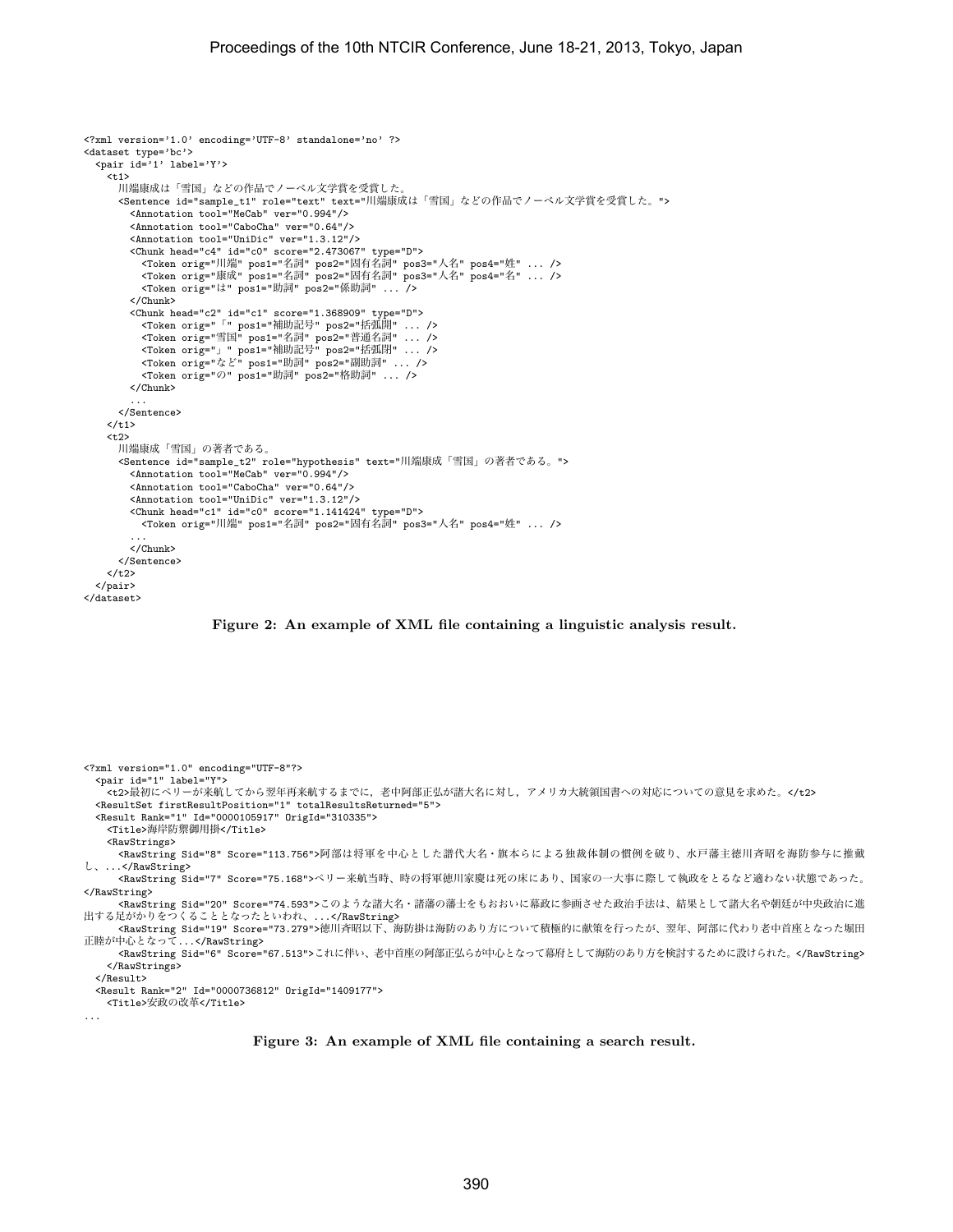or more functional words) if two words or two chunks are exactly the same.

The set of features are used to provide the baseline results in Section 5. The users can easily modify the set of features used in the system.

- 1. bag of content words
- 2. ratio of aligned content words
- 3. bag of aligned chunks
- 4. ratio of aligned chunks
- 5. bag of aligned head words for each chunks

### 3.2 Providing Preprocessed Data

The recognition of paraphrase, entailment and contradiction relations requires a wide variety of linguistic analysis and knowledge. The list of available linguistic analysis and knowledge has been provided to the participants on the Web page in the same manner as RITE-1. In addition, we provide the participants with the linguistic analysis results and the search results for Entrance Exam Search subtask.

#### *Linguistic analysis results.*

For those who are unfamiliar with Natural Language Processing, such as graduate students and researchers who specialize in another area, it may be difficult to install a linguistic analysis tool, such as morphological analyzer and parser, and obtain some information from its analysis result. Thus, we provide the participants with the linguistic analysis result of development/test data, which avoids the necessity of installing linguistic analysis tools on their machine. The following two sets of Japanese linguistic analysis results are provided:

- morphological analyzer  $\text{MeCab}^2$  and parser  $\text{CaboCha}^3$
- $\bullet$  morphological analyzer  $\mathrm{JUMAN}^4$  and parser  $\mathrm{KNP}^5$

The output format usually varies according to analysis tools, which requires some preprocessings for each analysis tool, and thus, we design a uniform XML format representing the linguistic analysis result. Figure 2 shows an example. The linguistic results of the above two sets of linguistic tools are represented by the same tag set.

#### *Search results for Entrance Exam Search subtask.*

In the Entrance Exam Search Subtask, to determine the correctness of statement t2, some relevant sentences with t2 need to be retrieved from a textbase. As a text collection, we provide textbooks and Wikipedia for the participants.

It is not so easy to set up a search engine, such as Apache Solr, to retrieve documents from the textbooks and Wikipedia. Therefore, we provide search results for the participants. We adopt TSUBAKI [29] as a search engine, and in the search results, for each t2, at most five search results from the textbook and Wikipedia are provided in the XML format. An example of XML file is shown in Figure 3.

### 4. PARTICIPANTS

|                 | ID                           | Organization                                                                | Country<br>$/$ Region | JA                    | $_{\rm CS}$  | $_{\rm CT}$ |
|-----------------|------------------------------|-----------------------------------------------------------------------------|-----------------------|-----------------------|--------------|-------------|
| $\overline{1}$  | $\overline{\text{OKA1}$ [16] | Okayama<br>Univer-<br>sity                                                  | Japan                 |                       |              |             |
| $\overline{2}$  | $JUNLP$ [23]                 | Jadavpur<br>Univer-<br>sity                                                 | India                 | $\sqrt{}$             | $\sqrt{}$    |             |
| 3               | $JAIST$ [24]                 | Japan<br>Advanced                                                           | Japan                 |                       |              |             |
|                 |                              | Institute of Science<br>and Technology                                      |                       |                       |              |             |
| $\overline{4}$  | KitAi <sup>[28]</sup>        | Kyushu Institute<br>of Technology                                           | Japan                 |                       |              |             |
| 5               | <b>IASL</b> [27]             | Academia Sinica                                                             | Taiwan                |                       |              |             |
| 6               | MIG [8]                      | National Chengchi<br>University                                             | Taiwan                |                       |              |             |
| 7               | <b>SKL [7]</b>               | Nagoya University                                                           | Japan                 | $\sqrt{}$             |              |             |
| 8               | CYUT <sup>[36]</sup>         | Chaoyang Univer-<br>sity of Technology                                      | Taiwan                |                       |              |             |
| 9               | <b>WSD</b> [38]              | Waseda University                                                           | Japan                 | $\sqrt{}$             |              |             |
| 10              | Yuntech <sup>[9]</sup>       | National<br>Yun-<br>lin<br>University<br>of<br>Science<br>and<br>Technology | Taiwan                |                       |              |             |
| $\overline{11}$ | IMTKU <sup>[4]</sup>         | TamKang Univer-<br>sity                                                     | Taiwan                |                       | $\checkmark$ |             |
| $\overline{12}$ | KC99 <sup>[2]</sup>          | National<br>Kaohsi-<br>ung University of<br>Applied Sciences                | Taiwan                |                       |              |             |
| 13              | $bcNLP$ [33]                 | Shanghai<br>Jiao<br>Tong University                                         | China                 |                       |              |             |
| 14              | WUST [11]                    | Wuhan University<br>of<br>Science<br>and<br>Technology                      | China                 |                       |              |             |
| 15              | NTTD [19]                    | NTT DATA Cor-<br>poration                                                   | Japan                 | $\checkmark$          |              |             |
| 16              | NTOUA <sup>[10]</sup>        | National<br>Taiwan<br>Ocean University                                      | Taiwan                |                       |              |             |
| 17              | DCUMT <sup>[22]</sup>        | Dublin City Uni-<br>versity                                                 | Ireland               | $\checkmark$          |              |             |
| 18              | EHIME <sup>[30]</sup>        | Ehime University                                                            | Japan                 | $\sqrt{}$             |              |             |
| 19              | $KDR$ <sup>[1]</sup>         | NEC Corporation                                                             | Japan                 |                       |              |             |
| 20              | $FLL$ [12]                   | Fujitsu Laborato-<br>ries Ltd.                                              | Japan                 |                       |              |             |
| 21              | $BnO$ [32]                   | National Institute<br>of Informatics                                        | Japan                 | $\sqrt{}$             |              |             |
| $\overline{22}$ | <b>THK [35]</b>              | Tohoku University                                                           | Japan                 | $\overline{\sqrt{} }$ |              |             |
| 23              | KYOTO <sup>[26]</sup>        | Kyoto University                                                            | Japan                 | $\sqrt{}$             |              |             |
| 24              | <b>IBM</b> [20]              | IBM Japan, Ltd.                                                             | Japan                 | $\sqrt{}$             |              |             |
| 25              | TKDDI <sup>[15]</sup>        | Tohoku University<br>and KDDI<br>R&D<br>Laboratories                        | Japan                 |                       |              |             |
| 26              | ut12                         | The University of<br>Tokyo                                                  | Japan                 | $\checkmark$          |              |             |
| 27              | WHUTE <sup>[25]</sup>        | Wuhan University                                                            | China                 |                       | $\sqrt{}$    |             |
| 28              | <b>MCU</b> [37]              | Ming-Chuan<br>$Uni-$<br>versity                                             | Taiwan                |                       |              |             |

**Table 6: The participants in RITE-2.**

| Subtask    | J A | CT | CS | Total |
|------------|-----|----|----|-------|
| BC         | 41  | 20 | 21 | 82    |
| МC         | 20  | 21 | 21 | 62    |
| ExampleC   | 31  |    |    | 31    |
| ExamSearch |     | -  |    |       |
| UnitTest   | 14  | -  |    | 14    |
| RITE4QA    |     | 12 | 10 | 22    |
| Total      | 110 | 53 | 52 | 215   |

**Table 7: Number of Submissions (w/o unofficial results).**

Table 6 lists the RITE-2 participants. The participants were from Japan (15), Taiwan (8), China (3), India (1) and

 $^2$ http://mecab.googlecode.com/svn/trunk/mecab/doc/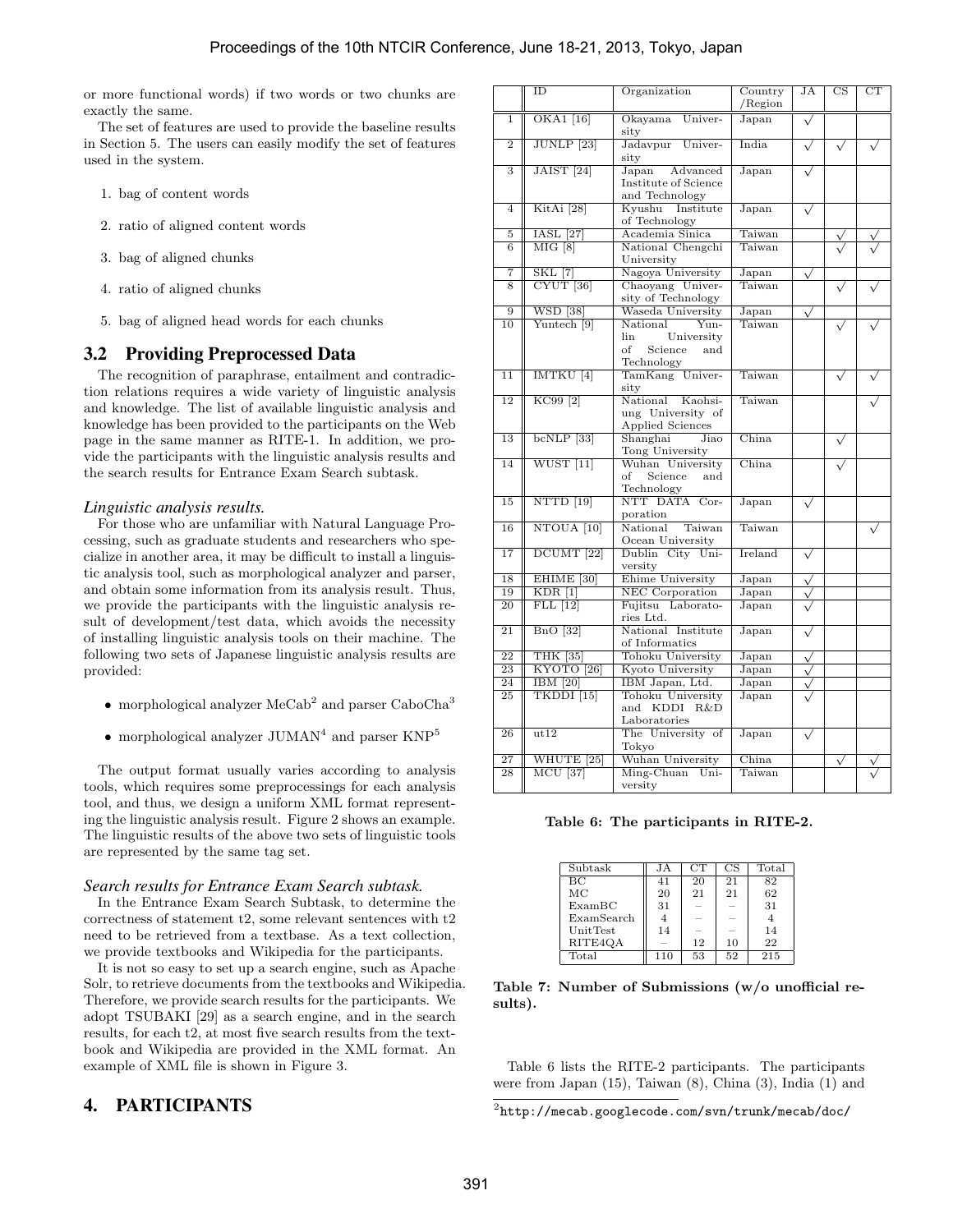## Proceedings of the 10th NTCIR Conference, June 18-21, 2013, Tokyo, Japan

| Team                                  | OKA1                                                                             | <b>JUNLP</b>                                                                    | <b>JAIST</b>                                                                                                  | KitAi                                                                                            | <b>IASL</b>                                                              | MIG                                                             | <b>SKL</b>                                                                                            | <b>CYUT</b>                                                                                           | <b>WSD</b>          |
|---------------------------------------|----------------------------------------------------------------------------------|---------------------------------------------------------------------------------|---------------------------------------------------------------------------------------------------------------|--------------------------------------------------------------------------------------------------|--------------------------------------------------------------------------|-----------------------------------------------------------------|-------------------------------------------------------------------------------------------------------|-------------------------------------------------------------------------------------------------------|---------------------|
| Approach                              | hybrid                                                                           | statistical                                                                     | statistical                                                                                                   | statistical                                                                                      | rule                                                                     | rule                                                            | rule                                                                                                  | statistical                                                                                           | hybrid              |
| Overlap                               | *                                                                                | (SVM)                                                                           | ∗                                                                                                             | (SVM)                                                                                            | ∗                                                                        | ∗                                                               | $\ast$                                                                                                | ₩                                                                                                     | ∗                   |
| Alignment                             |                                                                                  |                                                                                 |                                                                                                               |                                                                                                  |                                                                          |                                                                 |                                                                                                       |                                                                                                       |                     |
| Transformation                        |                                                                                  |                                                                                 |                                                                                                               |                                                                                                  |                                                                          |                                                                 |                                                                                                       |                                                                                                       |                     |
| Char/Word Overlap<br>Syntactic        | *                                                                                | *<br>$\overline{\ast}$                                                          | $*$<br>₩                                                                                                      | *<br>₩                                                                                           | $*$<br>$\overline{\ast}$                                                 | *<br>∗                                                          | $\ast$                                                                                                | $*$<br>₩                                                                                              |                     |
| Predicate-Argument                    |                                                                                  |                                                                                 |                                                                                                               |                                                                                                  |                                                                          |                                                                 |                                                                                                       |                                                                                                       |                     |
| Named Entity                          |                                                                                  |                                                                                 |                                                                                                               |                                                                                                  |                                                                          |                                                                 |                                                                                                       |                                                                                                       |                     |
| Entity/Event Rel.<br>Temporal/Numeric |                                                                                  |                                                                                 |                                                                                                               |                                                                                                  |                                                                          |                                                                 |                                                                                                       |                                                                                                       |                     |
| Entailment Rel.                       |                                                                                  |                                                                                 |                                                                                                               |                                                                                                  |                                                                          |                                                                 |                                                                                                       |                                                                                                       |                     |
| Modality                              |                                                                                  |                                                                                 |                                                                                                               |                                                                                                  |                                                                          |                                                                 |                                                                                                       |                                                                                                       | ∗                   |
| Polarity<br>Synonym/Antonym           |                                                                                  |                                                                                 | *                                                                                                             |                                                                                                  |                                                                          |                                                                 |                                                                                                       |                                                                                                       |                     |
| Hypernym/Hyponym                      |                                                                                  |                                                                                 |                                                                                                               |                                                                                                  |                                                                          |                                                                 |                                                                                                       |                                                                                                       |                     |
| Meronym/Holonym<br>Entity/Event rels  |                                                                                  |                                                                                 | ∗                                                                                                             |                                                                                                  | ∗                                                                        |                                                                 |                                                                                                       |                                                                                                       |                     |
| Entailment rules                      |                                                                                  |                                                                                 |                                                                                                               |                                                                                                  |                                                                          |                                                                 |                                                                                                       |                                                                                                       |                     |
| Resources                             | Japanese<br>WordNet                                                              |                                                                                 | Japanese<br>WordNet,<br>WordNet,<br>ALAGIN<br>DB,<br>Ent.<br>Weighted<br>Pol.<br>word<br>list                 | Japanese<br>WordNet,<br>Nihongo<br>Goi-Taikei                                                    | E-Hownet,<br>Chinese<br>WordNet                                          |                                                                 |                                                                                                       | Wikipedia                                                                                             | Japanese<br>WordNet |
| Tools                                 | ChaSen                                                                           | Google<br>Translator                                                            | Google<br>Translator,<br>Stanford<br>CoreNLP,<br>CaboCha                                                      |                                                                                                  |                                                                          |                                                                 | Juman                                                                                                 |                                                                                                       |                     |
| Provided info. used                   |                                                                                  |                                                                                 |                                                                                                               | knp-morph,                                                                                       |                                                                          |                                                                 |                                                                                                       |                                                                                                       |                     |
| TEAM                                  | Yuntech                                                                          | <b>IMTKU</b>                                                                    | KC99                                                                                                          | syn<br>bcNLP                                                                                     | <b>WUST</b>                                                              | <b>NTTD</b>                                                     | <b>NTOUA</b>                                                                                          | <b>DCUMT</b>                                                                                          | <b>EHIME</b>        |
| Approach                              | statistical                                                                      | statistical                                                                     | statistical                                                                                                   | statistical                                                                                      | statistical                                                              | rule                                                            | statistical                                                                                           | hybrid                                                                                                | hybrid              |
|                                       |                                                                                  | ☀                                                                               | ☀                                                                                                             | ∗                                                                                                | $*$                                                                      |                                                                 | (SVM)                                                                                                 |                                                                                                       | (MLN)               |
| Overlap<br>Alignment                  |                                                                                  |                                                                                 | ₩                                                                                                             | ₩                                                                                                |                                                                          |                                                                 | *<br>$*$                                                                                              | 宋                                                                                                     | ∗                   |
| Transformation                        |                                                                                  |                                                                                 |                                                                                                               |                                                                                                  |                                                                          |                                                                 |                                                                                                       |                                                                                                       |                     |
| Char/Word Overlap<br>Syntactic        |                                                                                  | ₩                                                                               |                                                                                                               |                                                                                                  | $\overline{\ast}$<br>₩                                                   |                                                                 |                                                                                                       |                                                                                                       |                     |
| Predicate-Argument                    |                                                                                  |                                                                                 |                                                                                                               |                                                                                                  |                                                                          |                                                                 |                                                                                                       |                                                                                                       |                     |
| Named Entity                          | ☀                                                                                | ₩                                                                               |                                                                                                               |                                                                                                  |                                                                          |                                                                 |                                                                                                       | ∗                                                                                                     |                     |
| Entity/Event Rel.<br>Temporal/Numeric |                                                                                  |                                                                                 |                                                                                                               |                                                                                                  |                                                                          |                                                                 |                                                                                                       |                                                                                                       |                     |
| Entailment Rel.                       |                                                                                  |                                                                                 |                                                                                                               |                                                                                                  |                                                                          |                                                                 |                                                                                                       |                                                                                                       |                     |
| Modality<br>Polarity                  |                                                                                  |                                                                                 |                                                                                                               |                                                                                                  |                                                                          |                                                                 |                                                                                                       |                                                                                                       |                     |
| Synonym/Antonym                       |                                                                                  |                                                                                 | ж                                                                                                             |                                                                                                  | ж                                                                        |                                                                 | ∗                                                                                                     |                                                                                                       |                     |
| Hypernym/Hyponym<br>Meronym/Holonym   |                                                                                  |                                                                                 |                                                                                                               |                                                                                                  | ∗                                                                        |                                                                 | *                                                                                                     | *                                                                                                     |                     |
|                                       |                                                                                  |                                                                                 |                                                                                                               |                                                                                                  |                                                                          |                                                                 |                                                                                                       |                                                                                                       |                     |
| Entity/Event Rel                      |                                                                                  |                                                                                 |                                                                                                               |                                                                                                  |                                                                          |                                                                 |                                                                                                       |                                                                                                       |                     |
| Entailment rules                      |                                                                                  |                                                                                 |                                                                                                               |                                                                                                  |                                                                          |                                                                 |                                                                                                       |                                                                                                       |                     |
| Resources                             |                                                                                  | Chinese<br>WordNet,<br>TongYiCi<br>CiLin                                        | Wikipedia                                                                                                     | HowNet,<br>TongYiCi<br>CiLin, neg-<br>ative words,<br>antonyms                                   | HIT<br>syn-<br>onym forest,<br>Hownet,<br>Negative<br>words,<br>Antonyms | <b>ALAGIN</b><br>synonym<br>verbs, NICT<br>synonym<br>words     | WordNet,<br>${\bf Chinese}$<br>WordNet,<br>Wikipedia                                                  | Japanese<br>WordNet,<br>Wikipedia,<br>Google                                                          | Wikipedia           |
| Tools                                 | Stanford<br>Parser,<br>CKIP Word<br>Segmenta-<br>tion                            | Stanford<br>Parser                                                              | Google<br>Translator                                                                                          | BaseSeg,<br>Stanford<br>factored<br>parser,<br>BaseNER                                           |                                                                          |                                                                 |                                                                                                       |                                                                                                       | Juman, KNP          |
| Provided info. used                   |                                                                                  |                                                                                 |                                                                                                               |                                                                                                  |                                                                          |                                                                 |                                                                                                       | knp-morph,                                                                                            |                     |
| TEAM                                  | <b>KDR</b>                                                                       | FLL                                                                             | BnO                                                                                                           | THK                                                                                              | <b>KYOTO</b>                                                             | <b>IBM</b>                                                      | TKDDI                                                                                                 | syn, pas<br>WHUTE                                                                                     | MCU                 |
| Approacn                              | statistical                                                                      | statistical                                                                     | statistical                                                                                                   | nyoria                                                                                           | nyoria                                                                   | hybrid                                                          | ruie                                                                                                  | ruie                                                                                                  | statistical         |
| Overlap                               | ☀                                                                                | *                                                                               |                                                                                                               |                                                                                                  |                                                                          | *                                                               | *                                                                                                     | ☀                                                                                                     | *                   |
| Alignment<br>Transformation           | ☀                                                                                |                                                                                 |                                                                                                               |                                                                                                  |                                                                          |                                                                 |                                                                                                       |                                                                                                       |                     |
| Char/Word Overlap                     | *                                                                                | *                                                                               | ∗                                                                                                             | ₩                                                                                                |                                                                          | ∗                                                               | ∗                                                                                                     | ₩                                                                                                     |                     |
| Syntactic                             | $^*$                                                                             | ☀                                                                               | ☀<br>₩                                                                                                        | ☀                                                                                                | ₩                                                                        |                                                                 | $\ast$<br>☀                                                                                           | ☀                                                                                                     |                     |
| Predicate-Argument<br>Named Entity    |                                                                                  |                                                                                 |                                                                                                               |                                                                                                  |                                                                          |                                                                 |                                                                                                       |                                                                                                       |                     |
| Entity/Event Rel.                     |                                                                                  |                                                                                 | ∗                                                                                                             |                                                                                                  | ☀<br>₩                                                                   |                                                                 | ☀                                                                                                     |                                                                                                       |                     |
| Temporal/Numeric<br>Entailment Rel.   |                                                                                  |                                                                                 |                                                                                                               |                                                                                                  | ☀                                                                        |                                                                 | ∗                                                                                                     |                                                                                                       |                     |
| Modality                              |                                                                                  |                                                                                 |                                                                                                               |                                                                                                  |                                                                          |                                                                 |                                                                                                       |                                                                                                       |                     |
| Polarity<br>Synonym/Antonym           |                                                                                  |                                                                                 |                                                                                                               |                                                                                                  |                                                                          |                                                                 |                                                                                                       |                                                                                                       |                     |
| Hypernym/Hyponym                      |                                                                                  |                                                                                 |                                                                                                               |                                                                                                  |                                                                          |                                                                 |                                                                                                       |                                                                                                       |                     |
| Meronym/Holonym                       |                                                                                  |                                                                                 |                                                                                                               |                                                                                                  |                                                                          |                                                                 |                                                                                                       |                                                                                                       |                     |
| Entity/Event Rels<br>Entailment Rules |                                                                                  |                                                                                 |                                                                                                               |                                                                                                  |                                                                          |                                                                 | *                                                                                                     |                                                                                                       |                     |
| Resources                             | Japanese<br>WordNet,<br>Wikipedia,<br>Bun-<br>ruigoihyo,<br>Kougaku<br>Thesaurus | English-<br>Japanese<br>dictionary,<br>Japanese<br>WordNet,<br>ALAGIN<br>Ent.DB | BunruiGoiHyo<br>Wikipedia,<br>Nihongo<br>Goi-Taikei,<br>Antonym<br>(Kojien),<br>ALAGIN<br>Ent.DB,<br>Tsutsuji | Japanese<br>WordNet,<br>Hype.-<br>Hypo. Rels<br>(Wikipedia),<br>ALAGIN<br>Ent.DB,<br>IwanamiDic. | Wikipedia,<br>Japanese<br>dic., Web<br>Corpus                            | Temporal<br>expression<br>knowledge,<br>ontology<br>(Wikipedia) | Japanese<br>WordNet,<br>Wikipedia,<br>ALAGIN<br>Ent.DB,<br>IwanamiDic,<br>ALAGIN<br>allographic<br>db | CIBA<br>HANYU,<br>TongYiCi<br>CiLin                                                                   |                     |
| Tools<br>Provided info. used          | CaboCha,<br>SynCha,<br>normal-<br>izeNumExp                                      | MeCab,<br>CaboCha,<br>SynCha,<br>Japanese<br>NER, LDA,<br>normal-<br>izeNumexp  | Func. Words<br>MeCab,<br>Cabocha,<br>SynCha,<br>normal-<br>izeNumexp                                          | MeCab,<br>CaboCha                                                                                | knp morph,                                                               | In-house<br>syntactic<br>parser                                 |                                                                                                       | Stanford<br>Word<br>$Seg-$<br>menter,<br>Stanford<br>POS Tagger,<br>ICTCLAS,<br>numeral<br>normalizer |                     |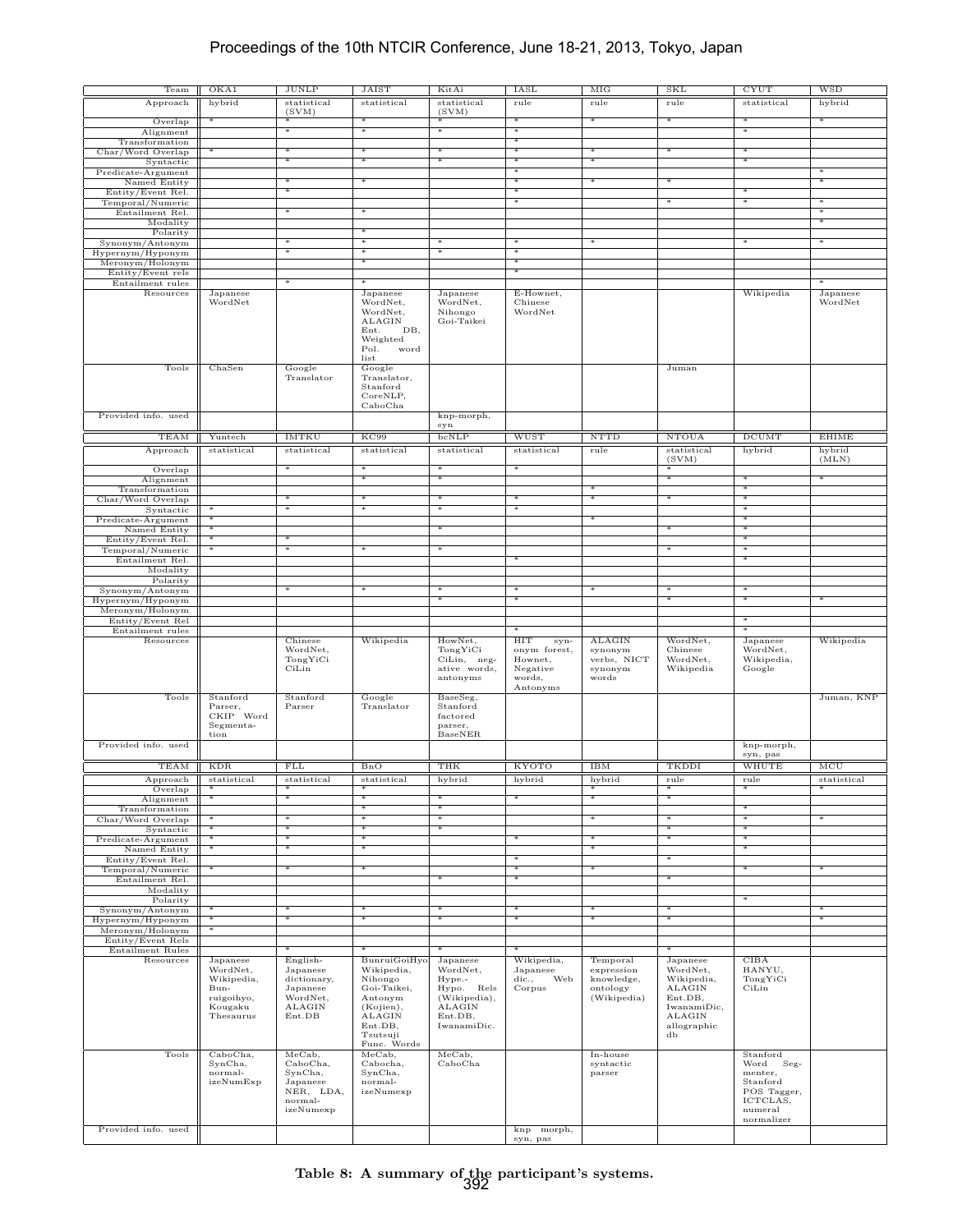Ireland (1), and 28 groups in Total. This was 4 more groups than that of NTCIR-9 RITE (24 groups).

Table 7 shows the number of the submitted runs in the RITE-2 formal run. "Unofficial results" denote runs submitted after the submission deadline of the formal run. Compared to NTCIR-9 RITE, the number of submissions for Chinese decreased, however, many participants were attended the subtasks for Japanese. So, the total number of runs were almost the same as NTCIR-9 RITE (212). In the subtasks for Japanese, the most common subtasks was BC subtask (41 runs). In the subtasks for Traditional and Simplified Chinese, the number of submitted runs for BC and MC was almost the same.

Table 8 shows the details of participant's systems including fundamental approaches, used information, used resources, and tools.

The half of the systems can be categorized into statistical approaches (50%), and the rest of the approaches are hybrid (27%) and rule-based (23%). The fundamental approaches used in the participant's systems were overlapbased (77%), alignment-based (63%) and transformationbased (23%). Since some systems include multiple strategies, the total of these ratio exceeds 100%.

The types of information used in the participant's systems are character/word overlap (85%), syntactic information (67%), temporal and numeric information (63%), named entity information (56%), predicate-argument structure (44%), entailment relations (30%), polarity information (7%), and modality information (4%). The types of resources used in the participant's systems are synonym-antonym (81%) hypernym-hyponym (63%), entailment rules (37%), meronymholonym (11%), entity-event relations (7%). Diverse types of resources and tools were used in the participant's systems. The resources that more than one teams used are Wikipedia (10), Japanese WordNet (9), ALAGIN Entailment DB (5), Chinese WordNet (3), and TongYiCi CiLin (3), Nihongo Goi-Taikei (2), Bunruigoihyo (2), ALAGIN Entailment DB (2), Iwanami Dictionary (2), HowNet (2), WordNet (2).

Also, the tools that more than one teams used are Japanese predicate-argument structure analyzer SynCha (3), Japanese numeric expression normalizer normalizeNumExp (3), Google Translator (3), and Stanford NLP tools (CoreNLP, Segmenter, Parser, POS Tagger) (4).

### 5. FORMAL RUN RESULTS

In the formal run, participants could submit up to three runs for each subtask. The submission names in the tables follow the naming rule: (TEAMID)-(LANGUAGE)-(SUBTASK Name)-(Run Number). The run names marked by asterisks in the tables are unofficial results.

### 5.1 Results on BC subtask

Table 9, Table 10 and Table 11 show the results of BC subtask for Japanese, Simplified Chinese and Traditional Chinese respectively. In terms of the results on the Japanese data, the highest performance was achieved by DCUMT (80.49 in MacroF1 and 81.64 in accuracy). Compared to the previous RITE (NTCIR-9), the difference is noticeable.

It is due to the data filtering described in Section 2.1. By conducting the strict filtering, almost of the noisy examples could be removed from the final version of the data. Regarding the Chinese subtasks, the top performances were achieved by bcNLP for the CS dataset, and by IASL for the CT dataset. These accuracies were almost the same as the previous RITE.

Table 12 and 13 show the results of ArtificialBC subtask for Simplified Chinese and Traditional Chinese respectively. Table 14 and 15 show the results of DevBC subtask for Simplified Chinese and Traditional Chinese respectively. This year we mainly focus on BC subtask results. The evaluations of ArtificialBC and DevBC runs are provided for additional observation.

#### 5.2 Results on MC subtask

Table 16, Table 17 and Table 18 show the results of MC subtask for Japanese, Simplified Chinese and Traditional Chinese respectively. In terms of the results on the JA data, the top system achieved over 70% in accuracy which is higher than that of NTCIR-9 RITE (51%). We believe that the difference is due to the data filtering described in Section 2.2. Looking at the performances by the semantic relation types, SKL, WSD and FLL achieved approx. 70 in F1-value for bidirectional entailment recognition, SKL achieved over 75 in F1-value for forward-entailment, and approx. 30 in F1-value for contradiction recognition was achieved by THK.

Regarding the results on CS data, bcNLP achieved the top performances for all of the relations (56.82 of MacroF1), bidirectional (66.67 in F1), forward-entailment (67.86 in F1), and contradiction (38.41 in F1). When we include the unofficial results, the top performance for contradiction was achieved by IASL (38.42 in F1).

In terms of the results on the CT data, IASL achieved the top for all of the relations (46.32 of MacroF1) and contradiction (29.90 in F1). For bi-directional entailment, NTOUA achieved the best performance (62.07 in F1), and for forwardentailment, MCUIM achieved the best performance (70.07 in F1).

Table 19 and 20 show the results of ArtificialMC subtask for Simplified Chinese and Traditional Chinese respectively. Table 21 and 22 show the results of DevMC subtask for Simplified Chinese and Traditional Chinese respectively. This year we mainly focus on MC subtask results. The evaluations of ArtificialMC and DevMC runs are provided for additional observation.

### 5.3 Results on Exam BC subtask

Table 23 shows the results on Exam BC subtask. Since the accuracy of the top system was about 70% which is lower than that of the BC subtask, the difficulty of this dataset is higher than that of the BC subtask. Regarding correct answer ratio, the highest score was achieved by the BnO team and the score was 57.41.

### 5.4 Results on Exam Search subtask

Table 24 shows the results on Exam Search subtask. The number of teams participated in this subtask was only four probably due to the difficulty of handling the subtask. The accuracy of the top system 64.5% was lower than that of the other BC subtasks because systems are required to decide the truth of the propositions from search results which consist of multiple sentences in general. Although the  $t_{2}$ s are

index.html

 $^3$ http:// $\text{code.google.com/p/cabocha/}$ 

<sup>4</sup> http://nlp.ist.i.kyoto-u.ac.jp/EN/index.php?JUMAN

<sup>5</sup> http://nlp.ist.i.kyoto-u.ac.jp/EN/index.php?KNP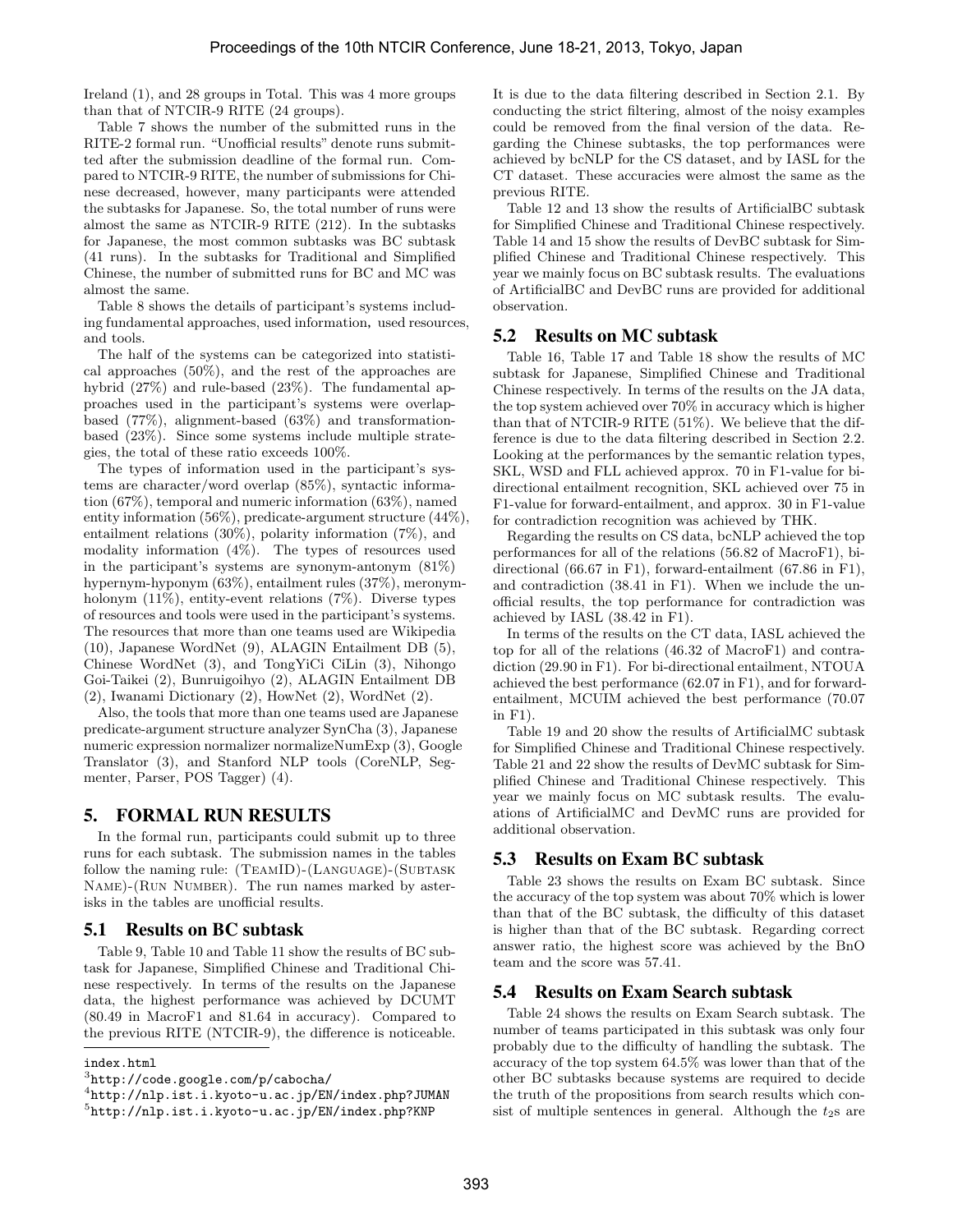| Team              | MacroF1 | Acc.  | $Y-F1$ | Y-Prec. | Y-Rec. | $N-F1$ | N-Prec. | N-Rec. |
|-------------------|---------|-------|--------|---------|--------|--------|---------|--------|
| DCUMT-JA-BC-01    | 80.49   | 81.64 | 75.76  | 84.95   | 68.36  | 85.22  | 79.95   | 91.24  |
| $WSD-JA-BC-03$    | 80.08   | 80.66 | 76.68  | 77.60   | 75.78  | 83.47  | 82.78   | 84.18  |
| SKL-JA-BC-02      | 79.46   | 79.84 | 76.66  | 74.54   | 78.91  | 82.25  | 84.07   | 80.51  |
| $BnO-JA-BC-03$    | 78.93   | 79.34 | 75.95  | 74.25   | 77.73  | 81.90  | 83.33   | 80.51  |
| $WSD-JA-BC-02$    | 78.77   | 79.67 | 74.38  | 78.95   | 70.31  | 83.15  | 80.10   | 86.44  |
| WSD-JA-BC-01      | 78.61   | 79.51 | 74.23  | 78.60   | 70.31  | 82.99  | 80.05   | 86.16  |
| SKL-JA-BC-01      | 78.61   | 78.85 | 76.33  | 71.97   | 81.25  | 80.89  | 85.05   | 77.12  |
| $BnO-JA-BC-02$    | 78.31   | 79.02 | 74.40  | 76.23   | 72.66  | 82.22  | 80.87   | 83.62  |
| $BnO-JA-BC-01$    | 77.61   | 78.36 | 73.49  | 75.62   | 71.48  | 81.72  | 80.16   | 83.33  |
| KitAi-JA-BC-01    | 77.11   | 77.70 | 73.44  | 73.44   | 73.44  | 80.79  | 80.79   | 80.79  |
| OKA1-JA-BC-02     | 76.71   | 77.05 | 73.88  | 70.71   | 77.34  | 79.53  | 82.42   | 76.84  |
| JAIST-JA-BC-02    | 76.47   | 76.89 | 73.35  | 71.06   | 75.78  | 79.59  | 81.60   | 77.68  |
| SKL-JA-BC-03      | 76.40   | 77.21 | 72.03  | 74.27   | 69.92  | 80.77  | 79.13   | 82.49  |
| KitAi-JA-BC-03    | 76.16   | 76.72 | 72.48  | 71.92   | 73.05  | 79.83  | 80.29   | 79.38  |
| JAIST-JA-BC-01    | 75.56   | 76.23 | 71.51  | 71.94   | 71.09  | 79.61  | 79.27   | 79.94  |
| OKA1-JA-BC-01     | 74.59   | 74.59 | 74.30  | 64.55   | 87.50  | 74.88  | 87.83   | 65.25  |
| KYOTO-JA-BC-02    | 74.50   | 75.57 | 69.28  | 73.36   | 65.63  | 79.73  | 76.90   | 82.77  |
| IBM-JA-BC-01      | 74.49   | 74.92 | 71.19  | 68.73   | 73.83  | 77.79  | 80.00   | 75.71  |
| IBM-JA-BC-02      | 73.40   | 73.77 | 70.26  | 67.02   | 73.83  | 76.54  | 79.57   | 73.73  |
| JAIST-JA-BC-03    | 73.08   | 73.77 | 68.75  | 68.75   | 68.75  | 77.40  | 77.40   | 77.40  |
| IBM-JA-BC-03      | 72.90   | 73.44 | 69.08  | 67.54   | 70.70  | 76.72  | 78.07   | 75.42  |
| KitAi-JA-BC-02    | 72.35   | 72.46 | 70.63  | 63.92   | 78.91  | 74.07  | 81.63   | 67.80  |
| U-TOKYO-JA-BC-01  | 72.23   | 73.93 | 65.36  | 73.89   | 58.59  | 79.11  | 73.96   | 85.03  |
| OKA1-JA-BC-03     | 71.71   | 72.13 | 68.28  | 65.36   | 71.48  | 75.15  | 77.88   | 72.60  |
| FLL-JA-BC-03      | 67.99   | 70.00 | 59.96  | 68.16   | 53.52  | 76.02  | 70.90   | 81.92  |
| *TKDDI-JA-BC-03   | 63.83   | 69.02 | 50.13  | 77.24   | 37.11  | 77.53  | 66.94   | 92.09  |
| TKDDI-JA-BC-02    | 63.55   | 68.69 | 49.87  | 76.00   | 37.11  | 77.23  | 66.80   | 91.53  |
| *TKDDI-JA-BC-02   | 63.55   | 68.69 | 49.87  | 76.00   | 37.11  | 77.23  | 66.80   | 91.53  |
| *TKDDI-JA-BC-01   | 63.45   | 68.69 | 49.60  | 76.42   | 36.72  | 77.29  | 66.74   | 91.81  |
| TKDDI-JA-BC-01    | 63.45   | 68.69 | 49.60  | 76.42   | 36.72  | 77.29  | 66.74   | 91.81  |
| FLL-JA-BC-01      | 63.06   | 68.36 | 49.08  | 75.61   | 36.33  | 77.05  | 66.53   | 91.53  |
| NTTD-JA-BC-03     | 61.90   | 62.30 | 58.03  | 54.45   | 62.11  | 65.77  | 69.50   | 62.43  |
| *FLL-JA-BC-05     | 61.05   | 63.28 | 51.72  | 57.69   | 46.88  | 70.37  | 66.17   | 75.14  |
| FLL-JA-BC-02      | 59.73   | 64.10 | 46.45  | 62.09   | 37.11  | 73.00  | 64.77   | 83.62  |
| U-TOKYO-JA-BC-03  | 59.01   | 65.41 | 42.82  | 69.91   | 30.86  | 75.21  | 64.39   | 90.40  |
| U-TOKYO-JA-BC-02  | 57.84   | 64.75 | 40.77  | 69.16   | 28.91  | 74.91  | 63.82   | 90.68  |
| NTTD-JA-BC-01     | 57.59   | 64.10 | 40.97  | 66.09   | 29.69  | 74.20  | 63.64   | 88.98  |
| *FLL-JA-BC-06     | 55.69   | 57.70 | 46.25  | 49.55   | 43.36  | 65.14  | 62.44   | 68.08  |
| EHIME-JA-BC-01    | 54.34   | 59.34 | 39.22  | 52.63   | 31.25  | 69.46  | 61.57   | 79.66  |
| *FLL-JA-BC-04     | 52.58   | 55.08 | 41.70  | 45.79   | 38.28  | 63.47  | 60.10   | 67.23  |
| THK-JA-BC-01      | 52.40   | 53.28 | 45.92  | 44.65   | 47.27  | 58.87  | 60.18   | 57.63  |
| NTTD-JA-BC-02     | 50.38   | 62.46 | 25.89  | 75.47   | 15.63  | 74.86  | 61.22   | 96.33  |
| EHIME-JA-BC-02    | 50.14   | 51.48 | 41.96  | 42.13   | 41.80  | 58.31  | 58.15   | 58.47  |
| JUNLP-JA-BC-01    | 48.83   | 49.02 | 45.72  | 41.32   | 51.17  | 51.93  | 57.34   | 47.46  |
| EHIME-JA-BC-03    | 48.05   | 48.36 | 44.05  | 40.39   | 48.44  | 52.05  | 56.44   | 48.31  |
| KYOTO-JA-BC-03    | 46.42   | 60.98 | 18.49  | 75.00   | 10.55  | 74.35  | 60.10   | 97.46  |
| KYOTO-JA-BC-01    | 41.97   | 60.00 | 9.63   | 92.86   | 5.08   | 74.32  | 59.23   | 99.72  |
| Baseline-JA-BC-01 | 62.53   | 63.93 | 55.28  | 57.63   | 53.13  | 69.78  | 67.91   | 71.75  |

**Table 9: Results on BC subtask (JA).**

| Team             | MacroF1 | Acc.  | Y-F1  | $\overline{Y}$ -Prec. | Y-Rec. | $N-F1$ | $\overline{\text{N}}$ -Prec. | N-Rec. |
|------------------|---------|-------|-------|-----------------------|--------|--------|------------------------------|--------|
| $bcNLP-CS-BC-03$ | 73.84   | 74.65 | 78.43 | 72.58                 | 85.31  | 69.25  | 78.25                        | 62.12  |
| $MIG-CS-BC-02$   | 68.09   | 68.50 | 71.72 | 69.64                 | 73.93  | 64.45  | 66.97                        | 62.12  |
| CYUT-CS-BC-03    | 67.86   | 68.12 | 70.74 | 70.16                 | 71.33  | 64.98  | 65.63                        | 64.35  |
| $bcNLP-CS-BC-01$ | 67.04   | 69.65 | 76.32 | 65.98                 | 90.52  | 57.75  | 80.20                        | 45.13  |
| bcNLP-CS-BC-02   | 66.89   | 69.91 | 76.89 | 65.71                 | 92.65  | 56.88  | 83.33                        | 43.18  |
| $MIG-CS-BC-01$   | 65.71   | 65.81 | 67.56 | 69.33                 | 65.88  | 63.87  | 62.11                        | 65.74  |
| CYUT-CS-BC-02    | 63.11   | 63.12 | 62.50 | 69.36                 | 56.87  | 63.73  | 58.16                        | 70.47  |
| WHUTE-CS-BC-02   | 61.65   | 66.58 | 75.40 | 62.60                 | 94.79  | 47.90  | 84.51                        | 33.43  |
| CYUT-CS-BC-01    | 61.17   | 61.59 | 57.14 | 71.94                 | 47.39  | 65.20  | 55.86                        | 78.27  |
| *IASL-CS-BC-02   | 60.45   | 63.25 | 70.98 | 61.90                 | 83.18  | 49.91  | 66.82                        | 39.83  |
| WHUTE-CS-BC-01   | 58.20   | 64.79 | 74.79 | 60.99                 | 96.68  | 41.61  | 87.50                        | 27.30  |
| $MIG-CS-BC-03$   | 57.19   | 63.64 | 73.80 | 60.42                 | 94.79  | 40.59  | 81.51                        | 27.02  |
| IMTKU-CS-BC-03   | 54.28   | 62.74 | 73.95 | 59.42                 | 97.87  | 34.61  | 89.53                        | 21.45  |
| Yuntech-CS-BC-03 | 53.52   | 59.54 | 70.24 | 58.28                 | 88.39  | 36.80  | 65.25                        | 25.63  |
| Yuntech-CS-BC-02 | 52.10   | 59.03 | 70.32 | 57.77                 | 89.81  | 33.88  | 65.60                        | 22.84  |
| Yuntech-CS-BC-01 | 50.91   | 58.64 | 70.39 | 57.40                 | 91.00  | 31.42  | 66.07                        | 20.61  |
| IMTKU-CS-BC-01   | 50.82   | 60.31 | 72.42 | 57.98                 | 96.45  | 29.22  | 81.01                        | 17.83  |
| $*IASL-CS-BC-01$ | 50.60   | 54.03 | 63.63 | 55.58                 | 74.41  | 37.57  | 50.00                        | 30.08  |
| WUST-CS-BC-02    | 50.14   | 58.77 | 70.89 | 57.31                 | 92.89  | 29.39  | 69.07                        | 18.66  |
| WUST-CS-BC-01    | 50.14   | 58.77 | 70.89 | 57.31                 | 92.89  | 29.39  | 69.07                        | 18.66  |
| *WUST-CS-BC-01   | 50.14   | 58.77 | 70.89 | 57.31                 | 92.89  | 29.39  | 69.07                        | 18.66  |
| WUST-CS-BC-03    | 50.14   | 58.77 | 70.89 | 57.31                 | 92.89  | 29.39  | 69.07                        | 18.66  |
| IMTKU-CS-BC-02   | 50.12   | 60.31 | 72.66 | 57.87                 | 97.63  | 27.57  | 85.51                        | 16.43  |
| JUNLP-CS-BC-01   | 48.49   | 48.66 | 51.39 | 52.61                 | 50.24  | 45.59  | 44.44                        | 46.80  |

**Table 10: Results on BC subtask (CS).**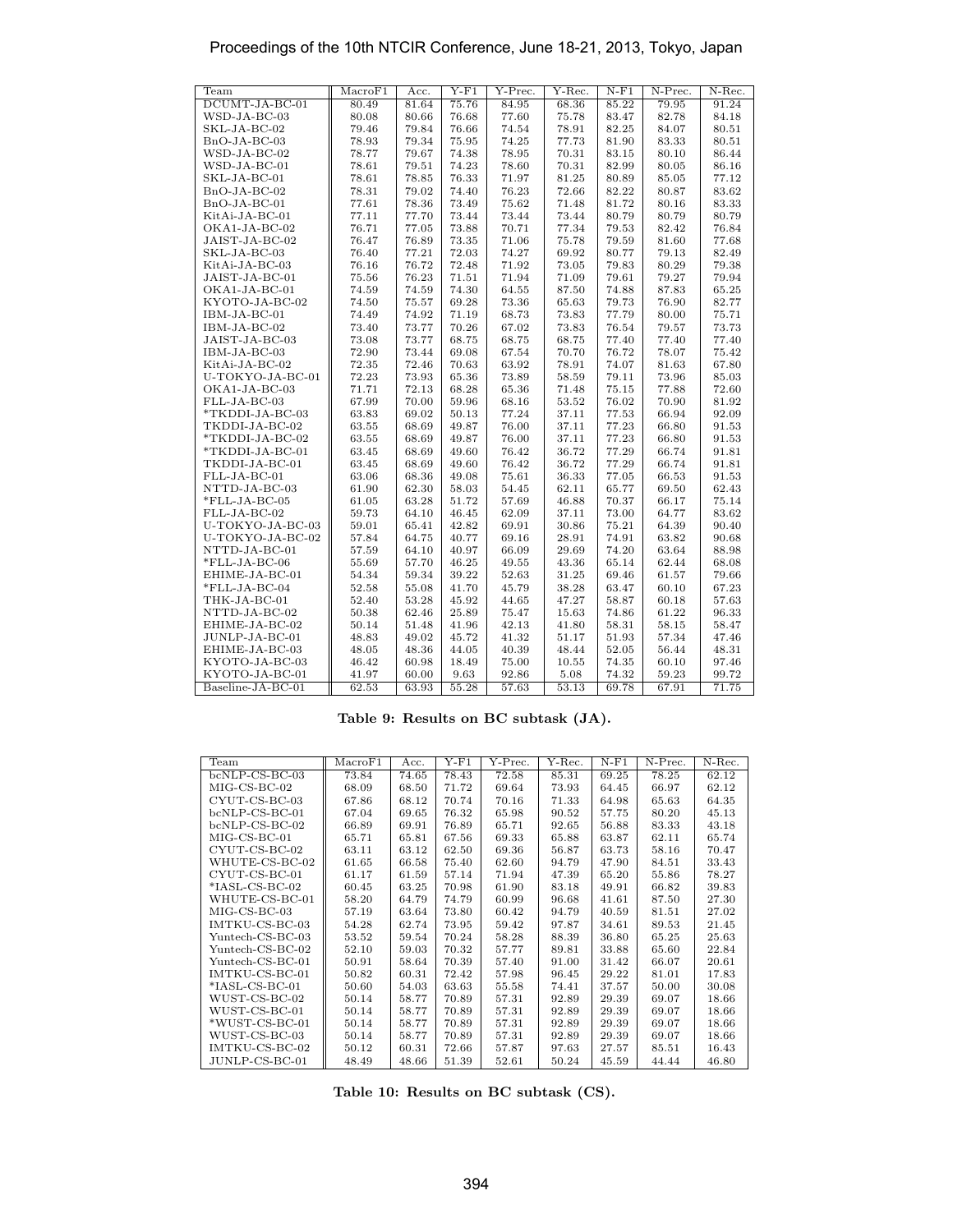| Team             | MacroF1 | Acc.  | $Y$ -F1 | Y-Prec. | Y-Rec. | $N-F1$ | N-Prec. | N-Rec. |
|------------------|---------|-------|---------|---------|--------|--------|---------|--------|
| IASL-CT-BC-02    | 67.14   | 67.76 | 71.66   | 68.64   | 74.95  | 62.63  | 66.48   | 59.20  |
| $MIG-CT-BC-02$   | 67.07   | 67.54 | 70.99   | 69.03   | 73.07  | 63.14  | 65.51   | 60.95  |
| $MIG-CT-BC-03$   | 66.99   | 67.54 | 71.23   | 68.74   | 73.90  | 62.76  | 65.85   | 59.95  |
| IMTKU-CT-BC-01   | 65.99   | 66.29 | 69.16   | 68.80   | 69.52  | 62.83  | 63.22   | 62.44  |
| WHUTE-CT-BC-01   | 65.55   | 66.17 | 70.20   | 67.37   | 73.28  | 60.89  | 64.44   | 57.71  |
| $MIG-CT-BC-01$   | 65.42   | 65.61 | 67.94   | 68.88   | 67.01  | 62.91  | 61.93   | 63.93  |
| IMTKU-CT-BC-03   | 63.82   | 64.25 | 67.76   | 66.47   | 69.10  | 59.87  | 61.36   | 58.46  |
| Yuntech-CT-BC-03 | 62.31   | 62.54 | 65.26   | 65.82   | 64.72  | 59.36  | 58.78   | 59.95  |
| Yuntech-CT-BC-02 | 62.02   | 62.54 | 66.46   | 64.75   | 68.27  | 57.58  | 59.57   | 55.72  |
| Yuntech-CT-BC-01 | 61.64   | 62.43 | 67.13   | 64.02   | 70.56  | 56.16  | 60.06   | 52.74  |
| $KC99-CT-BC-01$  | 57.67   | 59.48 | 66.42   | 60.45   | 73.70  | 48.93  | 57.58   | 42.54  |
| CYUT-CT-BC-01    | 55.16   | 55.16 | 55.77   | 60.14   | 51.98  | 54.55  | 50.75   | 58.96  |
| CYUT-CT-BC-02    | 52.64   | 53.35 | 58.44   | 56.67   | 60.33  | 46.83  | 48.79   | 45.02  |
| IASL-CT-BC-01    | 51.77   | 55.85 | 65.79   | 56.84   | 78.08  | 37.76  | 52.91   | 29.35  |
| CYUT-CT-BC-03    | 51.58   | 54.71 | 63.89   | 56.39   | 73.70  | 39.27  | 50.59   | 32.09  |
| JUNLP-CT-BC-01   | 48.72   | 48.81 | 50.82   | 53.20   | 48.64  | 46.63  | 44.47   | 49.00  |
| IMTKU-CT-BC-02   | 48.61   | 51.53 | 36.36   | 63.54   | 25.47  | 60.86  | 48.19   | 82.59  |
| NTOUA-CT-BC-01   | 32.63   | 33.48 | 25.06   | 32.34   | 20.46  | 40.20  | 34.08   | 49.00  |
| NTOUA-CT-BC-03   | 31.71   | 33.94 | 19.39   | 28.81   | 14.61  | 44.04  | 35.89   | 56.97  |
| NTOUA-CT-BC-02   | 30.70   | 34.17 | 15.20   | 25.37   | 10.86  | 46.20  | 36.83   | 61.94  |

**Table 11: Results on BC subtask (CT).**

| Team                                              | MacroF1 | Acc.  | $Y-F1$ | Y-Prec. | Y-Rec. | $N-F1$ | N-Prec. | N-Rec. |
|---------------------------------------------------|---------|-------|--------|---------|--------|--------|---------|--------|
| *IASL-CAD-CS-ArtificialBC-02                      | 59.53   | 63.53 | 72.24  | 66.02   | 79.77  | 46.82  | 57.14   | 39.66  |
| bcNLP-CS-ArtificialBC-03                          | 57.27   | 57.94 | 62.64  | 66.45   | 59.24  | 51.90  | 48.33   | 56.03  |
| *IASL-CAD-CS-ArtificialBC-01                      | 56.83   | 59.34 | 67.23  | 64.59   | 70.09  | 46.44  | 49.75   | 43.53  |
| MIG-CS-ArtificialBC-02                            | 53.29   | 53.93 | 58.75  | 62.88   | 55.13  | 47.83  | 44.16   | 52.16  |
| MIG-CS-ArtificialBC-01                            | 51.53   | 51.66 | 54.06  | 62.21   | 47.80  | 48.99  | 42.77   | 57.33  |
| bcNLP-CS-ArtificialBC-01                          | 51.08   | 53.75 | 62.52  | 60.38   | 64.81  | 39.64  | 42.03   | 37.50  |
| WHUTE-CS-ArtificialBC-01                          | 50.51   | 55.67 | 66.49  | 60.43   | 73.90  | 34.54  | 42.95   | 28.88  |
| bcNLP-CS-ArtificialBC-02                          | 50.31   | 53.58 | 63.06  | 59.89   | 66.57  | 37.56  | 41.24   | 34.48  |
| $Yuntech\text{-}CS\text{-}ArtificialBC\text{-}02$ | 50.17   | 53.40 | 62.87  | 59.79   | 66.28  | 37.47  | 41.03   | 34.48  |
| Yuntech-CS-ArtificialBC-01                        | 50.03   | 54.28 | 64.59  | 59.90   | 70.09  | 35.47  | 41.38   | 31.03  |
| IMTKU-CS-ArtificialBC-03                          | 49.44   | 56.89 | 68.85  | 60.40   | 80.06  | 30.03  | 43.80   | 22.84  |
| CYUT-CS-ArtificialBC-03                           | 48.97   | 49.21 | 52.53  | 59.19   | 47.21  | 45.40  | 40.20   | 52.16  |
| Yuntech-CS-ArtificialBC-03                        | 48.57   | 52.53 | 62.84  | 58.82   | 67.45  | 34.30  | 39.01   | 30.60  |
| IMTKU-CS-ArtificialBC-01                          | 48.44   | 56.89 | 69.32  | 60.13   | 81.82  | 27.57  | 43.12   | 20.26  |
| IMTKU-CS-ArtificialBC-02                          | 47.65   | 57.07 | 69.85  | 60.00   | 83.58  | 25.45  | 42.86   | 18.10  |
| WHUTE-CS-ArtificialBC-02                          | 47.36   | 51.83 | 62.70  | 58.15   | 68.04  | 32.02  | 37.36   | 28.02  |
| $CYUT-CS-Artificial BC-02$                        | 47.35   | 47.64 | 51.30  | 57.45   | 46.33  | 43.40  | 38.59   | 49.57  |
| $CYUT-CS-Artificial BC-01$                        | 47.29   | 47.29 | 47.39  | 58.37   | 39.88  | 47.20  | 39.71   | 58.19  |
| MIG-CS-ArtificialBC-03                            | 46.42   | 52.88 | 65.03  | 58.24   | 73.61  | 27.81  | 36.62   | 22.41  |

**Table 12: Results on ArtificialBC subtask (CS).**

| Team                        | MacroF1 | Acc.  | Y-F1  | Y-Prec. | Y-Rec. | $N-F1$ | N-Prec. | N-Rec. |
|-----------------------------|---------|-------|-------|---------|--------|--------|---------|--------|
| IASL-CAD-CT-ArtificialBC-02 | 62.27   | 63.87 | 70.04 | 69.14   | 70.97  | 54.51  | 55.61   | 53.45  |
| IASL-CAD-CT-ArtificialBC-01 | 55.44   | 57.77 | 65.62 | 63.64   | 67.74  | 45.25  | 47.62   | 43.10  |
| Yuntech-CT-ArtificialBC-02  | 54.29   | 54.62 | 58.20 | 64.41   | 53.08  | 50.38  | 45.21   | 56.90  |
| Yuntech-CT-ArtificialBC-01  | 53.68   | 54.28 | 58.93 | 63.30   | 55.13  | 48.43  | 44.57   | 53.02  |
| MIG-CT-ArtificialBC-02      | 52.66   | 53.23 | 57.86 | 62.37   | 53.96  | 47.45  | 43.53   | 52.16  |
| NTOUA-CT-ArtificialBC-01    | 52.57   | 53.05 | 57.37 | 62.41   | 53.08  | 47.77  | 43.46   | 53.02  |
| Yuntech-CT-ArtificialBC-03  | 52.33   | 52.53 | 55.41 | 62.83   | 49.56  | 49.25  | 43.42   | 56.90  |
| IMTKU-CT-ArtificialBC-01    | 52.21   | 52.53 | 56.13 | 62.37   | 51.03  | 48.29  | 43.20   | 54.74  |
| MIG-CT-ArtificialBC-01      | 51.54   | 51.66 | 53.91 | 62.31   | 47.51  | 49.17  | 42.81   | 57.76  |
| MIG-CT-ArtificialBC-03      | 51.51   | 52.71 | 59.13 | 60.87   | 57.48  | 43.89  | 42.23   | 45.69  |
|                             |         |       |       |         |        |        |         |        |
| IMTKU-CT-ArtificialBC-03    | 51.29   | 51.31 | 50.27 | 64.09   | 41.35  | 52.31  | 43.34   | 65.95  |
| $KC99$ -CT-ArtificialBC-01  | 51.12   | 51.66 | 56.24 | 60.96   | 52.20  | 46.00  | 41.99   | 50.86  |
| NTOUA-CT-ArtificialBC-03    | 50.48   | 50.61 | 53.07 | 61.07   | 46.92  | 47.88  | 41.80   | 56.03  |
| WHUTE-CT-ArtificialBC-01    | 50.19   | 51.13 | 57.06 | 59.81   | 54.55  | 43.32  | 40.84   | 46.12  |
| CYUT-CT-ArtificialBC-03     | 49.50   | 49.74 | 52.94 | 59.78   | 47.51  | 46.07  | 40.73   | 53.02  |
| NTOUA-CT-ArtificialBC-02    | 48.17   | 48.17 | 48.35 | 59.40   | 40.76  | 47.99  | 40.41   | 59.05  |
| $CYUT-CT-Artificial BC-02$  | 47.70   | 47.99 | 51.62 | 57.82   | 46.63  | 43.77  | 38.93   | 50.00  |
| $CYUT-CT-Artificial BC-01$  | 47.64   | 47.64 | 47.55 | 58.87   | 39.88  | 47.74  | 40.06   | 59.05  |
| IMTKU-CT-ArtificialBC-02    | 36.50   | 43.63 | 15.22 | 72.50   | 8.50   | 57.78  | 41.46   | 95.26  |

**Table 13: Results on ArtificialBC subtask (CT).**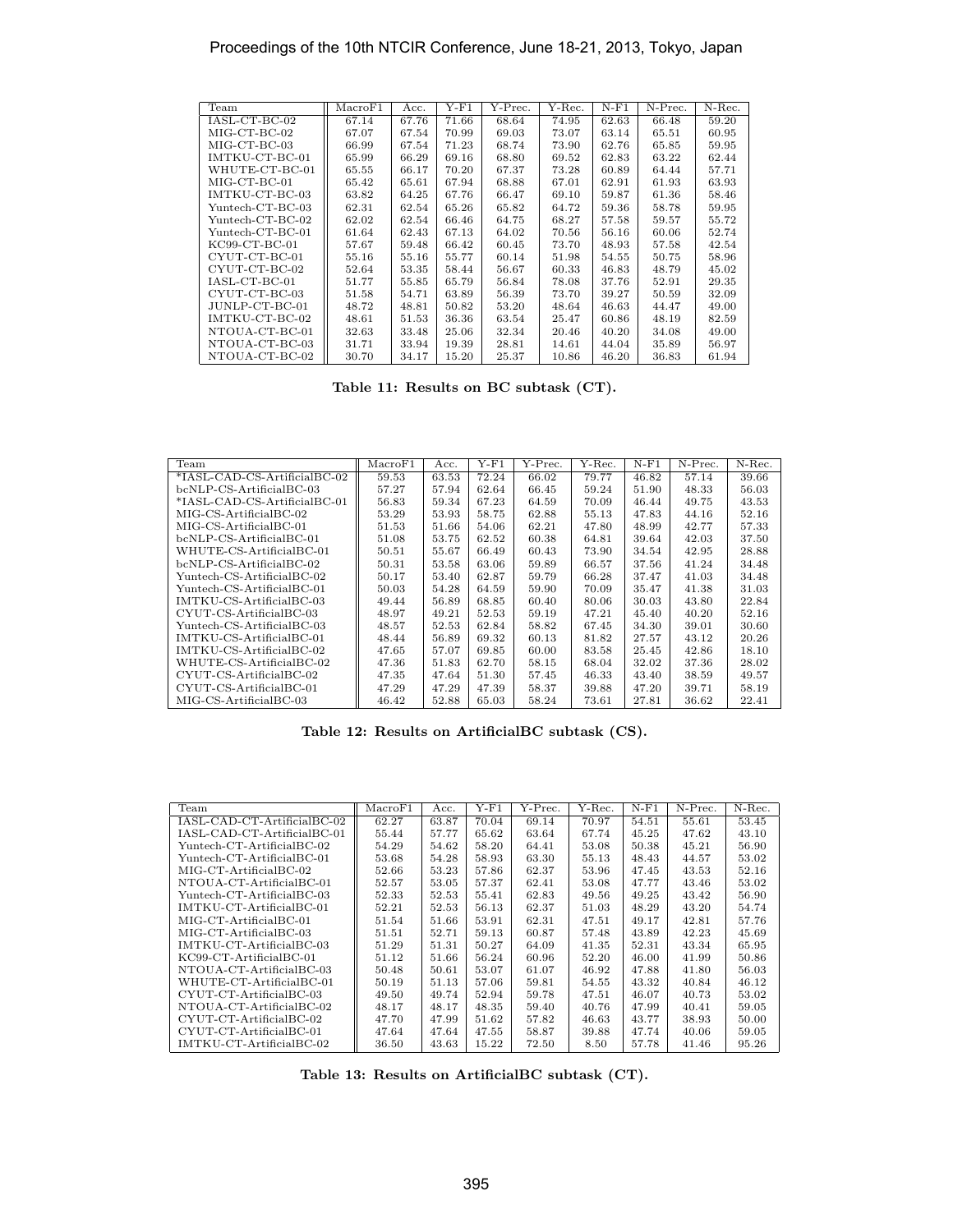| Team                  | MacroF1 | Acc.  | Y-F1  | Y-Prec. | Y-Rec. | $N-F1$ | N-Prec. | N-Rec. |
|-----------------------|---------|-------|-------|---------|--------|--------|---------|--------|
| $bcNLP-CS-DevBC-03$   | 81.26   | 83.29 | 87.43 | 85.38   | 89.58  | 75.09  | 78.85   | 71.68  |
| WHUTE-CS-DevBC-01     | 75.83   | 80.22 | 86.13 | 78.99   | 94.70  | 65.52  | 84.53   | 53.50  |
| IMTKU-CS-DevBC-01     | 73.93   | 79.85 | 86.36 | 77.00   | 98.30  | 61.50  | 93.57   | 45.80  |
| Yuntech-CS-DevBC-01   | 73.51   | 78.13 | 84.58 | 77.96   | 92.42  | 62.45  | 78.72   | 51.75  |
| Yuntech-CS-DevBC-03   | 71.91   | 76.78 | 83.61 | 77.12   | 91.29  | 60.21  | 75.66   | 50.00  |
| IMTKU-CS-DevBC-03     | 71.67   | 77.40 | 84.41 | 76.38   | 94.32  | 58.93  | 81.48   | 46.15  |
| IMTKU-CS-DevBC-02     | 71.36   | 78.62 | 85.78 | 75.43   | 99.43  | 56.93  | 97.46   | 40.21  |
| $bcNLP-CS-DevBC-02$   | 70.00   | 76.78 | 84.26 | 75.19   | 95.83  | 55.74  | 84.40   | 41.61  |
| WHUTE-CS-DevBC-02     | 69.79   | 76.17 | 83.67 | 75.30   | 94.13  | 55.91  | 79.87   | 43.01  |
| $MIG-CS-DevBC-02$     | 69.63   | 72.85 | 79.52 | 77.86   | 81.25  | 59.74  | 62.36   | 57.34  |
| Yuntech-CS-DevBC-02   | 69.57   | 74.69 | 82.06 | 75.97   | 89.20  | 57.08  | 70.62   | 47.90  |
| bcNLP-CS-DevBC-01     | 69.50   | 76.04 | 83.63 | 75.11   | 94.32  | 55.38  | 80.13   | 42.31  |
| CYUT-CS-DevBC-03      | 69.01   | 73.22 | 80.43 | 76.45   | 84.85  | 57.59  | 64.91   | 51.75  |
| *IASL-CAD-CS-DevBC-01 | 68.85   | 72.48 | 79.49 | 76.95   | 82.20  | 58.21  | 62.40   | 54.55  |
| MIG-CS-DevBC-01       | 68.57   | 71.25 | 77.76 | 78.05   | 77.46  | 59.38  | 58.97   | 59.79  |
| *IASL-CAD-CS-DevBC-02 | 67.67   | 72.48 | 80.14 | 75.33   | 85.61  | 55.20  | 64.49   | 48.25  |
| MIG-CS-DevBC-03       | 66.96   | 75.68 | 83.93 | 73.44   | 97.92  | 50.00  | 90.00   | 34.62  |
| CYUT-CS-DevBC-01      | 63.39   | 63.88 | 67.62 | 80.79   | 58.14  | 59.17  | 49.08   | 74.48  |
| CYUT-CS-DevBC-02      | 62.67   | 64.62 | 71.20 | 75.42   | 67.42  | 54.14  | 49.71   | 59.44  |

**Table 14: Results on DevBC subtask (CS).**

| Team                  | $\rm MacroF1$ | Acc.  | Y-F1  | Y-Prec. | Y-Rec. | $N-F1$ | N-Prec. | N-Rec. |
|-----------------------|---------------|-------|-------|---------|--------|--------|---------|--------|
| $Yuntech-CT-DevBC-01$ | 74.46         | 75.25 | 78.94 | 73.24   | 85.61  | 69.97  | 78.72   | 62.98  |
| MIG-CT-DevBC-01       | 72.60         | 72.90 | 75.48 | 74.06   | 76.96  | 69.71  | 71.40   | 68.10  |
| IMTKU-CT-DevBC-01     | 72.54         | 72.90 | 75.68 | 73.68   | 77.79  | 69.40  | 71.86   | 67.11  |
| MIG-CT-DevBC-02       | 72.23         | 72.75 | 76.03 | 72.65   | 79.75  | 68.42  | 72.90   | 64.46  |
| Yuntech-CT-DevBC-03   | 71.94         | 72.29 | 75.10 | 73.21   | 77.09  | 68.77  | 71.08   | 66.61  |
| Yuntech-CT-DevBC-02   | 70.90         | 71.61 | 75.44 | 71.02   | 80.45  | 66.37  | 72.55   | 61.16  |
| MIG-CT-DevBC-03       | 69.73         | 71.54 | 77.13 | 68.32   | 88.55  | 62.32  | 79.13   | 51.40  |
| WHUTE-CT-DevBC-01     | 69.15         | 69.95 | 74.10 | 69.52   | 79.33  | 64.20  | 70.63   | 58.84  |
| IMTKU-CT-DevBC-03     | 68.56         | 68.81 | 71.39 | 70.99   | 71.79  | 65.72  | 66.16   | 65.29  |
| IASL-CAD-CT-DevBC-02  | 68.38         | 69.04 | 72.93 | 69.31   | 76.96  | 63.84  | 68.63   | 59.67  |
| CYUT-CT-DevBC-03      | 68.06         | 68.89 | 73.19 | 68.67   | 78.35  | 62.94  | 69.25   | 57.69  |
| IASL-CAD-CT-DevBC-01  | 62.84         | 64.57 | 70.86 | 63.93   | 79.47  | 54.83  | 65.89   | 46.94  |
| $KC99$ -CT-DevBC-01   | 61.70         | 62.76 | 68.05 | 63.59   | 73.18  | 55.35  | 61.37   | 50.41  |
| CYUT-CT-DevBC-02      | 61.12         | 61.32 | 63.89 | 64.66   | 63.13  | 58.35  | 57.56   | 59.17  |
| CYUT-CT-DevBC-01      | 57.86         | 57.99 | 55.56 | 65.10   | 48.46  | 60.16  | 53.17   | 69.26  |
| IMTKU-CT-DevBC-02     | 55.64         | 57.76 | 45.93 | 75.00   | 33.10  | 65.34  | 52.34   | 86.94  |
| NTOUA-CT-DevBC-03     | 35.02         | 36.11 | 26.61 | 35.25   | 21.37  | 43.43  | 36.53   | 53.55  |
| NTOUA-CT-DevBC-01     | 34.64         | 35.12 | 29.00 | 35.64   | 24.44  | 40.28  | 34.82   | 47.77  |
| NTOUA-CT-DevBC-02     | 32.52         | 34.97 | 19.64 | 29.75   | 14.66  | 45.39  | 36.88   | 59.01  |

**Table 15: Results on DevBC subtask (CT).**

| Team              | MacroF1 | Acc.  | $B-F1$ | $\overline{\text{B-P}}$ rec. | $B-Rec.$ | $F-F1$ | F-Prec. | $F-Rec.$ | $C-F1$ | $C-Prec.$ | $C-Rec.$ | $I-F1$ | $I-Prec.$ | $I-Rec.$ |
|-------------------|---------|-------|--------|------------------------------|----------|--------|---------|----------|--------|-----------|----------|--------|-----------|----------|
| $SKL-JA-MC-01$    | 59.96   | 69.53 | 67.18  | 72.13                        | 62.86    | 76.47  | 76.85   | 76.10    | 21.15  | 25.58     | 18.03    | 75.06  | 70.54     | 80.19    |
| $SKL-JA-MC-02$    | 58.25   | 68.61 | 69.29  | 77.19                        | 62.86    | 74.94  | 73.36   | 76.59    | 13.59  | 16.67     | 11.48    | 75.17  | 71.49     | 79.25    |
| SKL-JA-MC-03      | 55.45   | 68.07 | 63.24  | 65.15                        | 61.43    | 73.85  | 69.70   | 78.54    | 9.20   | 15.38     | 6.56     | 75.51  | 73.33     | 77.83    |
| $WSD-JA-MC-03$    | 54.39   | 69.53 | 68.29  | 59.57                        | 80.00    | 75.29  | 72.73   | 78.05    | 0.00   | 0.00      | 0.00     | 73.99  | 70.51     | 77.83    |
| WSD-JA-MC-02      | 54.18   | 68.98 | 68.83  | 63.10                        | 75.71    | 73.95  | 70.67   | 77.56    | 0.00   | 0.00      | 0.00     | 73.94  | 70.04     | 78.30    |
| WSD-JA-MC-01      | 53.98   | 68.80 | 68.29  | 59.57                        | 80.00    | 74.70  | 72.48   | 77.07    | 0.00   | 0.00      | 0.00     | 72.93  | 69.36     | 76.89    |
| FLL-JA-MC-01      | 53.67   | 64.96 | 69.01  | 68.06                        | 70.00    | 70.35  | 60.56   | 83.90    | 8.82   | 42.86     | 4.92     | 66.50  | 71.35     | 62.26    |
| JAIST-JA-MC-01    | 52.60   | 66.97 | 66.67  | 64.86                        | 68.57    | 74.55  | 69.79   | 80.00    | 0.00   | 0.00      | 0.00     | 69.20  | 65.68     | 73.11    |
| $BnO-JA-MC-02$    | 52.44   | 57.66 | 58.94  | 44.53                        | 87.14    | 62.18  | 73.03   | 54.15    | 20.38  | 16.67     | 26.23    | 68.27  | 78.53     | 60.38    |
| JAIST-JA-MC-02    | 52.27   | 65.33 | 63.51  | 60.26                        | 67.14    | 71.84  | 59.68   | 90.24    | 5.97   | 33.33     | 3.28     | 67.76  | 80.52     | 58.49    |
| $BnO-JA-MC-03$    | 52.11   | 65.69 | 59.74  | 54.76                        | 65.71    | 72.93  | 67.36   | 79.51    | 5.80   | 25.00     | 3.28     | 69.95  | 69.63     | 70.28    |
| $BnO-JA-MC-01$    | 52.03   | 66.42 | 65.82  | 59.09                        | 74.29    | 72.23  | 67.23   | 78.05    | 0.00   | 0.00      | 0.00     | 70.05  | 68.47     | 71.70    |
| JAIST-JA-MC-03    | 51.48   | 65.33 | 67.92  | 60.67                        | 77.14    | 71.13  | 58.49   | 90.73    | 0.00   | 0.00      | 0.00     | 66.86  | 83.69     | 55.66    |
| $*$ FLL-JA-MC-04  | 51.27   | 64.23 | 64.94  | 59.52                        | 71.43    | 68.84  | 65.78   | 72.20    | 3.17   | 50.00     | 1.64     | 68.15  | 64.56     | 72.17    |
| KYOTO-JA-MC-02    | 50.12   | 64.78 | 59.55  | 49.07                        | 75.71    | 69.90  | 69.57   | 70.24    | 0.00   | 0.00      | 0.00     | 71.01  | 67.81     | 74.53    |
| $*$ FLL-JA-MC-02  | 35.12   | 44.71 | 25.93  | 36.84                        | 20.00    | 49.58  | 43.82   | 57.07    | 16.00  | 42.86     | 9.84     | 48.98  | 47.16     | 50.94    |
| THK-JA-MC-01      | 30.98   | 49.09 | 21.95  | 75.00                        | 12.86    | 60.75  | 47.77   | 83.41    | 28.57  | 52.17     | 19.67    | 43.63  | 54.61     | 36.32    |
| EHIME-JA-MC-03    | 25.89   | 40.33 | 4.76   | 14.29                        | 2.86     | 49.46  | 39.26   | 66.83    | 8.82   | 42.86     | 4.92     | 40.51  | 44.38     | 37.26    |
| EHIME-JA-MC-01    | 24.47   | 28.10 | 14.58  | 11.48                        | 20.00    | 37.97  | 42.01   | 34.63    | 12.36  | 9.40      | 18.03    | 32.95  | 41.43     | 27.36    |
| $*$ FLL-JA-MC-03  | 22.47   | 34.49 | 11.01  | 15.38                        | 8.57     | 40.64  | 34.59   | 49.27    | 0.00   | 0.00      | 0.00     | 38.23  | 37.79     | 38.68    |
| EHIME-JA-MC-02    | 21.99   | 36.31 | 2.41   | 7.69                         | 1.43     | 43.98  | 35.78   | 57.07    | 3.03   | 20.00     | 1.64     | 38.55  | 39.41     | 37.74    |
| JUNLP-JA-MC-01    | 21.42   | 22.63 | 16.83  | 12.88                        | 24.29    | 24.42  | 30.22   | 20.49    | 17.17  | 12.41     | 27.87    | 27.27  | 34.29     | 22.64    |
| KYOTO-JA-MC-01    | 17.04   | 40.33 | 0.00   | 0.00                         | 0.00     | 8.29   | 75.00   | 4.39     | 3.23   | 100.00    | 1.64     | 56.64  | 39.59     | 99.53    |
| Baseline-JA-MC-01 | 26.61   | 45.44 | 0.00   | 0.00                         | 0.00     | 56.18  | 43.01   | 80.98    | 5.41   | 15.38     | 3.28     | 44.88  | 54.36     | 38.21    |

**Table 16: Results on MC subtask (JA).**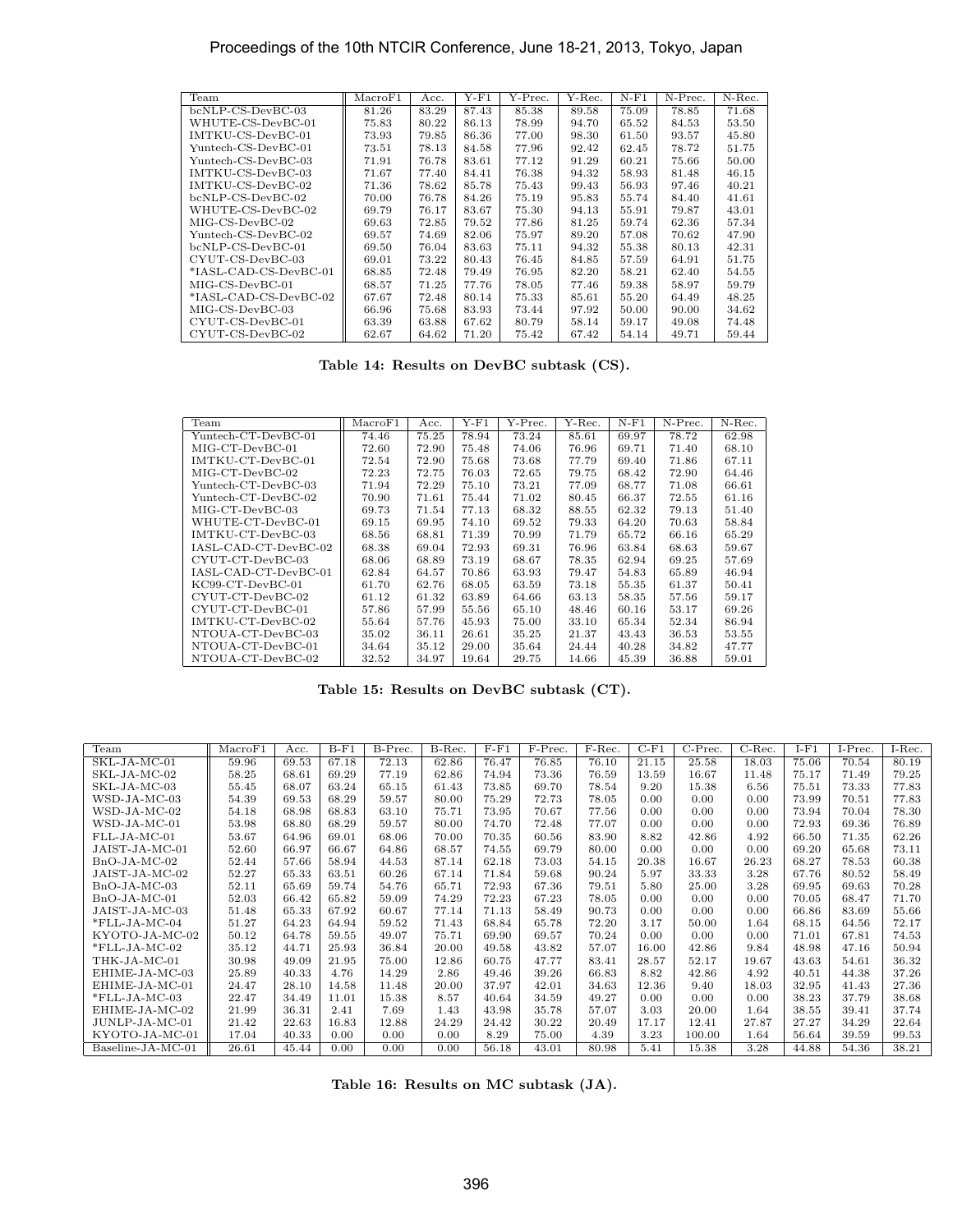| Team             | MacroF1 | Acc.  | $B-F1$ | B-Prec. | B-Rec. | $F - F1$ | F-Prec. | F-Rec. | $C-F1$ | $C-Prec.$ | $C$ -Rec. | $I-F1$ | $I-Prec.$ | $I-Rec.$ |
|------------------|---------|-------|--------|---------|--------|----------|---------|--------|--------|-----------|-----------|--------|-----------|----------|
| $bcNLP-CS-MC-03$ | 56.82   | 61.08 | 66.67  | 77.27   | 58.62  | 67.30    | 53.91   | 89.53  | 38.41  | 64.44     | 27.36     | 54.89  | 69.28     | 45.45    |
| $*IASL-CS-MC-02$ | 50.94   | 53.91 | 55.30  | 61.34   | 50.34  | 64.44    | 57.51   | 73.29  | 38.42  | 40.21     | 36.79     | 45.59  | 50.00     | 41.90    |
| WHUTE-CS-MC-01   | 46.79   | 54.80 | 61.54  | 62.41   | 60.69  | 64.36    | 49.90   | 90.61  | 18.71  | 39.39     | 12.26     | 42.58  | 73.08     | 30.04    |
| WHUTE-CS-MC-02   | 46.53   | 56.59 | 62.25  | 59.87   | 64.83  | 65.09    | 51.24   | 89.17  | 8.26   | 33.33     | 4.72      | 50.53  | 75.59     | 37.94    |
| bcNLP-CS-MC-02   | 44.88   | 57.62 | 59.68  | 71.84   | 51.03  | 67.86    | 52.58   | 95.67  | 0.00   | 0.00      | 0.00      | 51.99  | 63.79     | 43.87    |
| $MIG-CS-MC-02$   | 44.74   | 51.60 | 58.50  | 49.07   | 72.41  | 52.84    | 57.69   | 48.74  | 11.35  | 22.86     | 7.55      | 56.26  | 52.01     | 61.26    |
| CYUT-CS-MC-02    | 42.52   | 48.78 | 53.64  | 51.59   | 55.86  | 56.13    | 48.80   | 66.06  | 12.42  | 18.18     | 9.43      | 47.87  | 55.15     | 42.29    |
| $MIG-CS-MC-01$   | 41.82   | 49.17 | 56.44  | 50.83   | 63.45  | 50.70    | 57.27   | 45.49  | 5.48   | 10.00     | 3.77      | 54.64  | 47.65     | 64.03    |
| Yuntech-CS-MC-02 | 40.91   | 51.22 | 55.02  | 51.83   | 58.62  | 64.81    | 49.90   | 92.42  | 13.43  | 32.14     | 8.49      | 30.40  | 65.79     | 19.76    |
| Yuntech-CS-MC-03 | 40.89   | 51.22 | 53.95  | 51.57   | 56.55  | 65.15    | 50.20   | 92.78  | 13.43  | 32.14     | 8.49      | 31.04  | 63.41     | 20.55    |
| WUST-CS-MC-02    | 40.87   | 52.37 | 59.74  | 56.44   | 63.45  | 62.75    | 47.99   | 90.61  | 3.57   | 33.33     | 1.89      | 37.43  | 71.91     | 25.30    |
| WUST-CS-MC-03    | 40.87   | 52.37 | 59.74  | 56.44   | 63.45  | 62.75    | 47.99   | 90.61  | 3.57   | 33.33     | 1.89      | 37.43  | 71.91     | 25.30    |
| *WUST-CS-MC-01   | 40.87   | 52.37 | 59.74  | 56.44   | 63.45  | 62.75    | 47.99   | 90.61  | 3.57   | 33.33     | 1.89      | 37.43  | 71.91     | 25.30    |
| CYUT-CS-MC-01    | 40.37   | 47.63 | 60.34  | 59.33   | 61.38  | 56.72    | 44.94   | 76.90  | 12.31  | 33.33     | 7.55      | 32.12  | 46.62     | 24.51    |
| WUST-CS-MC-01    | 40.33   | 51.73 | 59.31  | 54.65   | 64.83  | 62.20    | 47.86   | 88.81  | 3.57   | 33.33     | 1.89      | 36.26  | 69.66     | 24.51    |
| Yuntech-CS-MC-01 | 40.33   | 50.70 | 53.42  | 50.62   | 56.55  | 64.56    | 49.61   | 92.42  | 13.64  | 34.62     | 8.49      | 29.70  | 63.64     | 19.37    |
| CYUT-CS-MC-03    | 40.10   | 51.09 | 48.73  | 51.54   | 46.21  | 57.07    | 44.31   | 80.14  | 0.00   | 0.00      | 0.00      | 54.59  | 73.33     | 43.48    |
| $bcNLP-CS-MC-01$ | 39.95   | 53.91 | 43.43  | 81.13   | 29.66  | 64.70    | 49.07   | 94.95  | 0.00   | 0.00      | 0.00      | 51.69  | 59.90     | 45.45    |
| $*IASL-CS-MC-01$ | 34.95   | 41.74 | 37.29  | 48.35   | 30.34  | 59.39    | 47.05   | 80.51  | 25.24  | 26.00     | 24.53     | 17.89  | 28.45     | 13.04    |
| $MIG-CS-MC-03$   | 34.42   | 43.15 | 53.90  | 39.80   | 83.45  | 58.58    | 51.96   | 67.15  | 12.94  | 13.68     | 12.26     | 12.27  | 70.83     | 6.72     |
| IMTKU-CS-MC-03   | 27.26   | 40.20 | 9.81   | 10.83   | 8.97   | 67.10    | 52.67   | 92.42  | 32.14  | 25.86     | 42.45     | 0.00   | 0.00      | 0.00     |
| JUNLP-CS-MC-01   | 24.38   | 24.71 | 22.42  | 19.59   | 26.21  | 27.00    | 32.49   | 23.10  | 22.02  | 16.29     | 33.96     | 26.07  | 32.54     | 21.74    |
| IMTKU-CS-MC-01   | 23.89   | 37.64 | 5.85   | 10.00   | 4.14   | 63.20    | 48.73   | 89.89  | 22.82  | 17.71     | 32.08     | 3.69   | 27.78     | 1.98     |
| IMTKU-CS-MC-02   | 19.67   | 36.11 | 7.73   | 12.90   | 5.52   | 57.78    | 41.73   | 93.86  | 8.74   | 10.39     | 7.55      | 4.41   | 31.58     | 2.37     |

**Table 17: Results on MC subtask (CS).**

| Team             | MacroF1 | Acc.  | $B-F1$ | B-Prec. | B-Rec. | $F - F1$ | F-Prec. | F-Rec. | $C-F1$ | $\overline{C}$ -Prec. | $C-Rec.$ | $I-F1$ | $I-Prec.$ | I-Rec. |
|------------------|---------|-------|--------|---------|--------|----------|---------|--------|--------|-----------------------|----------|--------|-----------|--------|
| $IASL-CT-MC-02$  | 46.32   | 51.99 | 52.35  | 53.06   | 51.66  | 64.63    | 53.99   | 80.49  | 29.90  | 36.25                 | 25.44    | 38.41  | 52.73     | 30.21  |
| WHUTE-CT-MC-01   | 45.50   | 55.16 | 58.86  | 56.36   | 61.59  | 67.06    | 54.36   | 87.50  | 12.08  | 25.71                 | 7.89     | 43.99  | 63.40     | 33.68  |
| $MIG-CT-MC-02$   | 45.15   | 51.53 | 57.68  | 48.64   | 70.86  | 54.49    | 58.60   | 50.91  | 14.19  | 26.83                 | 9.65     | 54.25  | 50.45     | 58.68  |
| NTOUA-CT-MC-03   | 44.80   | 55.73 | 61.10  | 50.43   | 77.48  | 64.21    | 55.00   | 77.13  | 1.50   | 5.26                  | 0.88     | 52.40  | 70.59     | 41.67  |
| NTOUA-CT-MC-01   | 44.63   | 56.64 | 62.07  | 54.82   | 71.52  | 65.79    | 54.01   | 84.15  | 0.00   | 0.00                  | 0.00     | 50.66  | 69.28     | 39.93  |
| $MIG-CT-MC-03$   | 44.21   | 48.92 | 51.07  | 39.93   | 70.86  | 52.52    | 61.13   | 46.04  | 19.19  | 22.62                 | 16.67    | 54.04  | 54.61     | 53.47  |
| $KC99-CT-MC-01$  | 43.75   | 50.17 | 45.48  | 42.94   | 48.34  | 63.61    | 57.00   | 71.95  | 16.67  | 15.87                 | 17.54    | 49.24  | 66.08     | 39.24  |
| $MIG-CT-MC-01$   | 42.16   | 48.92 | 53.49  | 47.67   | 60.93  | 51.91    | 57.14   | 47.56  | 10.06  | 17.78                 | 7.02     | 53.19  | 47.30     | 60.76  |
| Yuntech-CT-MC-03 | 40.14   | 51.99 | 52.70  | 53.79   | 51.66  | 65.27    | 51.03   | 90.55  | 4.38   | 13.04                 | 2.63     | 38.19  | 61.07     | 27.78  |
| Yuntech-CT-MC-01 | 39.76   | 51.76 | 48.92  | 53.54   | 45.03  | 65.80    | 51.19   | 92.07  | 5.63   | 14.29                 | 3.51     | 38.68  | 60.29     | 28.47  |
| Yuntech-CT-MC-02 | 38.77   | 51.31 | 46.89  | 52.46   | 42.38  | 65.59    | 50.75   | 92.68  | 4.32   | 12.00                 | 2.63     | 38.30  | 60.00     | 28.13  |
| IMTKU-CT-MC-01   | 35.76   | 50.85 | 60.56  | 52.15   | 72.19  | 63.47    | 57.57   | 70.73  | 13.41  | 22.00                 | 9.65     | 41.38  | 54.55     | 33.33  |
| NTOUA-CT-MC-02   | 33.49   | 49.94 | 1.29   | 25.00   | 0.66   | 62.50    | 50.96   | 80.79  | 13.98  | 18.06                 | 11.40    | 56.20  | 56.49     | 55.90  |
| IASL-CT-MC-01    | 33.04   | 42.22 | 32.20  | 44.71   | 25.17  | 60.71    | 47.58   | 83.84  | 21.72  | 22.43                 | 21.05    | 17.54  | 31.53     | 12.15  |
| MCUIM-CT-MC-01   | 32.51   | 46.42 | 59.21  | 58.82   | 59.60  | 70.07    | 61.33   | 81.71  | 25.00  | 20.69                 | 31.58    | 8.29   | 20.27     | 5.21   |
| IMTKU-CT-MC-03   | 32.36   | 50.06 | 52.83  | 44.55   | 64.90  | 65.58    | 59.02   | 73.78  | 1.65   | 14.29                 | 0.88     | 41.75  | 52.36     | 34.72  |
| CYUT-CT-MC-02    | 26.26   | 30.76 | 21.39  | 18.97   | 24.50  | 43.68    | 38.43   | 50.61  | 17.00  | 15.79                 | 18.42    | 22.98  | 38.84     | 16.32  |
| CYUT-CT-MC-01    | 25.60   | 31.90 | 22.58  | 19.00   | 27.81  | 45.85    | 38.62   | 56.40  | 12.44  | 15.19                 | 10.53    | 21.54  | 41.18     | 14.58  |
| JUNLP-CT-MC-01   | 24.21   | 25.31 | 21.22  | 17.70   | 26.49  | 32.28    | 41.23   | 26.52  | 16.72  | 12.67                 | 24.56    | 26.61  | 30.49     | 23.61  |
| CYUT-CT-MC-03    | 23.51   | 32.24 | 27.22  | 19.76   | 43.71  | 45.62    | 39.51   | 53.96  | 0.00   | 0.00                  | 0.00     | 21.19  | 41.41     | 14.24  |
| IMTKU-CT-MC-02   | 19.37   | 36.55 | 0.00   | 0.00    | 0.00   | 30.63    | 64.08   | 20.12  | 15.95  | 26.53                 | 11.40    | 50.26  | 35.79     | 84.38  |

**Table 18: Results on MC subtask (CT).**

| Team                        | $\rm MacroF1$ | Acc.  | $B-F1$ | B-P.  | B-R.  | $F- F1$ | F-P.  | F-R.  | $C-F1$ | С-Р.  | C-R.  | $I-F1$ | I-P.  | $I-R.$ |
|-----------------------------|---------------|-------|--------|-------|-------|---------|-------|-------|--------|-------|-------|--------|-------|--------|
| bcNLP-CS-ArtificialMC-03    | 40.23         | 42.23 | 41.69  | 52.89 | 34.41 | 52.17   | 43.22 | 65.81 | 30.97  | 60.00 | 20.87 | 36.11  | 29.55 | 46.43  |
| IASL-CAD-CS-ArtificialMC-02 | 39.23         | 40.49 | 43.56  | 50.71 | 38.17 | 47.93   | 41.83 | 56.13 | 32.61  | 43.48 | 26.09 | 32.84  | 28.21 | 39.29  |
| WHUTE-CS-ArtificialMC-01    | 36.89         | 40.31 | 41.46  | 43.27 | 39.78 | 53.26   | 44.74 | 65.81 | 22.08  | 43.59 | 14.78 | 30.77  | 28.15 | 33.93  |
| IASL-CAD-CS-ArtificialMC-01 | 33.41         | 36.30 | 28.47  | 42.11 | 21.51 | 50.82   | 39.78 | 70.32 | 25.67  | 33.33 | 20.87 | 28.69  | 26.52 | 31.25  |
| Yuntech-CS-ArtificialMC-01  | 33.28         | 38.74 | 40.77  | 41.81 | 39.78 | 53.24   | 42.37 | 71.61 | 12.90  | 25.00 | 8.70  | 26.21  | 28.72 | 24.11  |
| Yuntech-CS-ArtificialMC-03  | 31.70         | 37.17 | 37.08  | 38.82 | 35.48 | 53.49   | 42.69 | 71.61 | 10.53  | 21.62 | 6.96  | 25.69  | 26.42 | 25.00  |
| Yuntech-CS-ArtificialMC-02  | 31.27         | 37.17 | 37.91  | 38.76 | 37.10 | 53.37   | 42.53 | 71.61 | 9.59   | 22.58 | 6.09  | 24.19  | 25.24 | 23.21  |
| IMTKU-CS-ArtificialMC-02    | 30.05         | 36.65 | 27.30  | 37.38 | 21.51 | 54.55   | 43.35 | 73.55 | 35.06  | 27.98 | 46.96 | 3.28   | 20.00 | 1.79   |
| IMTKU-CS-ArtificialMC-01    | 29.97         | 36.65 | 25.87  | 37.00 | 19.89 | 54.63   | 43.23 | 74.19 | 36.13  | 28.72 | 48.70 | 3.23   | 16.67 | 1.79   |
| CYUT-CS-ArtificialMC-02     | 29.94         | 31.94 | 37.65  | 44.20 | 32.80 | 40.00   | 34.42 | 47.74 | 11.21  | 12.12 | 10.43 | 30.90  | 29.75 | 32.14  |
| WHUTE-CS-ArtificialMC-02    | 29.79         | 35.43 | 39.78  | 40.33 | 39.25 | 48.26   | 41.28 | 58.06 | 3.08   | 13.33 | 1.74  | 28.04  | 23.90 | 33.93  |
| IMTKU-CS-ArtificialMC-03    | 29.34         | 35.43 | 30.77  | 34.21 | 27.96 | 50.38   | 41.32 | 64.52 | 34.48  | 28.57 | 43.48 | 1.72   | 25.00 | 0.89   |
| CYUT-CS-ArtificialMC-01     | 29.15         | 32.64 | 31.52  | 36.11 | 27.96 | 42.64   | 32.33 | 62.58 | 20.00  | 35.56 | 13.91 | 22.45  | 26.19 | 19.64  |
| bcNLP-CS-ArtificialMC-02    | 28.95         | 35.60 | 27.14  | 40.43 | 20.43 | 50.00   | 39.41 | 68.39 | 1.69   | 33.33 | 0.87  | 36.99  | 28.50 | 52.68  |
| CYUT-CS-ArtificialMC-03     | 28.17         | 33.86 | 33.52  | 34.88 | 32.26 | 41.49   | 32.48 | 57.42 | 0.00   | 0.00  | 0.00  | 37.66  | 35.43 | 40.18  |
| $MIG-CS-Artificial MC-02$   | 27.99         | 30.72 | 35.08  | 34.18 | 36.02 | 33.33   | 41.75 | 27.74 | 8.54   | 14.29 | 6.09  | 35.01  | 26.22 | 52.68  |
| $MIG-CS-Artificial MC-01$   | 27.43         | 30.37 | 33.89  | 35.06 | 32.80 | 30.45   | 42.05 | 23.87 | 8.59   | 14.58 | 6.09  | 36.80  | 26.24 | 61.61  |
| bcNLP-CS-ArtificialMC-01    | 25.97         | 33.68 | 18.93  | 40.35 | 12.37 | 48.14   | 36.42 | 70.97 | 0.00   | 0.00  | 0.00  | 36.81  | 28.04 | 53.57  |
| MIG-CS-ArtificialMC-03      | 25.87         | 32.11 | 41.93  | 34.36 | 53.76 | 46.10   | 48.57 | 43.87 | 10.40  | 9.63  | 11.30 | 5.04   | 42.86 | 2.68   |

**Table 19: Results on ArtificialMC subtask (CS).**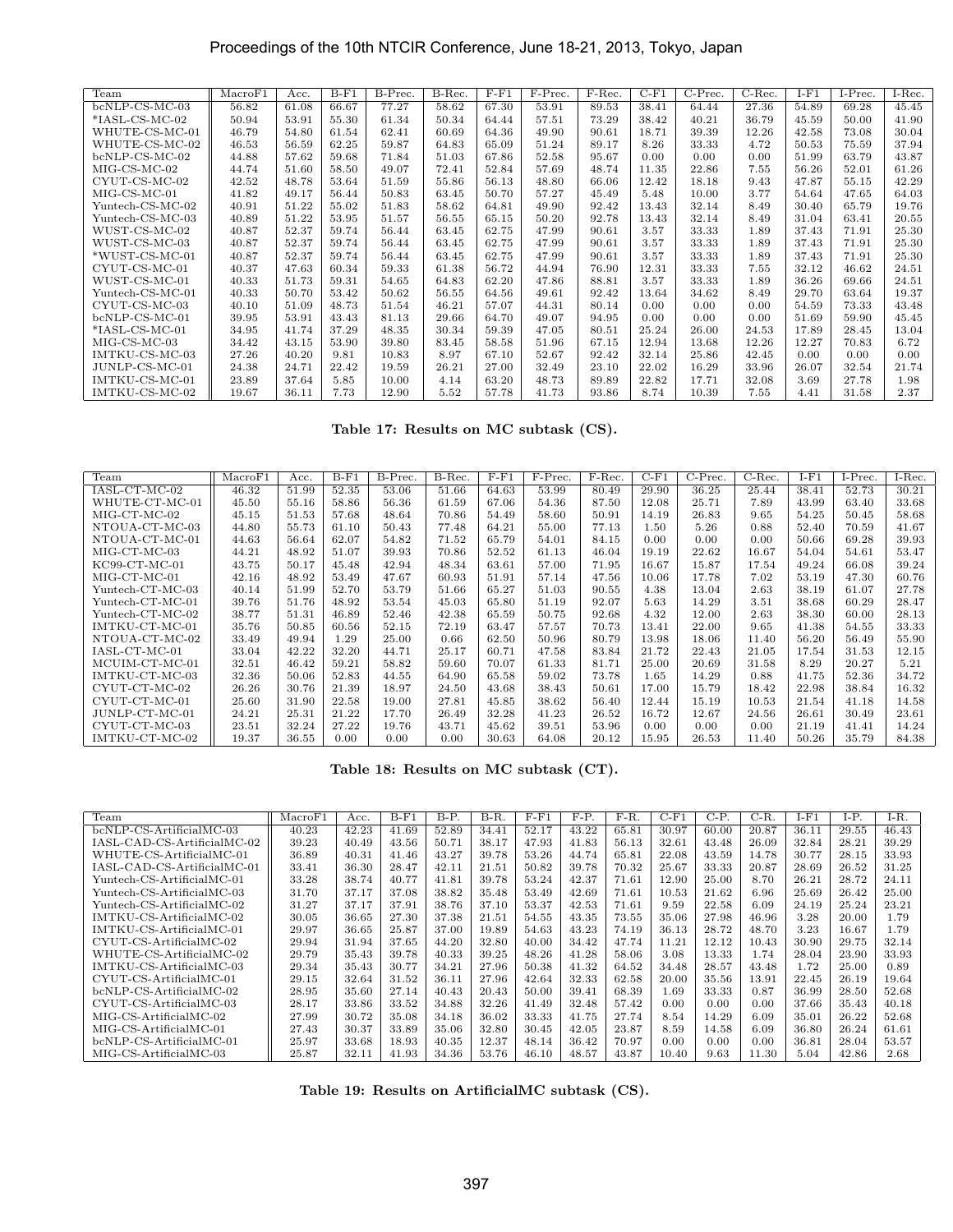| Team                        | MacroF1 | Acc.  | $B-F1$ | <b>B-P.</b> | $B-R.$ | $F-F1$ | F-P.  | F-R.  | $C-F1$ | $C-P.$ | C-R.  | $I-F1$ | LP.   | $I-R.$ |
|-----------------------------|---------|-------|--------|-------------|--------|--------|-------|-------|--------|--------|-------|--------|-------|--------|
| IASL-CAD-CT-ArtificialMC-02 | 40.37   | 41.36 | 43.90  | 50.70       | 38.71  | 49.04  | 42.79 | 57.42 | 36.96  | 49.28  | 29.57 | 31.58  | 27.27 | 37.50  |
| WHUTE-CT-ArtificialMC-01    | 37.81   | 39.79 | 42.31  | 43.26       | 41.40  | 50.43  | 45.79 | 56.13 | 27.85  | 51.16  | 19.13 | 30.66  | 25.93 | 37.50  |
| CYUT-CT-ArtificialMC-02     | 36.89   | 37.00 | 37.04  | 43.48       | 32.26  | 39.80  | 32.14 | 52.26 | 40.68  | 58.06  | 31.30 | 30.04  | 28.93 | 31.25  |
| $KC99-CT-Artificial MC-01$  | 35.65   | 36.13 | 39.78  | 40.33       | 39.25  | 43.61  | 52.25 | 37.42 | 25.75  | 25.42  | 26.09 | 33.45  | 28.22 | 41.07  |
| IMTKU-CT-ArtificialMC-03    | 34.48   | 35.60 | 41.23  | 42.77       | 39.78  | 47.18  | 51.94 | 43.23 | 13.53  | 50.00  | 7.83  | 35.99  | 29.38 | 46.43  |
| Yuntech-CT-ArtificialMC-03  | 34.20   | 39.44 | 40.44  | 41.11       | 39.78  | 55.50  | 46.70 | 68.39 | 9.93   | 26.92  | 6.09  | 30.95  | 27.86 | 34.82  |
| IMTKU-CT-ArtificialMC-01    | 33.67   | 34.73 | 40.11  | 40.44       | 39.78  | 45.90  | 46.67 | 45.16 | 16.22  | 36.36  | 10.43 | 32.45  | 28.10 | 38.39  |
| IASL-CAD-CT-ArtificialMC-01 | 33.55   | 36.30 | 28.78  | 43.48       | 21.51  | 50.94  | 40.15 | 69.68 | 26.60  | 34.25  | 21.74 | 27.89  | 25.18 | 31.25  |
| Yuntech-CT-ArtificialMC-01  | 32.25   | 36.82 | 34.96  | 37.42       | 32.80  | 54.08  | 44.73 | 68.39 | 12.08  | 26.47  | 7.83  | 27.89  | 25.18 | 31.25  |
| Yuntech-CT-ArtificialMC-02  | 32.13   | 37.00 | 34.03  | 38.26       | 30.65  | 53.56  | 43.25 | 70.32 | 11.11  | 27.59  | 6.96  | 29.80  | 26.57 | 33.93  |
| NTOUA-CT-ArtificialMC-03    | 31.75   | 35.60 | 41.90  | 37.61       | 47.31  | 46.32  | 53.85 | 40.65 | 6.67   | 14.29  | 4.35  | 32.11  | 25.67 | 42.86  |
| NTOUA-CT-ArtificialMC-01    | 31.00   | 36.30 | 39.41  | 36.36       | 43.01  | 47.87  | 48.67 | 47.10 | 1.64   | 14.29  | 0.87  | 35.06  | 27.55 | 48.21  |
| $CYUT-CT-Artificial MC-01$  | 28.59   | 32.11 | 33.03  | 37.41       | 29.57  | 41.33  | 31.53 | 60.00 | 18.87  | 34.09  | 13.04 | 21.11  | 24.14 | 18.75  |
| CYUT-CT-ArtificialMC-03     | 28.29   | 34.03 | 33.98  | 35.26       | 32.80  | 41.69  | 32.72 | 57.42 | 0.00   | 0.00   | 0.00  | 37.50  | 35.16 | 40.18  |
| MCUIM-CT-ArtificialMC-01    | 28.16   | 30.72 | 42.20  | 45.63       | 39.25  | 51.55  | 49.70 | 53.55 | 11.34  | 10.61  | 12.17 | 7.55   | 12.77 | 5.36   |
| MIG-CT-ArtificialMC-01      | 27.72   | 30.37 | 33.52  | 34.88       | 32.26  | 29.63  | 40.91 | 23.23 | 10.91  | 18.00  | 7.83  | 36.80  | 26.24 | 61.61  |
| $MIG-CT-Artificial MC-02$   | 27.09   | 30.02 | 34.39  | 33.85       | 34.95  | 33.33  | 41.75 | 27.74 | 6.13   | 10.42  | 4.35  | 34.50  | 25.65 | 52.68  |
| MIG-CT-ArtificialMC-03      | 25.75   | 29.67 | 38.27  | 33.20       | 45.16  | 23.08  | 45.28 | 15.48 | 4.37   | 5.88   | 3.48  | 37.30  | 29.15 | 51.79  |
| NTOUA-CT-ArtificialMC-02    | 22.96   | 27.23 | 1.06   | 50.00       | 0.54   | 38.12  | 32.02 | 47.10 | 19.25  | 25.00  | 15.65 | 33.42  | 23.62 | 57.14  |
| IMTKU-CT-ArtificialMC-02    | 20.75   | 23.73 | 7.77   | 40.00       | 4.30   | 20.65  | 65.52 | 12.26 | 17.14  | 48.00  | 10.43 | 37.45  | 23.89 | 86.61  |

**Table 20: Results on ArtificialMC subtask (CT).**

| Team                 | $\rm MacroF1$ | Acc.  | $B-F1$ | <b>B-P.</b> | B-R.  | $F - F1$ | F-P.  | $F-R.$ | $C-F1$ | C-P.  | C-R.  | I-F1  | I-P.   | $I-R.$ |
|----------------------|---------------|-------|--------|-------------|-------|----------|-------|--------|--------|-------|-------|-------|--------|--------|
| bcNLP-CS-DevMC-03    | 77.60         | 81.08 | 82.10  | 80.61       | 83.65 | 87.44    | 81.50 | 94.31  | 69.75  | 90.22 | 56.85 | 71.11 | 73.85  | 68.57  |
| WHUTE-CS-DevMC-01    | 66.61         | 73.46 | 72.05  | 66.49       | 78.62 | 85.11    | 79.07 | 92.14  | 44.74  | 62.20 | 34.93 | 64.57 | 71.93  | 58.57  |
| Yuntech-CS-DevMC-01  | 61.28         | 68.80 | 63.03  | 60.82       | 65.41 | 81.15    | 72.49 | 92.14  | 46.55  | 62.79 | 36.99 | 54.39 | 70.45  | 44.29  |
| Yuntech-CS-DevMC-03  | 59.05         | 66.83 | 59.08  | 57.83       | 60.38 | 79.72    | 70.89 | 91.06  | 45.22  | 61.90 | 35.62 | 52.17 | 66.67  | 42.86  |
| Yuntech-CS-DevMC-02  | 58.65         | 66.83 | 60.53  | 57.30       | 64.15 | 79.81    | 71.04 | 91.06  | 42.73  | 63.51 | 32.19 | 51.53 | 66.29  | 42.14  |
| WHUTE-CS-DevMC-02    | 57.59         | 69.78 | 68.47  | 56.28       | 87.42 | 84.65    | 80.15 | 89.70  | 13.02  | 47.83 | 7.53  | 64.21 | 66.41  | 62.14  |
| IASL-CAD-CS-DevMC-02 | 55.84         | 61.67 | 63.23  | 64.90       | 61.64 | 78.02    | 79.11 | 76.96  | 43.92  | 51.38 | 38.36 | 38.21 | 32.82  | 45.71  |
| CYUT-CS-DevMC-01     | 54.06         | 61.92 | 62.60  | 55.94       | 71.07 | 73.68    | 67.19 | 81.57  | 39.44  | 62.69 | 28.77 | 40.51 | 49.48  | 34.29  |
| $bcNLP-CS-DevMC-02$  | 53.18         | 67.44 | 60.52  | 55.85       | 66.04 | 81.58    | 71.26 | 95.39  | 3.97   | 60.00 | 2.05  | 66.67 | 70.08  | 63.57  |
| bcNLP-CS-DevMC-01    | 49.16         | 64.50 | 53.29  | 55.86       | 50.94 | 78.79    | 66.98 | 95.66  | 0.00   | 0.00  | 0.00  | 64.54 | 64.08  | 65.00  |
| CYUT-CS-DevMC-02     | 47.13         | 53.32 | 61.95  | 58.33       | 66.04 | 64.94    | 62.13 | 68.02  | 17.10  | 18.70 | 15.75 | 44.53 | 51.40  | 39.29  |
| IASL-CAD-CS-DevMC-01 | 46.69         | 56.63 | 44.19  | 54.63       | 37.11 | 76.19    | 69.33 | 84.55  | 40.44  | 43.65 | 37.67 | 25.93 | 26.92  | 25.00  |
| MIG-CS-DevMC-01      | 46.61         | 53.93 | 53.21  | 42.75       | 70.44 | 68.78    | 82.82 | 58.81  | 13.13  | 25.00 | 8.90  | 51.32 | 40.76  | 69.29  |
| MIG-CS-DevMC-02      | 46.28         | 53.81 | 52.49  | 40.99       | 72.96 | 69.07    | 82.09 | 59.62  | 12.00  | 22.22 | 8.22  | 51.58 | 43.06  | 64.29  |
| CYUT-CS-DevMC-03     | 45.95         | 58.11 | 56.10  | 42.53       | 82.39 | 70.32    | 66.35 | 74.80  | 0.00   | 0.00  | 0.00  | 57.39 | 73.33  | 47.14  |
| MIG-CS-DevMC-03      | 39.49         | 51.60 | 52.76  | 36.82       | 93.08 | 70.94    | 78.81 | 64.50  | 17.28  | 21.65 | 14.38 | 16.99 | 100.00 | 9.29   |
| IMTKU-CS-DevMC-01    | 30.86         | 50.74 | 1.65   | 2.41        | 1.26  | 85.68    | 78.68 | 94.04  | 32.17  | 26.43 | 41.10 | 3.94  | 6.35   | 2.86   |
| IMTKU-CS-DevMC-02    | 30.57         | 50.61 | 1.65   | 2.41        | 1.26  | 86.03    | 79.09 | 94.31  | 31.64  | 25.99 | 40.41 | 2.94  | 4.69   | 2.14   |
| IMTKU-CS-DevMC-03    | 30.09         | 47.91 | 4.91   | 5.56        | 4.40  | 81.36    | 76.00 | 87.53  | 34.09  | 29.13 | 41.10 | 0.00  | 0.00   | 0.00   |

**Table 21: Results on DevMC subtask (CS).**

| Team                 | MacroF1 | Acc.  | $B-F1$ | <b>B-P.</b> | $B-R$ . | $F-F1$ | F-P.  | F-R.  | $C-F1$ | C-P.  | $C-R.$ | $I-F1$ | $I-P.$ | I-R.  |
|----------------------|---------|-------|--------|-------------|---------|--------|-------|-------|--------|-------|--------|--------|--------|-------|
| WHUTE-CT-DevMC-01    | 64.76   | 70.02 | 66.07  | 61.79       | 70.99   | 82.96  | 77.30 | 89.52 | 48.16  | 64.05 | 38.58  | 61.85  | 64.98  | 59.00 |
| Yuntech-CT-DevMC-01  | 61.30   | 66.99 | 63.10  | 61.07       | 65.27   | 78.87  | 70.26 | 89.89 | 44.33  | 64.18 | 33.86  | 58.90  | 65.88  | 53.26 |
| Yuntech-CT-DevMC-03  | 58.45   | 64.88 | 61.59  | 57.43       | 66.41   | 77.94  | 70.15 | 87.68 | 38.59  | 62.28 | 27.95  | 55.67  | 60.27  | 51.72 |
| Yuntech-CT-DevMC-02  | 57.46   | 63.82 | 58.47  | 57.09       | 59.92   | 76.74  | 67.89 | 88.24 | 39.05  | 59.20 | 29.13  | 55.58  | 61.68  | 50.57 |
| CYUT-CT-DevMC-02     | 55.23   | 58.82 | 55.60  | 54.38       | 56.87   | 68.08  | 63.25 | 73.71 | 44.86  | 55.17 | 37.80  | 52.40  | 54.81  | 50.19 |
| IASL-CAD-CT-DevMC-02 | 53.10   | 57.68 | 55.25  | 56.35       | 54.20   | 74.52  | 74.05 | 75.00 | 43.08  | 50.80 | 37.40  | 39.53  | 35.35  | 44.83 |
| CYUT-CT-DevMC-01     | 53.00   | 58.59 | 56.23  | 52.67       | 60.31   | 69.09  | 60.50 | 80.51 | 38.36  | 63.06 | 27.56  | 48.32  | 58.06  | 41.38 |
| KC99-CT-DevMC-01     | 52.18   | 56.09 | 52.10  | 45.22       | 61.45   | 72.92  | 78.85 | 67.83 | 33.79  | 33.33 | 34.25  | 49.90  | 52.54  | 47.51 |
| NTOUA-CT-DevMC-01    | 49.60   | 59.20 | 55.89  | 44.47       | 75.19   | 76.35  | 75.00 | 77.76 | 11.33  | 36.96 | 6.69   | 54.82  | 54.10  | 55.56 |
| NTOUA-CT-DevMC-03    | 48.93   | 57.23 | 55.54  | 43.28       | 77.48   | 74.03  | 78.28 | 70.22 | 9.70   | 21.05 | 6.30   | 56.47  | 53.82  | 59.39 |
| MIG-CT-DevMC-03      | 48.59   | 52.31 | 53.22  | 38.41       | 86.64   | 63.69  | 84.50 | 51.10 | 24.06  | 33.10 | 18.90  | 53.38  | 53.91  | 52.87 |
| $MIG-CT-DevMC-02$    | 47.49   | 52.76 | 53.93  | 44.07       | 69.47   | 64.88  | 77.69 | 55.70 | 19.13  | 36.26 | 12.99  | 52.03  | 41.92  | 68.58 |
| MIG-CT-DevMC-01      | 46.51   | 52.23 | 52.98  | 44.95       | 64.50   | 64.31  | 77.12 | 55.15 | 16.31  | 35.06 | 10.63  | 52.43  | 40.50  | 74.33 |
| IMTKU-CT-DevMC-01    | 46.45   | 58.67 | 64.86  | 53.47       | 82.44   | 67.97  | 72.75 | 63.79 | 44.67  | 62.86 | 34.65  | 54.75  | 64.58  | 47.51 |
| IASL-CAD-CT-DevMC-01 | 45.81   | 54.13 | 38.80  | 49.12       | 32.06   | 74.74  | 66.96 | 84.56 | 40.96  | 41.80 | 40.16  | 28.75  | 31.51  | 26.44 |
| CYUT-CT-DevMC-03     | 40.63   | 51.25 | 51.49  | 41.04       | 69.08   | 62.41  | 55.15 | 71.88 | 0.00   | 0.00  | 0.00   | 48.61  | 61.40  | 40.23 |
| NTOUA-CT-DevMC-02    | 38.31   | 50.57 | 5.05   | 46.67       | 2.67    | 65.92  | 58.46 | 75.55 | 26.60  | 33.53 | 22.05  | 55.67  | 44.50  | 74.33 |
| IMTKU-CT-DevMC-03    | 37.30   | 49.36 | 51.04  | 43.84       | 61.07   | 65.51  | 69.04 | 62.32 | 27.43  | 50.00 | 18.90  | 42.51  | 45.06  | 40.23 |
| MCUIM-CT-DevMC-01    | 32.46   | 51.85 | 67.13  | 61.39       | 74.05   | 84.89  | 83.60 | 86.21 | 5.13   | 6.29  | 4.33   | 5.16   | 6.67   | 4.21  |
| IMTKU-CT-DevMC-02    | 24.53   | 32.40 | 3.93   | 13.95       | 2.29    | 50.12  | 76.32 | 37.32 | 23.41  | 33.09 | 18.11  | 45.17  | 34.26  | 66.28 |

**Table 22: Results on DevMC subtask (CT).**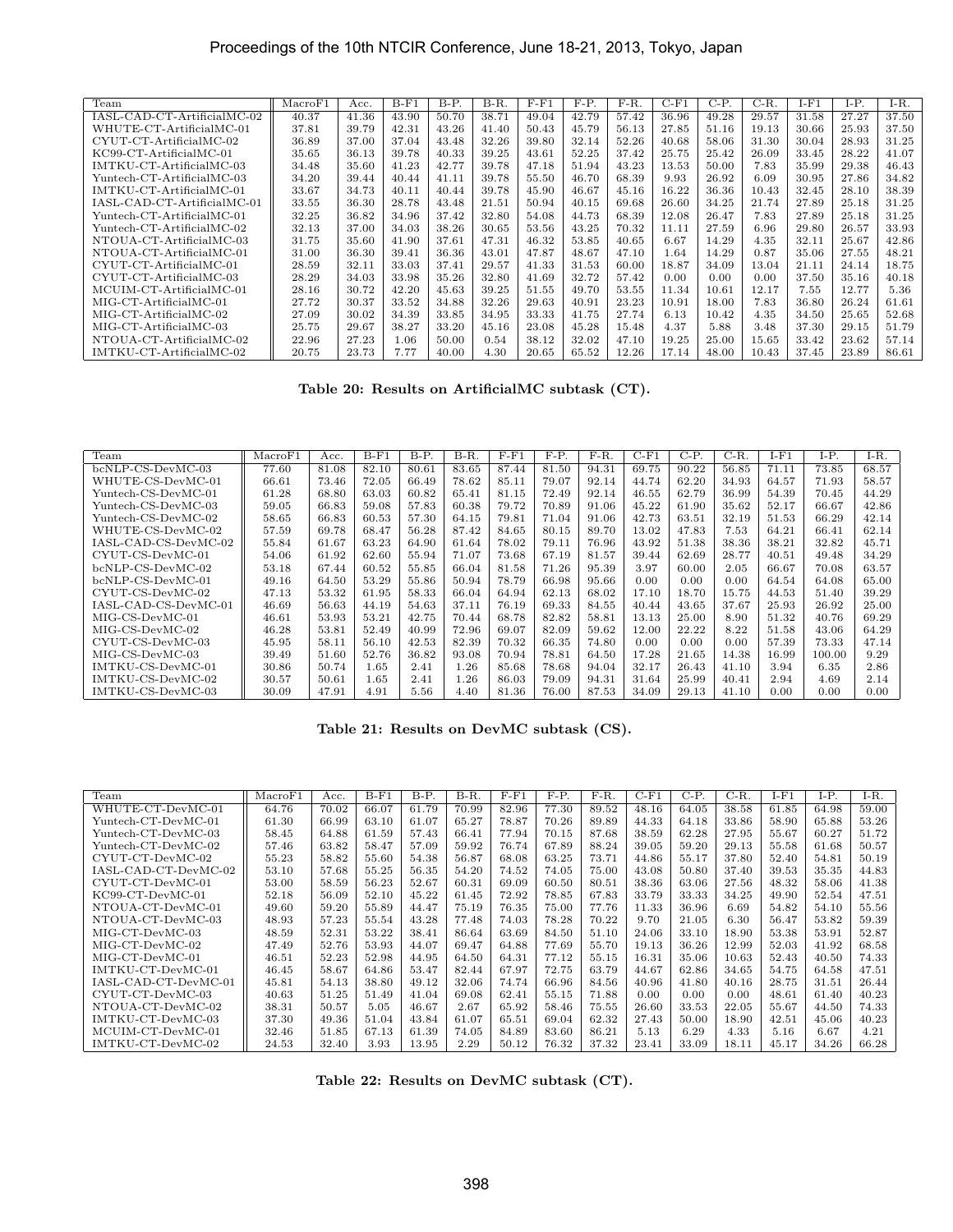| Team                  | MacroF1 | Acc.  | Correct Answer Ratio | $Y-F1$ | Y-Prec. | $Y$ -Rec. | $N-F1$ | $N-Prec.$ | $N-Rec.$ |
|-----------------------|---------|-------|----------------------|--------|---------|-----------|--------|-----------|----------|
| $BnO-JA-ExamBC-02$    | 67.15   | 70.31 | 55.56                | 56.96  | 64.71   | 50.87     | 77.34  | 72.76     | 82.55    |
| BnO-JA-ExamBC-03      | 66.97   | 68.75 | 57.41                | 59.30  | 59.65   | 58.96     | 74.64  | 74.37     | 74.91    |
| $KDR-JA-ExamBC-02$    | 66.90   | 68.75 | 51.85                | 59.06  | 59.76   | 58.38     | 74.73  | 74.19     | 75.27    |
| $BnO-JA-ExamBC-01$    | 66.86   | 69.87 | 57.41                | 56.87  | 63.57   | 51.45     | 76.84  | 72.73     | 81.45    |
| $KDR-JA-ExamBC-03$    | 66.64   | 68.30 | 47.22                | 59.20  | 58.86   | 59.54     | 74.09  | 74.36     | 73.82    |
| WSD-JA-ExamBC-01      | 64.90   | 67.86 | 52.78                | 54.72  | 60.00   | 50.29     | 75.09  | 71.62     | 78.91    |
| IBM-JA-ExamBC-03      | 64.18   | 64.51 | 45.37                | 60.74  | 53.02   | 71.10     | 67.62  | 76.85     | 60.36    |
| WSD-JA-ExamBC-03      | 64.71   | 67.63 | 52.78                | 54.55  | 59.59   | 50.29     | 74.87  | 71.52     | 78.55    |
| SKL-JA-ExamBC-02      | 64.04   | 65.63 | 49.07                | 56.50  | 55.25   | 57.80     | 71.59  | 72.66     | 70.55    |
| WSD-JA-ExamBC-02      | 63.96   | 67.63 | 51.85                | 52.46  | 60.61   | 46.24     | 75.47  | 70.57     | 81.09    |
| $KDR-JA-ExamBC-01$    | 63.31   | 64.51 | 49.07                | 56.68  | 53.61   | 60.12     | 69.94  | 72.83     | 67.27    |
| SKL-JA-ExamBC-01      | 61.65   | 67.63 | 29.63                | 46.49  | 64.29   | 36.42     | 76.80  | 68.57     | 87.27    |
| SKL-JA-ExamBC-03      | 60.47   | 63.17 | 42.59                | 50.15  | 52.53   | 47.98     | 70.80  | 68.97     | 72.73    |
| KitAi-JA-ExamBC-01    | 59.84   | 63.17 | 36.11                | 48.28  | 52.74   | 44.51     | 71.40  | 68.21     | 74.91    |
| IBM-JA-ExamBC-02      | 59.33   | 61.83 | 46.29                | 49.26  | 50.61   | 47.98     | 69.41  | 68.31     | 70.55    |
| KitAi-JA-ExamBC-03    | 59.05   | 61.38 | 45.37                | 49.27  | 50.00   | 48.55     | 68.83  | 68.21     | 69.45    |
| JAIST-JA-ExamBC-02    | 59.04   | 63.39 | 41.67                | 45.70  | 53.49   | 39.88     | 72.39  | 67.40     | 78.18    |
| JAIST-JA-ExamBC-03    | 58.65   | 64.96 | 42.59                | 42.49  | 58.00   | 33.53     | 74.80  | 66.95     | 84.73    |
| IBM-JA-ExamBC-01      | 58.53   | 61.61 | 44.44                | 47.24  | 50.33   | 44.51     | 69.82  | 67.46     | 72.36    |
| JAIST-JA-ExamBC-01    | 57.55   | 63.17 | 40.74                | 42.11  | 53.57   | 34.68     | 73.00  | 66.37     | 81.09    |
| KitAi-JA-ExamBC-02    | 57.16   | 58.71 | 39.81                | 49.04  | 46.84   | 51.45     | 65.29  | 67.44     | 63.27    |
| KYOTO-JA-ExamBC-02    | 56.82   | 62.05 | 43.52                | 41.78  | 51.26   | 35.26     | 71.85  | 65.96     | 78.91    |
| NTTD-JA-ExamBC-02     | 55.57   | 55.58 | 34.26                | 54.88  | 45.15   | 69.94     | 56.26  | 71.11     | 46.55    |
| NTTD-JA-ExamBC-03     | 53.12   | 54.02 | 34.26                | 46.63  | 42.25   | 52.02     | 59.61  | 64.68     | 55.27    |
| NTTD-JA-ExamBC-01     | 52.02   | 58.93 | 31.48                | 33.81  | 44.76   | 27.17     | 70.23  | 63.27     | 78.91    |
| JUNLP-JA-ExamBC-01    | 50.46   | 50.89 | 30.56                | 45.81  | 39.91   | 53.76     | 55.10  | 62.79     | 49.09    |
| *TKDDI-JA-ExamBC-03   | 49.08   | 62.50 | 28.70                | 22.94  | 55.56   | 14.45     | 75.22  | 63.28     | 92.73    |
| TKDDI-JA-ExamBC-01    | 48.62   | 62.28 | 26.85                | 22.12  | 54.55   | 13.87     | 75.11  | 63.12     | 92.73    |
| TKDDI-JA-ExamBC-02    | 48.62   | 62.28 | 26.85                | 22.12  | 54.55   | 13.87     | 75.11  | 63.12     | 92.73    |
| THK-JA-ExamBC-01      | 43.77   | 62.28 | 26.85                | 11.52  | 61.11   | 6.36      | 76.03  | 62.33     | 97.45    |
| KYOTO-JA-ExamBC-03    | 38.57   | 61.38 | 21.30                | 1.14   | 50.00   | 0.58      | 76.01  | 61.43     | 99.64    |
| KYOTO-JA-ExamBC-01    | 37.86   | 60.94 | 20.37                | 0.00   | 0.00    | 0.00      | 75.73  | 61.21     | 99.27    |
| Baseline-JA-ExamBC-01 | 54.77   | 56.47 | 32.41                | 45.98  | 44.15   | 47.98     | 63.55  | 65.38     | 61.82    |

**Table 23: Results on Exam BC subtask (JA).**

| Team                    | MacroF1 | Acc.  | Correct Answer Ratio | $Y-F1$ | Y-Prec. | Y-Rec. | $N-F1$ | N-Prec. | N-Rec. |
|-------------------------|---------|-------|----------------------|--------|---------|--------|--------|---------|--------|
| $*KDR-JA-ExamSearch-02$ | 58.12   | 64.51 | 32.41                | 41.76  | 57.00   | 32.95  | 74.48  | 66.67   | 84.36  |
| *KDR-JA-ExamSearch-01   | 57.59   | 63.84 | 33.33                | 41.30  | 55.34   | 32.95  | 73.87  | 66.38   | 83.27  |
| *KDR-JA-ExamSearch-03   | 57.39   | 63.17 | 34.26                | 41.70  | 53.64   | 34.10  | 73.08  | 66.27   | 81.45  |
| NTTD-JA-ExamSearch-01   | 55.02   | 58.04 | 25.93                | 43.37  | 45.28   | 41.62  | 66.67  | 65.05   | 68.36  |
| $*BnO-JA-ExamSearch-02$ | 54.77   | 56.47 | 31.48                | 45.98  | 44.15   | 47.98  | 63.55  | 65.38   | 61.82  |
| $*BnO-JA-ExamSearch-01$ | 52.45   | 54.91 | 26.85                | 41.62  | 41.62   | 41.62  | 63.27  | 63.27   | 63.27  |
| $*BnO-JA-ExamSearch-03$ | 51.78   | 51.79 | 31.48                | 51.57  | 42.12   | 66.47  | 52.00  | 66.86   | 42.55  |
| NTTD-JA-ExamSearch-02   | 49.15   | 49.33 | 25.93                | 52.21  | 41.06   | 71.68  | 46.08  | 66.44   | 35.27  |
| KYOTO-JA-ExamSearch-01  | 46.57   | 62.95 | 28.70                | 17.00  | 62.96   | 9.83   | 76.15  | 62.95   | 96.36  |
| KYOTO-JA-ExamSearch-02  | 45.41   | 62.28 | 26.85                | 15.08  | 57.69   | 8.67   | 75.75  | 62.56   | 96.00  |

**Table 24: Results on Exam Search subtask (JA).**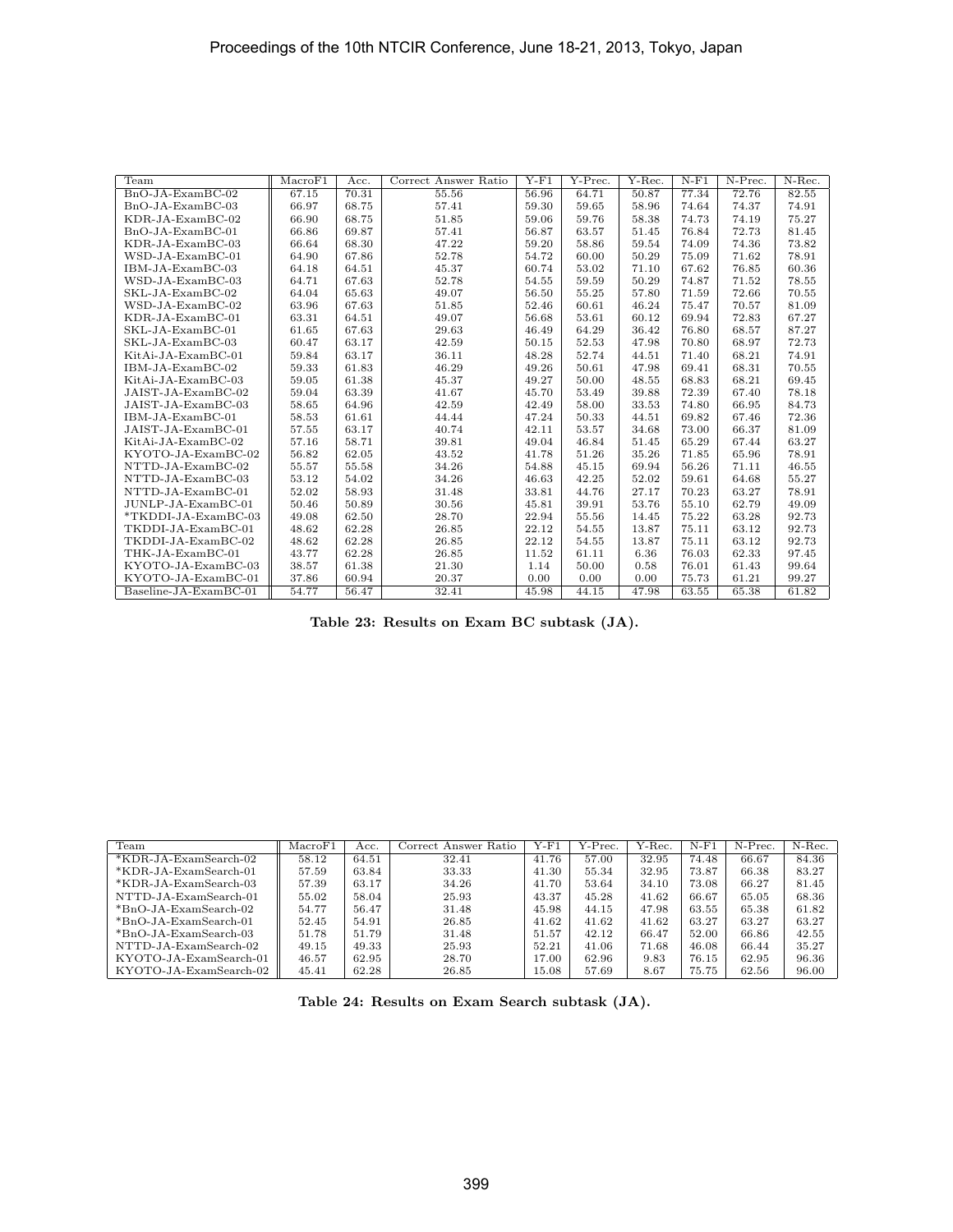the same as the ExamBC subtask, the highest value of the correct answer ratio was lower than 40% where as the highest value of the correct answer ratio on ExamBC subtask was approx. 57. This difference suggests that automatically retrieving *t*<sup>1</sup> from a set of documents is essentially difficult task.

### 5.5 Results on UnitTest

Table 25 shows the results on UnitTest. Since each sentence pair in the UnitTest dataset includes only one linguistic phenomena, recognizing their semantic relations are easier than the other dataset. Actually, the top system achieved approximately 90% in accuracy. In addition, most of the examples are "Y", it is important to detect "N" in the dataset. The top performance of detecting "N" is achieved by the FLL team (60.71 in F1).

In order to explore the difficulties of handling the linguistic phenomena listed in Table 5, we show the performances of participant's systems for each category of linguistic phenomena in Table 26. Due to the space constraint, we show the performances regarding "N" label. The category into which most of the "N" examples categorized is "disagree:phrase", and many systems could correctly recognize these examples as "N". On the other hand, the examples categorized into "synonymy:phrase" and "entailment:phrase" are misclassified by many systems. This result implies the essential difficulty of handling phrase-level semantic relations.

### 5.6 Results on RITE4QA subtask

Table 27 and Table 28 show the results on RITE4QA for Simplified Chinese and Traditional Chiense respectively. Regarding the WorseRanking, IMTKU improved the baseline QA system the most in CS (28% in Top1 accuracy) and WHUTE in CT (27.33% in Top1 accuracy). When considering the BetterRanking, unfortunately no RITE systems can improve the baseline QA system.

Table 29 and Table 30 show the results on CompleteRITE-4QA for Simplified Chinese and Traditional Chiense respectively. This year we mainly focus on RITE4QA subtask results. The evaluations of CompleteRITE4QA runs are provided for additional observation.

### 6. CONCLUSION

This paper described an overview of NTCIR-10 RITE-2 task. In RITE-2, in addition to the four subtasks in NTCIR-9 RITE (BC, MC, ExamBC and RITE4QA), the Exam Search subtask and the UnitTest subtask were added. We had 28 active participants, and received 215 runs (110 Japanese runs, 53 Traditional Chinese runs, 52 Simplified Chinese runs) for the formal run. The results of the formal have quite different trends especially in Japanese runs compared to NTCIR-9 RITE. In the Japanese BC subtask, the top system achieved over 80% in accuracy (in contrast to 58% in NTCIR-9 RITE). One of the reasons that causes such difference is that we filtered examples with less agreement from the dataset. Introducing the subtask of UnitTest enabled detailed analysis of RTE systems, because all of the examples contain only single linguistic phenomenon, and are annotated one of the defined categories of linguistic phenomena. Due to its difficulty, we could have only four participants for the Entrance Exam Subtask. However, since the task setting is more realistic than the traditional setting like the BC and MC subtasks, we believe that there is still room

to explore such task setting.

### 7. REFERENCES

- [1] D. Andrade, M. Tsuchida, T. Onishi, and K. Ishikawa. Detecting Contradiction in Text by Using Lexical Mismatch and Structural Similarity. In *Proceedings of the 10th NTCIR Conference*, 2013.
- [2] T.-H. Chang, Y.-C. Hsu, C.-W. Chang, Y.-C. Hsu, and J.-I. Chang. KC99: A Prediction System for Chinese Textual Entailment Relation using Decision Tree. In *Proceedings of the 10th NTCIR Conference*, 2013.
- [3] I. Dagan, O. Glickman, and B. Magnini. The Pascal Recognising Textual Entailment Challenge. In *Proceedings of the PASCAL Challenges Workshop on Recognising Textual Entailment*, 2005.
- [4] M.-Y. Day, C. Tu, S.-J. Huang, H.-C. Vong, and S.-W. Wu. IMTKU Textual Entailment System for Recognizing Inference in Text at NTCIR-10 RITE2. In *Proceedings of the 10th NTCIR Conference*, 2013.
- [5] D. Giampiccolo, B. Magnini, I. Dagan, and B. Dolan. The third pascal recognizing textual entailment challenge. In *ACL-PASCAL Workshop on Textual Entailment and Paraphrasing*, 2007.
- [6] S. Harabagiu and A. Hickl. Methods for using textual entailment in open-domain question answering. In *Proceedings of the 21st International Conference on Computational Linguistics and 44th Annual Meetion of the ACL*, 2006.
- [7] S. Hattori and S. Sato. Team SKL's Strategy and Experience in RITE2. In *Proceedings of the 10th NTCIR Conference*, 2013.
- [8] W.-J. Huang and C.-L. Liu. NCCU-MIG at NTCIR-10: Using Lexical, Syntactic, and Semantic Features for the RITE Tasks. In *Proceedings of the 10th NTCIR Conference*, 2013.
- [9] L. Ku, E. T.-H. Chu, and N. Han. Extracting Features for Machine Learning in NTCIR-10 RITE Task. In *Proceedings of the 10th NTCIR Conference*, 2013.
- [10] C.-J. Lin and Y.-C. Tu. The Description of the NTOU RITE System in NTCIR-10 . In *Proceedings of the 10th NTCIR Conference*, 2013.
- [11] M. Liu, Y. Wang, Y. Li, and H. Hu. WUST at NTCIR-10 RITE-2 Task:Feature Combination Approach to Textual Entailment. In *Proceedings of the 10th NTCIR Conference*, 2013.
- [12] T. Makino, S. Okajima, and T. Iwakura. FLL: Local Alignments based Approach for NTCIR-10. In *Proceedings of the 10th NTCIR Conference*, 2013.
- [13] Y. Mehdad, M. Negri, and M. Federico. Towards cross-lingual textual entailment. In *Human Language Technologies: The 2010 Annual Conference of the North American Chapter of the Association for Computational Linguistics*, HLT '10, pages 321–324, 2010.
- [14] Y. Mehdad, M. Negri, and M. Federico. Using bilingual parallel corpora for cross-lingual textual entailment. In *Proceedings of the 49th Annual Meeting of the Association for Computational Linguistics: Human Language Technologies - Volume 1*, pages 1336–1345, 2011.
- [15] J. Mizuno, A. Sumida, and K. Inui. TKDDI group at NTCIR10-RITE2: Recognizing Texual Entailment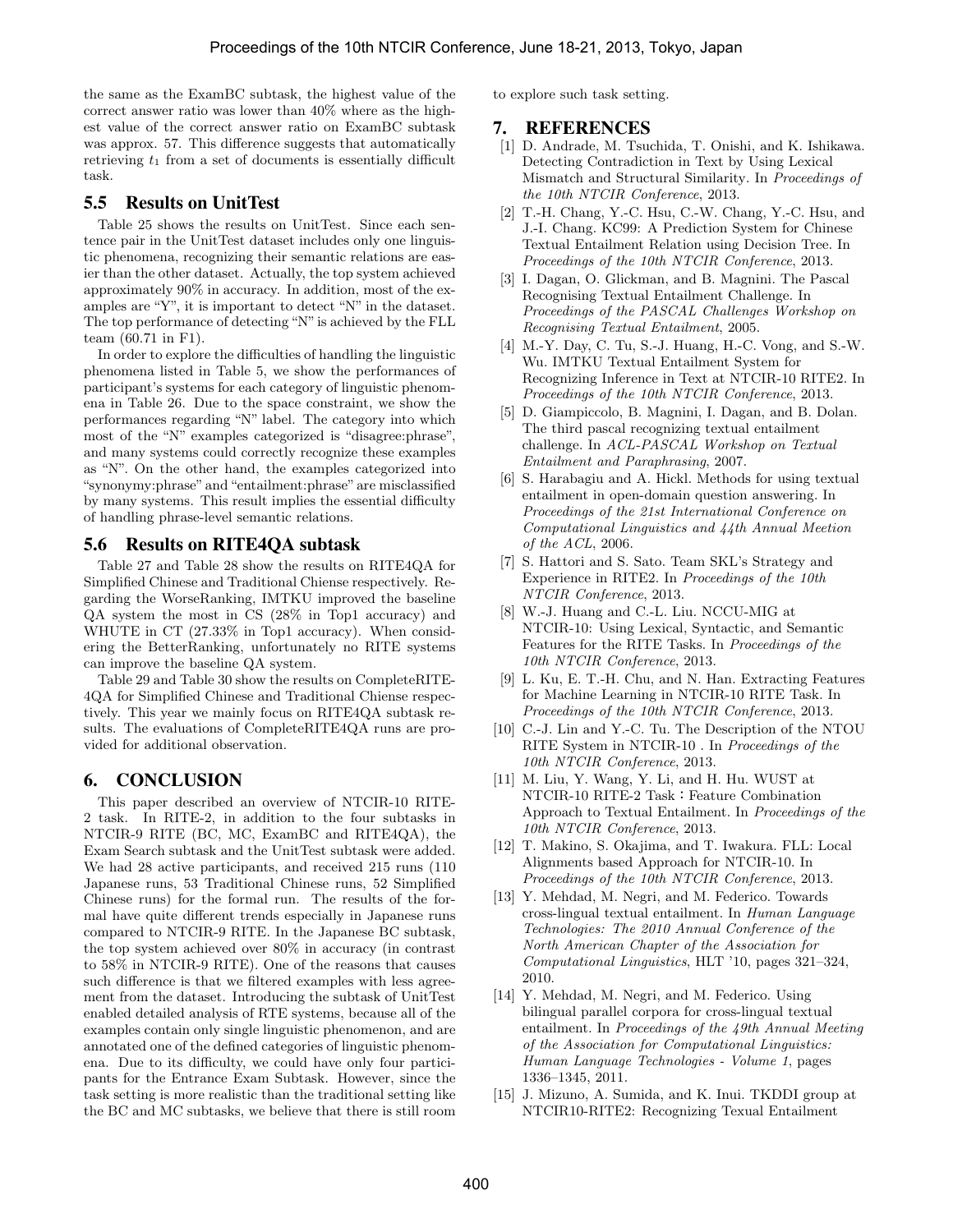#### Proceedings of the 10th NTCIR Conference, June 18-21, 2013, Tokyo, Japan

| Team                    | MacroF1 | Acc.  | Y-F1  | Y-Prec. | Y-Rec. | $N-F1$ | N-Prec. | N-Rec. |
|-------------------------|---------|-------|-------|---------|--------|--------|---------|--------|
| *FLL-JA-UnitTest-01     | 77.77   | 90.87 | 94.84 | 94.39   | 95.28  | 60.71  | 62.96   | 58.62  |
| *FLL-JA-UnitTest-03     | 76.98   | 91.29 | 95.13 | 93.61   | 96.70  | 58.82  | 68.18   | 51.72  |
| JAIST-JA-UnitTest-02    | 74.52   | 89.21 | 93.87 | 93.87   | 93.87  | 55.17  | 55.17   | 55.17  |
| *TKDDI-JA-UnitTest-03   | 74.00   | 85.89 | 91.58 | 96.35   | 87.26  | 56.41  | 44.90   | 75.86  |
| *TKDDI-JA-UnitTest-01   | 73.51   | 85.48 | 91.32 | 96.34   | 86.79  | 55.70  | 44.00   | 75.86  |
| *TKDDI-JA-UnitTest-02   | 73.51   | 85.48 | 91.32 | 96.34   | 86.79  | 55.70  | 44.00   | 75.86  |
| TKDDI-JA-UnitTest-01    | 73.51   | 85.48 | 91.32 | 96.34   | 86.79  | 55.70  | 44.00   | 75.86  |
| TKDDI-JA-UnitTest-02    | 73.51   | 85.48 | 91.32 | 96.34   | 86.79  | 55.70  | 44.00   | 75.86  |
| BnO-JA-UnitTest-01      | 73.44   | 85.89 | 91.63 | 95.88   | 87.74  | 55.26  | 44.68   | 72.41  |
| NTTD-JA-UnitTest-02     | 68.98   | 84.23 | 90.73 | 93.94   | 87.74  | 47.22  | 39.53   | 58.62  |
| BnO-JA-UnitTest-03      | 68.78   | 80.08 | 87.56 | 97.13   | 79.72  | 50.00  | 35.82   | 82.76  |
| JAIST-JA-UnitTest-01    | 67.36   | 79.67 | 87.40 | 96.05   | 80.19  | 47.31  | 34.38   | 75.86  |
| NTTD-JA-UnitTest-01     | 61.99   | 74.27 | 83.60 | 95.18   | 74.53  | 40.38  | 28.00   | 72.41  |
| THK-JA-UnitTest-01      | 53.26   | 71.37 | 82.35 | 89.94   | 75.94  | 24.18  | 17.74   | 37.93  |
| *FLL-JA-UnitTest-02     | 51.35   | 77.59 | 87.08 | 88.35   | 85.85  | 15.63  | 14.29   | 17.24  |
| NTTD-JA-UnitTest-03     | 47.91   | 53.94 | 65.63 | 95.50   | 50.00  | 30.19  | 18.46   | 82.76  |
| BnO-JA-UnitTest-02      | 46.80   | 87.97 | 93.60 | 87.97   | 100.00 | 0.00   | 0.00    | 0.00   |
| KYOTO-JA-UnitTest-02    | 45.35   | 48.96 | 59.41 | 98.90   | 42.45  | 31.28  | 18.67   | 96.55  |
| KYOTO-JA-UnitTest-01    | 37.27   | 38.59 | 46.38 | 100.00  | 30.19  | 28.16  | 16.38   | 100.00 |
| JAIST-JA-UnitTest-03    | 29.46   | 30.71 | 38.83 | 86.89   | 25.00  | 20.10  | 11.67   | 72.41  |
| Baseline-JA-UnitTest-01 | 51.70   | 86.31 | 92.58 | 88.41   | 97.17  | 10.81  | 25.00   | 6.90   |

**Table 25: Results on Unit Test (JA).**

Based on Dependency Structure Alignment. In *Proceedings of the 10th NTCIR Conference*, 2013.

- [16] H. Morita and K. Takeuchi. Construction of a Simple Inference System of Textural Similarity. In *Proceedings of the 10th NTCIR Conference*, 2013.
- [17] M. Negri, A. Marchetti, Y. Mehdad, L. Bentivogli, and D. Giampiccolo. Semeval-2012 task 8: Cross-lingual textual entailment for content synchronization. In *Proceedings of the First Joint Conference on Lexical and Computational Semantics (\*SEM)*, pages 399–407, 2012.
- [18] M. Negri and Y. Mehdad. Creating a bi-lingual entailment corpus through translations with mechanical turk: \$100 for a 10-day rush. In *Proceedings of the NAACL HLT 2010 Workshop on Creating Speech and Language Data with Amazon's Mechanical Turk*, CSLDAMT '10, pages 212–216, 2010.
- [19] M. Ohki, T. Suenaga, D. Satoh, Y. Nomura, and T. Takaki. Expanded Dependency Structure based Textual Entailment Recognition System of NTTDATA for NTCIR10-RITE2. In *Proceedings of the 10th NTCIR Conference*, 2013.
- [20] M. Ohno, Y. Tsuboi, H. Kanayama, and K. Yoshikawa. IBM Group at NTCIR-10 RITE2: Textual Entailment using Temporal Dimension Reduction. In *Proceedings of the 10th NTCIR Conference*, 2013.
- [21] N. Okazaki. Classias: a collection of machine-learning algorithms for classification, 2009.
- [22] T. Okita. Local Graph Matching with Active Learning for Recognizing Inference in Text at NTCIR-10. In *Proceedings of the 10th NTCIR Conference*, 2013.
- [23] P. Pakray, S. Bandyopadhyay, and A. Gelbukh. Binary-class and Multi-class based Textual Entailment System. In *Proceedings of the 10th NTCIR Conference*, 2013.
- [24] M. Q. N. Pham, M. L. Nguyen, and A. Shimazu. JAIST Participation at NTCIR-10 RITE-2. In *Proceedings of the 10th NTCIR Conference*, 2013.
- [25] H. Ren, H. Wu, C. Lv, D. Ji, and J. Wan. The

WHUTE System in NTCIR-10 RITE Task. In *Proceedings of the 10th NTCIR Conference*, 2013.

- [26] T. Shibata, S. Kurohashi, S. Kohama, and A. Yamamoto. Predicate-argument Structure based Textual Entailment Recognition System of KYOTO Team for NTCIR-10 RITE-2. In *Proceedings of the 10th NTCIR Conference*, 2013.
- [27] C.-W. Shih, C. Liu, C.-W. Lee, and W.-L. Hsu. IASL RITE System at NTCIR-10. In *Proceedings of the 10th NTCIR Conference*, 2013.
- [28] K. Shimada, Y. Seto, M. Omura, and K. Kurihara. KitAi: Textual Entailment Recognition System for NTCIR-10 RITE2. In *Proceedings of the 10th NTCIR Conference*, 2013.
- [29] K. Shinzato, T. Shibata, D. Kawahara, and S. Kurohashi. TSUBAKI: An open search engine infrastructure for developing information access methodology. *Journal of Information Processing*, 52(12):216–227, 2011.12.
- [30] Y. Takesue and T. Ninomiya. EHIME Textual Entailment System Using Markov Logic in NTCIR-10 RITE-2. In *Proceedings of the 10th NTCIR Conference*, 2013.
- [31] D. Tatar, E. Tamaianu-Morita, A. Mihis, and D. Lupsa. Summarization by logic segmentation and text entailment. In *Proceedings of CICLING 2008*, 2008.
- [32] R. Tian, Y. Miyao, T. Matsuzaki, and H. Komatsu. BnO at NTCIR-10 RITE: A Strong Shallow Approach and an Inference-based Textual Entailment Recognition System. In *Proceedings of the 10th NTCIR Conference*, 2013.
- [33] X.-L. Wang, H. Zhao, and B.-L. Lu. BCMI-NLP Labeled-Alignment-Based Entailment System for NTCIR-10 RITE-2 Task. In *Proceedings of the 10th NTCIR Conference*, 2013.
- [34] Y. Watanabe, Y. Miyao, J. Mizuno, T. Shibata, H. Kanayama, C.-W. Lee, C.-J. Lin, S. Shi, T. Mitamura, N. Kando, H. Shima, and K. Takeda. Overview of the Recognizing Inference in Text (RITE-2) at NTCIR-10. In *Proceedings of the 10th*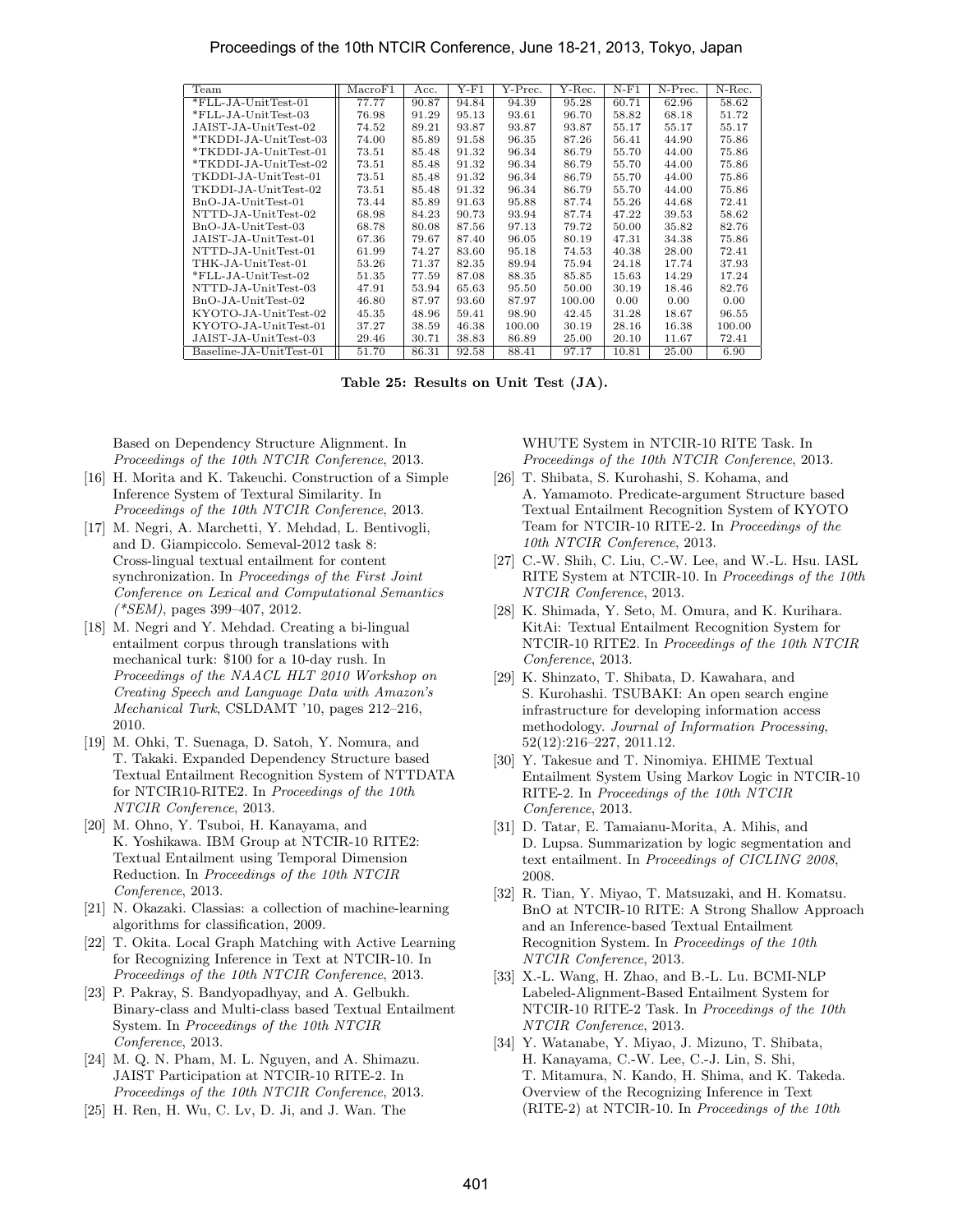### Proceedings of the 10th NTCIR Conference, June 18-21, 2013, Tokyo, Japan

|                                        | *FLL-JA-UnitTest-01             |                                                      |                                                               | *FLL-JA-UnitTest-03            |                                                      |                                                      | JAIST-JA-UnitTest-02              |                                                                                  |                                                      | TKDDI-JA-UnitTest-03          |                                                        |                                                               | TKDDI-JA-UnitTest-01            |                                               |                                                      |
|----------------------------------------|---------------------------------|------------------------------------------------------|---------------------------------------------------------------|--------------------------------|------------------------------------------------------|------------------------------------------------------|-----------------------------------|----------------------------------------------------------------------------------|------------------------------------------------------|-------------------------------|--------------------------------------------------------|---------------------------------------------------------------|---------------------------------|-----------------------------------------------|------------------------------------------------------|
| Macro F1                               | 77.77<br>N-Prec                 | Rec                                                  | F1                                                            | 76.98<br>N-Prec                | Rec                                                  | F1                                                   | 74.52<br>N-Prec                   | Rec                                                                              | F1                                                   | 74.00<br>N-Prec               | Rec                                                    | F1                                                            | 73.51<br>N-Prec                 | Rec                                           | $_{\rm F1}$                                          |
| case_alternation                       | $-(0/0)$                        |                                                      | Ξ                                                             | $-(0/0)$                       |                                                      | $\overline{\phantom{m}}$                             | $-(0/0)$                          |                                                                                  | ÷                                                    | $-(0/0)$                      |                                                        | $\overline{\phantom{a}}$                                      | $-(0/0)$                        |                                               |                                                      |
| inference<br>spatial                   | $-(0/0)$<br>$-(0/0)$            | $\hspace{1.0cm} - \hspace{1.0cm}$                    | $\qquad \qquad -$                                             | 0(0/1)<br>$-(0/0)$             | $\qquad \qquad -$                                    | -                                                    | 0(0/1)<br>$-(0/0)$                | $\qquad \qquad -$                                                                | $\qquad \qquad -$                                    | 0(0/2)<br>0(0/1)              | $\qquad \qquad -$                                      | $\qquad \qquad -$                                             | 0(0/2)<br>0(0/1)                | -                                             | $\hspace{1.0cm} - \hspace{1.0cm}$                    |
| implicit_relation                      | 0(0/1)                          | $\overline{\phantom{m}}$                             | $\qquad \qquad -$                                             | $-(0/0)$                       | $\overline{\phantom{m}}$                             | $\overline{\phantom{m}}$                             | 0(0/1)                            | $\overline{\phantom{m}}$                                                         | $\overline{\phantom{m}}$                             | 0(0/2)                        | $\overline{\phantom{m}}$                               | $\overline{\phantom{m}}$                                      | 0(0/2)                          | $\qquad \qquad -$                             | $\overline{\phantom{a}}$                             |
| list                                   | $-(0/0)$                        | $\overline{\phantom{a}}$<br>50                       | $\overline{\phantom{m}}$<br>67                                | $-(0/0)$                       | $\overline{\phantom{a}}$<br>$\overline{0}$           | $\qquad \qquad -$<br>$\overline{0}$                  | $-(0/0)$                          | $\overline{\phantom{m}}$<br>$\overline{0}$                                       | $\overline{\phantom{m}}$<br>$\overline{0}$           | $-(0/0)$                      | $\overline{\phantom{a}}$<br>100                        | $\overline{\phantom{a}}$<br>100                               | $-(0/0)$                        | $\overline{\phantom{a}}$<br>100               | 100                                                  |
| disagree:lex<br>synonymy:phrase        | 100(1/1)<br>0(0/3)              | $\sim$                                               | ÷                                                             | $-(0/0)$<br>0(0/2)             | ÷                                                    | ÷                                                    | $-(0/0)$<br>0(0/4)                | ÷                                                                                |                                                      | 100(2/2)<br>0(0/6)            |                                                        |                                                               | 100(2/2)<br>0(0/7)              |                                               |                                                      |
| meronymy:lex                           | $-(0/0)$                        | $\sim$                                               | $\overline{\phantom{a}}$                                      | $-(0/0)$                       | $\sim$                                               | $\equiv$                                             | $-(0/0)$                          | $\overline{\phantom{a}}$                                                         | $\overline{\phantom{a}}$                             | $-(0/0)$                      | $\equiv$                                               | $\equiv$                                                      | $-(0/0)$                        | $\equiv$                                      | $\overline{\phantom{a}}$                             |
| apposition<br>modifier                 | $-(0/0)$<br>$-(0/0)$            | -<br>$\hspace{0.1mm}-\hspace{0.1mm}$                 | $\overline{\phantom{0}}$<br>$\hspace{1.0cm} - \hspace{1.0cm}$ | $-(0/0)$<br>$-(0/0)$           | $\qquad \qquad -$<br>$\hspace{0.1mm}-\hspace{0.1mm}$ | -<br>$\qquad \qquad -$                               | $-(0/0)$<br>$-(0/0)$              | $\hspace{1.0cm} - \hspace{1.0cm}$<br>$\overline{\phantom{m}}$                    | -<br>$\overline{\phantom{m}}$                        | $-(0/0)$<br>$-(0/0)$          | $\qquad \qquad -$<br>$\hspace{1.0cm} - \hspace{1.0cm}$ | -<br>$\overline{\phantom{m}}$                                 | $-(0/0)$<br>$-(0/0)$            | $\overline{\phantom{0}}$<br>$\qquad \qquad -$ | -<br>$\hspace{0.1mm}-\hspace{0.1mm}$                 |
| transparent_head                       | $-(0/0)$                        | $\overline{\phantom{a}}$                             | $\overline{\phantom{a}}$                                      | $-(0/0)$                       | $\overline{\phantom{a}}$                             | $\overline{\phantom{a}}$                             | $-(0/0)$                          | $\overline{\phantom{a}}$                                                         | $\overline{\phantom{m}}$                             | $-(0/0)$                      | $\overline{\phantom{a}}$                               | $\overline{\phantom{a}}$                                      | $-(0/0)$                        | $\overline{\phantom{a}}$                      | $\hspace{0.1mm}-\hspace{0.1mm}$                      |
| synonymy:lex<br>nominalization         | 0(0/1)<br>$-(0/0)$              | $\overline{\phantom{a}}$<br>Ξ                        | $\qquad \qquad -$<br>Ξ                                        | 0(0/1)<br>$-(0/0)$             | $\overline{\phantom{m}}$<br>Ξ                        | $\overline{\phantom{m}}$<br>Ξ                        | 0(0/1)<br>$-(0/0)$                | $\qquad \qquad -$<br>Ξ                                                           | $\qquad \qquad -$<br>Ξ                               | 0(0/1)<br>$-(0/0)$            | $\hspace{1.0cm} - \hspace{1.0cm}$<br>Ξ                 | $\hspace{1.0cm} - \hspace{1.0cm}$<br>Ξ                        | 0(0/1)<br>$-(0/0)$              | $\qquad \qquad -$<br>Ξ                        | $\overline{\phantom{a}}$<br>Ξ                        |
| coreference                            | $-(0/0)$                        | $\sim$                                               | $\equiv$                                                      | $-(0/0)$                       | $\sim$                                               | $\equiv$                                             | $-(0/0)$                          | $\overline{\phantom{m}}$                                                         | $\overline{\phantom{a}}$                             | $-(0/0)$                      | $\overline{\phantom{a}}$                               | $\overline{\phantom{a}}$                                      | $-(0/0)$                        | ÷                                             | $\overline{\phantom{a}}$                             |
| disagree:phrase                        | 100(16/16)                      | 64                                                   | 78                                                            | 100(15/15)                     | 60                                                   | 75                                                   | 100(16/16)                        | 64                                                                               | 78                                                   | 100(20/20)                    | 80                                                     | 89                                                            | 100(20/20)                      | 80                                            | 89                                                   |
| temporal<br>disagree:modality          | 0(0/1)<br>$-(0/0)$              | $\qquad \qquad -$<br>$\mathbf{0}$                    | -<br>$\mathbf{0}$                                             | 0(0/1)<br>$-(0/0)$             | -<br>$\mathbf{0}$                                    | $\overline{\phantom{0}}$<br>$\boldsymbol{0}$         | $-(0/0)$<br>$-(0/0)$              | -<br>$\overline{0}$                                                              | $\boldsymbol{0}$                                     | $-(0/0)$<br>$-(0/0)$          | $\boldsymbol{0}$                                       | ÷<br>$\mathbf{0}$                                             | $-(0/0)$<br>$-(0/0)$            | ٠<br>$\mathbf{0}$                             | $\mathbf{0}$                                         |
| entailment:phrase                      | 0(0/3)                          |                                                      |                                                               | 0(0/1)                         |                                                      |                                                      | 0(0/6)                            | $\qquad \qquad -$                                                                |                                                      | 0(0/13)                       |                                                        |                                                               | 0(0/13)                         |                                               |                                                      |
| disagree:temporal<br>hypernymy:lex     | $-(0/0)$<br>$-(0/0)$            | $\overline{0}$<br>$\sim$                             | $\overline{0}$<br>Ξ                                           | $-(0/0)$<br>$-(0/0)$           | $\overline{0}$<br>Ξ                                  | $\overline{0}$<br>÷                                  | $-(0/0)$<br>$-(0/0)$              | $\overline{0}$<br>Ξ                                                              | $\overline{0}$                                       | $-(0/0)$<br>$-(0/0)$          | $\overline{0}$<br>÷                                    | $\overline{0}$<br>÷                                           | $-(0/0)$<br>$-(0/0)$            | $\overline{0}$<br>L.                          | $\overline{0}$<br>L.                                 |
| scrambling                             | 0(0/1)                          |                                                      |                                                               | 0(0/1)                         |                                                      |                                                      | $-(0/0)$                          |                                                                                  |                                                      | 0(0/2)                        |                                                        |                                                               | 0(0/2)                          |                                               |                                                      |
| clause<br>relative_clause              | $-(0/0)$<br>$-(0/0)$            |                                                      | $\overline{\phantom{0}}$                                      | $-(0/0)$<br>$-(0/0)$           | $\qquad \qquad -$                                    | $\qquad \qquad -$                                    | $-(0/0)$<br>$-(0/0)$              | ÷                                                                                |                                                      | $-(0/0)$<br>$-(0/0)$          |                                                        | Ĭ.                                                            | $-(0/0)$<br>$-(0/0)$            | Ĭ.                                            |                                                      |
|                                        | TKDDI-JA-UnitTest-02            |                                                      |                                                               | BnO-JA-UnitTest-01             |                                                      |                                                      | NTTD-JA-UnitTest-02               |                                                                                  |                                                      | BnO-JA-UnitTest-03            |                                                        |                                                               | JAIST-JA-UnitTest-01            |                                               |                                                      |
| Macro F1                               | 73.51                           |                                                      |                                                               | 73.44                          |                                                      |                                                      | 68.98                             |                                                                                  |                                                      | 68.78                         |                                                        |                                                               | 67.36                           |                                               |                                                      |
| case_alternation                       | N-Prec<br>$-(0/0)$              | Rec                                                  | F1                                                            | $N-Prec$<br>$-(0/0)$           | $_{\rm Rec}$                                         | F1                                                   | N-Prec<br>$-(0/0)$                | $_{\rm Rec}$                                                                     | F1                                                   | N-Prec<br>0(0/1)              | Rec                                                    | $_{\rm F1}$                                                   | N-Prec<br>0(0/2)                | Rec                                           | F1                                                   |
| inference                              | 0(0/2)                          | Ξ                                                    | Ξ                                                             | $-(0/0)$                       | Ξ                                                    | Ξ                                                    | $-(0/0)$                          | Ξ                                                                                | Ξ                                                    | 0(0/2)                        | Ξ                                                      | Ξ                                                             | 0(0/2)                          | Ξ                                             | $\equiv$                                             |
| spatial<br>implicit_relation           | 0(0/1)<br>0(0/2)                | $\sim$                                               | $\sim$                                                        | 0(0/1)<br>$-(0/0)$             | $\overline{\phantom{a}}$                             | $\frac{1}{2}$                                        | $-(0/0)$<br>0(0/1)                | $\sim$                                                                           | $\sim$                                               | 0(0/1)<br>0(0/1)              | $\sim$                                                 | $\equiv$                                                      | 0(0/1)<br>0(0/5)                | $\equiv$                                      | $\sim$                                               |
| list                                   | $-(0/0)$                        |                                                      |                                                               | $-(0/0)$                       | -                                                    |                                                      | $-(0/0)$                          |                                                                                  |                                                      | 0(0/1)                        |                                                        |                                                               | $-(0/0)$                        |                                               |                                                      |
| disagree:lex                           | 100(2/2)                        | 100                                                  | 100                                                           | 100(1/1)                       | 50                                                   | 67                                                   | 100(1/1)                          | 50                                                                               | 67                                                   | $\frac{100(1/1)}{1}$          | 50                                                     | 67                                                            | 100(1/1)                        | 50                                            | 67                                                   |
| synonymy:phrase<br>meronymy:lex        | 0(0/7)<br>$-(0/0)$              | $\overline{\phantom{a}}$                             | $\qquad \qquad -$<br>Ξ                                        | 0(0/8)<br>$-(0/0)$             | $\hspace{1.0cm} - \hspace{1.0cm}$<br>Ξ               | $\hspace{1.0cm} - \hspace{1.0cm}$<br>Ξ               | 0(0/7)<br>$-(0/0)$                | $\qquad \qquad -$<br>Ξ                                                           | $\overline{\phantom{0}}$<br>Ξ                        | 0(0/10)<br>$-(0/0)$           | Ξ                                                      | $\overline{\phantom{0}}$<br>÷                                 | 0(0/11)<br>0(0/1)               | $\overline{\phantom{a}}$<br>Ξ                 | $\overline{\phantom{a}}$                             |
| apposition                             | $-(0/0)$                        | $\overline{\phantom{a}}$                             | Ξ                                                             | 0(0/1)                         | Ξ                                                    | Ξ                                                    | $-(0/0)$                          | Ξ                                                                                | Ξ                                                    | 0(0/1)                        | Ξ                                                      | Ξ                                                             | 0(0/1)                          | Ξ                                             | -                                                    |
| modifier<br>transparent_head           | $-(0/0)$<br>$-(0/0)$            | $\overline{\phantom{a}}$                             | $\qquad \qquad -$                                             | 0(0/1)<br>$-(0/0)$             | $\bar{ }$                                            | $\qquad \qquad -$<br>$\overline{\phantom{0}}$        | $-(0/0)$<br>$-(0/0)$              | $\bar{ }$                                                                        | $\qquad \qquad -$                                    | 0(0/2)<br>$-(0/0)$            | $\overline{\phantom{0}}$                               | $\overline{\phantom{a}}$<br>$\hspace{1.0cm} - \hspace{1.0cm}$ | 0(0/2)<br>$-(0/0)$              | $\bar{ }$                                     | $\overline{\phantom{a}}$                             |
| synonymy:lex                           | 0(0/1)                          | $\hspace{0.1mm}-\hspace{0.1mm}$                      | $\qquad \qquad -$                                             | 0(0/1)                         | $\hspace{0.1mm}-\hspace{0.1mm}$                      | $\overline{\phantom{m}}$                             | 0(0/3)                            | $\overline{\phantom{m}}$                                                         | $\qquad \qquad -$                                    | $-(0/0)$                      | $\qquad \qquad -$                                      | $\overline{\phantom{m}}$                                      | 0(0/2)                          | $\overline{\phantom{0}}$                      | $\overline{\phantom{a}}$                             |
| nominalization<br>coreference          | $-(0/0)$<br>$-(0/0)$            | $\overline{\phantom{a}}$<br>$\overline{\phantom{a}}$ | $\overline{\phantom{m}}$<br>÷                                 | $-(0/0)$<br>$-(0/0)$           | $\hspace{0.1mm}-\hspace{0.1mm}$<br>÷,                | $\overline{\phantom{m}}$<br>÷                        | $-(0/0)$<br>$-(0/0)$              | $\overline{\phantom{m}}$<br>÷                                                    | $\overline{\phantom{m}}$<br>÷.                       | $-(0/0)$<br>$-(0/0)$          | $\overline{\phantom{m}}$<br>÷                          | $\overline{\phantom{m}}$<br>÷                                 | $-(0/0)$<br>0(0/2)              | $\overline{\phantom{m}}$<br>÷                 | $\overline{\phantom{a}}$<br>$\sim$                   |
| disagree:phrase                        | 100(20/20)                      | 80                                                   | 89                                                            | 100(20/20)                     | 80                                                   | 89                                                   | 100(16/16)                        | 64                                                                               | 78                                                   | 100(22/22)                    | 88                                                     | 94                                                            | 100(21/21)                      | 84                                            | 91                                                   |
| temporal<br>disagree:modality          | $-(0/0)$<br>$-(0/0)$            | $\overline{0}$                                       | $\overline{0}$                                                | $-(0/0)$<br>(0/0)              | $\overline{0}$                                       | $\overline{0}$                                       | $-(0/0)$<br>$-(0/0)$              | $\overline{0}$                                                                   | $\overline{0}$                                       | $-(0/0)$<br>100(1/1)          | 100                                                    | 100                                                           | $-(0/0)$<br>$-(0/0)$            | $\overline{0}$                                | $\overline{0}$                                       |
| entailment:phrase                      | 0(0/13)                         | $\overline{\phantom{m}}$                             | $\overline{\phantom{m}}$                                      | 0(0/14)                        | $\qquad \qquad -$                                    | $\qquad \qquad -$                                    | 0(0/11)                           | $\overline{\phantom{m}}$                                                         | $\overline{\phantom{0}}$                             | 0(0/20)                       | $\overline{\phantom{a}}$                               | $\overline{\phantom{a}}$                                      | 0(0/8)                          | ٠                                             | $\sim$                                               |
| disagree:temporal<br>hypernymy:lex     | $-(0/0)$<br>$-(0/0)$            | $\boldsymbol{0}$<br>$\overline{\phantom{m}}$         | $\overline{0}$<br>$\qquad \qquad -$                           | $-(0/0)$<br>$-(0/0)$           | $\overline{0}$<br>$\overline{\phantom{m}}$           | $\boldsymbol{0}$<br>$\qquad \qquad -$                | $-(0/0)$<br>$-(0/0)$              | $\overline{0}$<br>$\overline{\phantom{m}}$                                       | $\boldsymbol{0}$<br>$\overline{\phantom{m}}$         | $-(0/0)$<br>$-(0/0)$          | $\boldsymbol{0}$<br>$\overline{\phantom{m}}$           | $\mathbf{0}$<br>$\overline{\phantom{m}}$                      | $-(0/0)$<br>0(0/1)              | $\mathbf{0}$<br>$\overline{a}$                | $\boldsymbol{0}$<br>$\overline{\phantom{a}}$         |
| scrambling                             | 0(0/2)                          | $\overline{\phantom{a}}$                             | Ξ                                                             | $-(0/0)$                       | Ξ                                                    | Ξ                                                    | 0(0/2)                            | ÷                                                                                | Ξ                                                    | 0(0/2)                        | Ξ                                                      | Ξ                                                             | 0(0/4)                          | ÷                                             | Ξ                                                    |
| clause                                 | $-(0/0)$                        | $\sim$                                               | Ξ                                                             | $-(0/0)$                       | $\sim$                                               | $\overline{\phantom{m}}$                             | 0(0/1)                            | ÷                                                                                | $\equiv$                                             | 0(0/1)                        | Ξ                                                      | ÷                                                             | $-(0/0)$                        | ÷                                             | $\sim$                                               |
|                                        |                                 |                                                      |                                                               |                                |                                                      |                                                      |                                   |                                                                                  |                                                      |                               |                                                        |                                                               |                                 |                                               |                                                      |
| relative_clause                        | $-(0/0)$<br>NTTD-JA-UnitTest-01 |                                                      |                                                               | $-(0/0)$<br>THK-JA-UnitTest-01 |                                                      |                                                      | 0(0/1)<br>Baseline-JA-UnitTest-01 |                                                                                  |                                                      | 0(0/1)<br>*FLL-JA-UnitTest-02 |                                                        |                                                               | $-(0/0)$<br>NTTD-JA-UnitTest-03 |                                               |                                                      |
| Macro F1                               | 61.99                           |                                                      |                                                               | 53.26                          |                                                      |                                                      | 51.7                              |                                                                                  |                                                      | 51.35                         |                                                        |                                                               | 47.91                           |                                               |                                                      |
| case_alternation                       | N-Prec<br>0(0/2)                | Rec                                                  | F1<br>$\hspace{1.0cm} - \hspace{1.0cm}$                       | $N-Prec$<br>0(0/1)             | Rec<br>$\hspace{1.0cm} - \hspace{1.0cm}$             | F1<br>$\qquad \qquad -$                              | $N-Prec$<br>$-(0/0)$              | Rec<br>$\hspace{1.0cm} \rule{1.5cm}{0.15cm} \hspace{1.0cm} \rule{1.5cm}{0.15cm}$ | F <sub>1</sub><br>$\overline{\phantom{0}}$           | $N-Prec$<br>0(0/1)            | Rec<br>۰                                               | $_{\rm F1}$<br>$\overline{\phantom{a}}$                       | $N-Prec$<br>0(0/3)              | Rec<br>$\overline{\phantom{a}}$               | $_{\rm F1}$<br>$\overline{\phantom{m}}$              |
| inference                              | 0(0/1)                          | $\overline{\phantom{m}}$                             | $\overline{\phantom{a}}$                                      | 0(0/2)                         | $\hspace{0.1mm}-\hspace{0.1mm}$                      | $\overline{\phantom{a}}$                             | 0(0/1)                            | $\overline{\phantom{m}}$                                                         | $\overline{\phantom{m}}$                             | 0(0/1)                        | $\qquad \qquad -$                                      | $\overline{\phantom{m}}$                                      | 0(0/1)                          | $\overline{\phantom{a}}$                      | $\hspace{0.1mm}-\hspace{0.1mm}$                      |
| spatial<br>implicit_relation           | $-(0/0)$<br>0(0/2)              | $\overline{\phantom{a}}$<br>$\overline{\phantom{a}}$ | $\overline{\phantom{a}}$<br>Ξ                                 | $-(0/0)$<br>0(0/15)            | $\overline{\phantom{a}}$<br>Ξ                        | $\overline{\phantom{a}}$<br>Ξ                        | $-(0/0)$<br>$-(0/0)$              | $\overline{\phantom{a}}$<br>$\overline{\phantom{a}}$                             | $\qquad \qquad -$<br>Ξ                               | $-(0/0)$<br>0(0/3)            | $\overline{\phantom{a}}$<br>Ξ                          | $\hspace{1.0cm} - \hspace{1.0cm}$<br>Ξ                        | 0(0/1)<br>0(0/9)                | $\overline{\phantom{a}}$<br>Ξ                 | $\overline{\phantom{a}}$<br>Ξ                        |
| list                                   | $-(0/0)$                        | $\sim$                                               | $\equiv$                                                      | $-(0/0)$                       | $\equiv$                                             | $\equiv$                                             | $-(0/0)$                          | $\overline{\phantom{m}}$                                                         | $\overline{\phantom{m}}$                             | $-(0/0)$                      | $\equiv$                                               | $\overline{\phantom{a}}$                                      | 0(0/1)                          | ÷                                             | $\overline{\phantom{a}}$                             |
| disagree:lex                           | 100(1/1)                        | 50<br>$\overline{\phantom{a}}$                       | 67<br>$\overline{\phantom{m}}$                                | 100(1/1)<br>0(0/10)            | 50                                                   | 67<br>$\overline{\phantom{a}}$                       | $-(0/0)$                          | $\overline{\phantom{m}}$                                                         | $\qquad \qquad -$                                    | 100(1/1)                      | 50<br>$\hspace{1.0cm} - \hspace{1.0cm}$                | 67<br>$\hspace{1.0cm} - \hspace{1.0cm}$                       | 100(1/1)                        | 50<br>$\qquad \qquad -$                       | 67<br>$\overline{\phantom{a}}$                       |
| synonymy:phrase<br>meronymy:lex        | 0(0/15)<br>0(0/1)               | $\hspace{0.1mm}-\hspace{0.1mm}$                      | $\overline{\phantom{a}}$                                      | $-(0/0)$                       | $\overline{\phantom{a}}$<br>$\overline{\phantom{a}}$ | $\overline{\phantom{a}}$                             | 0(0/3)<br>$-(0/0)$                | $\overline{\phantom{a}}$                                                         | $\overline{\phantom{a}}$                             | 0(0/8)<br>0(0/1)              | $\overline{\phantom{a}}$                               | $\hspace{1.0cm} - \hspace{1.0cm}$                             | 0(0/24)<br>0(0/1)               | $\overline{\phantom{a}}$                      | $\overline{\phantom{a}}$                             |
| apposition<br>modifier                 | $-(0/0)$<br>0(0/2)              | $\overline{\phantom{a}}$<br>$\equiv$                 | $\overline{\phantom{a}}$<br>Ξ                                 | 0(0/1)<br>0(0/3)               | $\overline{\phantom{a}}$<br>Ξ                        | $\overline{\phantom{a}}$<br>$\overline{\phantom{0}}$ | $-(0/0)$<br>$-(0/0)$              | $\overline{\phantom{a}}$<br>Ξ                                                    | $\overline{\phantom{m}}$<br>Ξ                        | $-(0/0)$<br>0(0/3)            | $\hspace{1.0cm} - \hspace{1.0cm}$<br>Ξ                 | $\overline{\phantom{m}}$<br>Ξ                                 | $-(0/0)$                        | $\overline{\phantom{a}}$<br>Ξ                 | $\overline{\phantom{a}}$<br>$\overline{\phantom{m}}$ |
| transparent_head                       | $-(0/0)$                        | $\sim$                                               | Ξ                                                             | $-(0/0)$                       | Ξ                                                    | Ξ                                                    | $-(0/0)$                          | $\sim$                                                                           | $\sim$                                               | $-(0/0)$                      | Ξ                                                      | $\equiv$                                                      | 0(0/8)<br>0(0/1)                | Ξ                                             | Ξ                                                    |
| synonymy:lex                           | 0(0/4)                          | $\overline{\phantom{0}}$                             | $\overline{\phantom{0}}$                                      | $-(0/0)$                       | $\qquad \qquad -$                                    |                                                      | $-(0/0)$                          | $\overline{\phantom{0}}$                                                         |                                                      | 0(0/2)                        |                                                        |                                                               | 0(0/6)                          |                                               |                                                      |
| nominalization<br>coreference          | $-(0/0)$<br>$-(0/0)$            |                                                      |                                                               | 0(0/1)<br>0(0/4)               |                                                      | $\qquad \qquad -$                                    | $-(0/0)$<br>$-(0/0)$              |                                                                                  |                                                      | $-(0/0)$<br>$-(0/0)$          | $\qquad \qquad -$                                      | $\overline{\phantom{0}}$                                      | 0(0/1)<br>0(0/1)                | $\overline{\phantom{0}}$                      |                                                      |
| disagree:phrase                        | 100(20/20)                      | 80                                                   | 89<br>÷                                                       | 100(9/9)                       | 36<br>÷                                              | 53<br>÷                                              | 100(2/2)                          | 8<br>÷                                                                           | 15                                                   | 100(4/4)                      | 16                                                     | 28                                                            | 100(22/22)                      | 88                                            | 94                                                   |
| temporal<br>disagree:modality          | $-(0/0)$<br>$-(0/0)$            | $\overline{0}$                                       | $\overline{0}$                                                | $-(0/0)$<br>$-(0/0)$           | $\overline{0}$                                       | $\overline{0}$                                       | $-(0/0)$<br>$-(0/0)$              | $\overline{0}$                                                                   | $\overline{0}$                                       | $-(0/0)$<br>$-(0/0)$          | $\overline{0}$                                         | $\overline{0}$                                                | $-(0/0)$<br>100(1/1)            | 100                                           | 100                                                  |
| entailment:phrase                      | 0(0/21)                         |                                                      | ÷                                                             | 0(0/10)                        | $\sim$                                               |                                                      | 0(0/1)                            |                                                                                  |                                                      | 0(0/7)                        |                                                        |                                                               | 0(0/37)                         |                                               |                                                      |
| disagree:temporal<br>hypernymy:lex     | $-(0/0)$<br>0(0/1)              | $\overline{0}$<br>$\hspace{1.0cm} - \hspace{1.0cm}$  | $\overline{0}$<br>$\overline{\phantom{m}}$                    | 100(1/1)<br>$-(0/0)$           | 100<br>$\overline{\phantom{a}}$                      | 100<br>$\overline{\phantom{a}}$                      | $-(0/0)$<br>$-(0/0)$              | $\overline{0}$<br>$\qquad \qquad -$                                              | $\overline{0}$<br>$\overline{\phantom{m}}$           | $-(0/0)$<br>$-(0/0)$          | $\overline{0}$<br>$\qquad \qquad -$                    | $\overline{0}$<br>$\qquad \qquad -$                           | $-(0/0)$<br>0(0/2)              | $\overline{0}$<br>$\qquad \qquad -$           | $\mathbf{0}$<br>$\overline{\phantom{a}}$             |
| scrambling                             | 0(0/2)                          | $\overline{\phantom{a}}$                             | $\overline{\phantom{a}}$                                      | 0(0/1)                         | $\overline{\phantom{a}}$                             | $\overline{\phantom{a}}$                             | 0(0/1)                            | $\overline{\phantom{a}}$                                                         | $\overline{\phantom{m}}$                             | 0(0/2)                        | $\overline{\phantom{a}}$                               | $\hspace{1.0cm} - \hspace{1.0cm}$                             | 0(0/6)                          | $\overline{\phantom{a}}$                      | $\overline{\phantom{m}}$                             |
| clause<br>relative_clause              | 0(0/2)<br>0(0/1)                | $\overline{\phantom{a}}$                             | ÷                                                             | 0(0/2)<br>0(0/1)               | $\overline{\phantom{a}}$                             | ÷                                                    | $-(0/0)$<br>$-(0/0)$              | ÷                                                                                | ÷.                                                   | $-(0/0)$<br>0(0/2)            | ÷                                                      | ÷                                                             | 0(0/3)<br>0(0/1)                | $\hspace{1.0cm} - \hspace{1.0cm}$<br>÷        |                                                      |
|                                        | $BnO-JA-UnitTest-02$            |                                                      |                                                               | KYOTO-JA-UnitTest-02           |                                                      |                                                      | KYOTO-JA-UnitTest-01              |                                                                                  |                                                      | JAIST-JA-UnitTest-03          |                                                        |                                                               |                                 |                                               |                                                      |
| Macro F1                               | 46.8                            |                                                      |                                                               | 45.35                          |                                                      |                                                      | 37.27                             |                                                                                  |                                                      | 29.46                         |                                                        | F1                                                            |                                 |                                               |                                                      |
| case_alternation                       | $N-Prec$<br>$-(0/0)$            | Rec                                                  | F1                                                            | $N-Prec$<br>0(0/6)             | Rec                                                  | F1                                                   | N-Prec<br>0(0/5)                  | Rec                                                                              | F1                                                   | $N-Prec$<br>0(0/6)            | Rec                                                    |                                                               |                                 |                                               |                                                      |
| inference                              | $-(0/0)$                        | $\bar{ }$                                            | $\qquad \qquad -$                                             | 0(0/2)                         | $\qquad \qquad -$                                    | $\hspace{1.0cm} - \hspace{1.0cm}$                    | 0(0/2)                            | $\qquad \qquad -$                                                                | $\qquad \qquad -$<br>$\overline{\phantom{m}}$        | 0(0/1)                        | $\overline{\phantom{0}}$                               | Ξ<br>$\overline{\phantom{a}}$                                 |                                 |                                               |                                                      |
| spatial<br>implicit_relation           | $-(0/0)$<br>$-(0/0)$            | $\overline{\phantom{a}}$<br>$\overline{\phantom{a}}$ | $\overline{\phantom{a}}$<br>$\overline{\phantom{a}}$          | $-(0/0)$<br>0(0/12)            | $\overline{\phantom{a}}$<br>$\overline{\phantom{a}}$ | -<br>$\overline{\phantom{a}}$                        | 0(0/1)<br>0(0/14)                 | $\overline{\phantom{a}}$<br>$\overline{\phantom{a}}$                             | $\overline{\phantom{m}}$                             | $-(0/0)$<br>0(0/16)           | $\overline{\phantom{a}}$<br>$\overline{\phantom{a}}$   | $\overline{\phantom{a}}$                                      |                                 |                                               |                                                      |
| list                                   | $-(0/0)$                        | $\overline{\phantom{a}}$                             | ÷                                                             | $-(0/0)$                       | $\overline{\phantom{a}}$                             | ÷                                                    | 0(0/1)                            | $\overline{\phantom{a}}$                                                         | $\sim$                                               | 0(0/3)                        | ÷                                                      | ÷                                                             |                                 |                                               |                                                      |
| disagree:lex<br>synonymy:phrase        | $-(0/0)$<br>$-(0/0)$            | $\overline{0}$<br>$\equiv$                           | $\overline{0}$<br>$\equiv$                                    | 100(2/2)<br>0(0/28)            | 100                                                  | 100                                                  | 100(2/2)<br>0(0/31)               | 100                                                                              | 100                                                  | 100(2/2)<br>0(0/20)           | 100                                                    | 100                                                           |                                 |                                               |                                                      |
| meronymy:lex                           | $-(0/0)$                        | $\overline{\phantom{a}}$                             |                                                               | $-(0/0)$                       | $\qquad \qquad -$                                    |                                                      | 0(0/1)                            | $\overline{\phantom{a}}$                                                         |                                                      | 0(0/1)                        | $\qquad \qquad -$                                      |                                                               |                                 |                                               |                                                      |
| apposition<br>modifier                 | $-(0/0)$<br>$-(0/0)$            | $\overline{\phantom{m}}$<br>$\overline{\phantom{a}}$ | $\overline{\phantom{m}}$<br>$\overline{\phantom{a}}$          | 0(0/1)<br>0(0/11)              | $\overline{\phantom{a}}$<br>$\overline{\phantom{m}}$ | $\qquad \qquad -$<br>$\overline{\phantom{a}}$        | 0(0/1)<br>0(0/13)                 | $\overline{\phantom{m}}$<br>$\overline{\phantom{a}}$                             | $\overline{\phantom{m}}$<br>$\overline{\phantom{a}}$ | 0(0/1)<br>0(0/42)             | $\overline{\phantom{m}}$<br>$\overline{\phantom{a}}$   | $\overline{\phantom{m}}$<br>$\overline{\phantom{a}}$          |                                 |                                               |                                                      |
| transparent_head                       | $-(0/0)$                        | Ξ                                                    | $\overline{\phantom{a}}$                                      | $-(0/0)$                       | Ξ                                                    | $\overline{\phantom{a}}$                             | 0(0/1)                            | Ξ                                                                                | $\overline{\phantom{a}}$                             | 0(0/1)                        | Ξ                                                      | $\overline{\phantom{a}}$                                      |                                 |                                               |                                                      |
| $synonymy:$ lex<br>nominalization      | $-(0/0)$<br>$-(0/0)$            | Ξ<br>Ξ                                               | Ξ<br>Ξ                                                        | 0(0/5)<br>0(0/1)               | $\overline{\phantom{a}}$<br>Ξ                        | Ξ<br>÷                                               | 0(0/8)<br>0(0/1)                  | Ξ<br>Ξ                                                                           | Ξ<br>÷.                                              | 0(0/8)<br>0(0/1)              | Ξ<br>Ξ                                                 | $\overline{\phantom{a}}$<br>$\equiv$                          |                                 |                                               |                                                      |
| coreference                            | $-(0/0)$                        |                                                      |                                                               | 0(0/3)                         | $\equiv$                                             |                                                      | 0(0/4)                            | $\overline{\phantom{a}}$                                                         |                                                      | 0(0/4)                        |                                                        |                                                               |                                 |                                               |                                                      |
| disagree:phrase<br>temporal            | $-(0/0)$<br>$-(0/0)$            | $\overline{0}$<br>$\overline{\phantom{a}}$           | $\overline{0}$<br>$\overline{\phantom{a}}$                    | 100(24/24)<br>0(0/1)           | 96<br>$\overline{\phantom{a}}$                       | 98<br>$\overline{\phantom{a}}$                       | 100(25/25)<br>$-(0/0)$            | 100<br>$\overline{\phantom{m}}$                                                  | 100<br>$\hspace{0.1mm}-\hspace{0.1mm}$               | 100(17/17)<br>0(0/1)          | 68<br>$\overline{\phantom{a}}$                         | 81<br>$\overline{\phantom{a}}$                                |                                 |                                               |                                                      |
| disagree:modality                      | $-(0/0)$                        | $\bf{0}$                                             | $\mathbf{0}$                                                  | 100(1/1)                       | 100                                                  | 100                                                  | 100(1/1)                          | 100                                                                              | 100                                                  | 100(1/1)                      | 100                                                    | 100                                                           |                                 |                                               |                                                      |
| entailment:phrase<br>disagree:temporal | $-(0/0)$<br>$-(0/0)$            | $\overline{\phantom{a}}$<br>$\overline{0}$           | Ξ<br>$\overline{0}$                                           | 0(0/38)<br>100(1/1)            | 100                                                  | 100                                                  | 0(0/43)<br>100(1/1)               | 100                                                                              | 100                                                  | 0(0/24)<br>100(1/1)           | 100                                                    | 100                                                           |                                 |                                               |                                                      |
| hypernymy:lex                          | $-(0/0)$                        |                                                      |                                                               | $-(0/0)$                       |                                                      |                                                      | 0(0/1)                            |                                                                                  |                                                      | 0(0/3)                        |                                                        |                                                               |                                 |                                               |                                                      |
| scrambling<br>clause                   | $-(0/0)$<br>$-(0/0)$            | $\qquad \qquad -$<br>$\overline{\phantom{m}}$        | $\overline{\phantom{a}}$<br>$\overline{\phantom{m}}$          | 0(0/4)<br>0(0/6)               | $\overline{\phantom{a}}$<br>$\overline{\phantom{a}}$ | -<br>$\overline{\phantom{a}}$                        | 0(0/6)<br>0(0/9)                  | $\qquad \qquad -$<br>$\overline{\phantom{m}}$                                    | $\overline{\phantom{a}}$<br>$\overline{\phantom{m}}$ | 0(0/6)<br>0(0/14)             | $\overline{\phantom{a}}$<br>$\overline{\phantom{m}}$   | -<br>$\hspace{0.1mm}-\hspace{0.1mm}$                          |                                 |                                               |                                                      |

**Table 26: The details of the results on the UnitTest data (performance for "N").**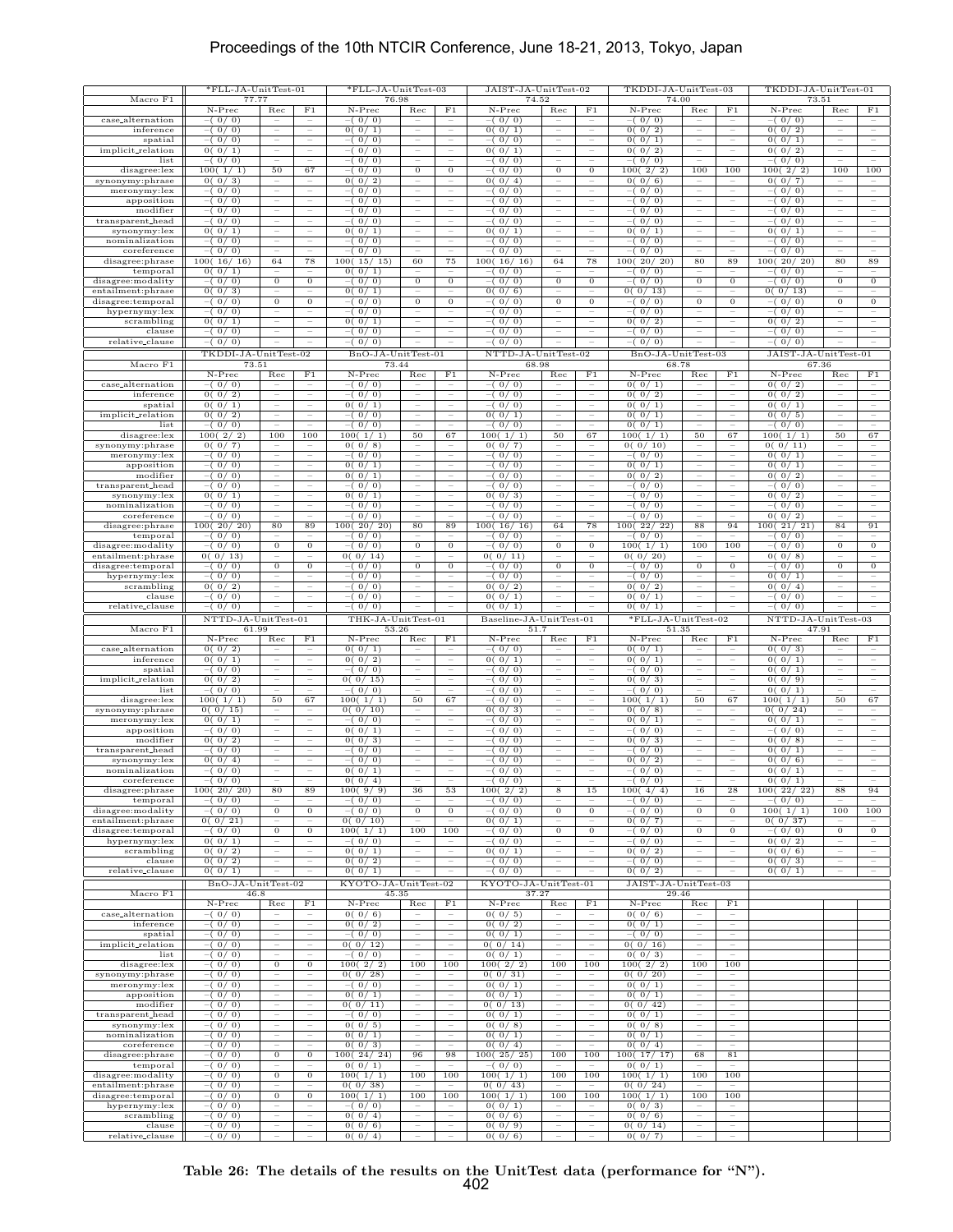|                          |               |            |       | WorseRanking |       |                       |               |            | BetterRanking |               |            |       |
|--------------------------|---------------|------------|-------|--------------|-------|-----------------------|---------------|------------|---------------|---------------|------------|-------|
| $\overline{\text{CS}}$   |               | R          |       |              | $R+U$ |                       |               | R          |               | $R+U$         |            |       |
| Run                      | $\text{Top}1$ | <b>MRR</b> | Top5  | Top1         | MRR   | $\operatorname{Top5}$ | $\text{Top}1$ | <b>MRR</b> | $\text{Top}5$ | $\text{Top}1$ | <b>MRR</b> | Top5  |
| IMTKU-CS-RITE4OA-03      | 28.00         | 33.77      | 42.67 | 33.33        | 40.87 | 53.33                 | 28.00         | 33.77      | 42.67         | 33.33         | 40.87      | 53.33 |
| WHUTE-CS-RITE4OA-01      | 18.67         | 27.59      | 43.33 | 22.00        | 33.67 | 54.00                 | 18.67         | 27.64      | 43.33         | 22.67         | 34.06      | 54.00 |
| IMTKU-CS-RITE4OA-02      | 14.67         | 21.44      | 36.00 | 20.00        | 29.08 | 47.33                 | 14.67         | 21.44      | 36.00         | 20.00         | 29.08      | 47.33 |
| *IASL-CS-RITE4OA-02      | 12.67         | 18.80      | 32.00 | 15.33        | 23.13 | 39.33                 | 38.00         | 42.71      | 50.00         | 42.00         | 47.27      | 56.00 |
| *IASL-CS-RITE4OA-01      | 12.00         | 22.71      | 42.00 | 15.33        | 27.96 | 50.67                 | 31.33         | 38.09      | 48.67         | 36.00         | 43.74      | 56.67 |
| IMTKU-CS-RITE4OA-01      | 10.67         | 19.91      | 38.67 | 17.33        | 27.21 | 47.33                 | 10.67         | 19.91      | 38.67         | 17.33         | 27.21      | 47.33 |
| CYUT-CS-RITE4QA-02       | 7.33          | 11.82      | 23.33 | 10.67        | 17.32 | 32.67                 | 39.33         | 46.13      | 55.33         | 44.00         | 51.52      | 62.67 |
| CYUT-CS-RITE4OA-01       | 6.67          | 11.49      | 23.33 | 10.00        | 16.99 | 32.67                 | 38.00         | 45.19      | 54.67         | 43.33         | 51.08      | 62.00 |
| bcNLP-CS-RITE4OA-03      | 6.67          | 8.78       | 11.33 | 7.33         | 9.78  | 12.67                 | 8.00          | 9.33       | 10.67         | 9.33          | 10.67      | 12.00 |
| bcNLP-CS-RITE4OA-01      | 3.33          | 3.67       | 4.00  | 4.67         | 6.17  | 8.00                  | 2.67          | 3.22       | 4.00          | 6.00          | 6.78       | 8.00  |
| bcNLP-CS-RITE4QA-02      | 0.00          | 0.00       | 0.00  | 0.00         | 0.00  | 0.00                  | 0.00          | 0.00       | 0.00          | 0.00          | 0.00       | 0.00  |
| $orgQAsys-CS-RITE4QA-01$ | 7.33          | 11.32      | 22.00 | 10.67        | 16.99 | 31.33                 | 40.67         | 47.60      | 57.33         | 44.67         | 52.32      | 64.00 |

**Table 27: Results on RITE4QA subtask (CS).**

|                          |       |            |               | WorseRanking |            |       |       |            | BetterRanking    |                          |            |       |
|--------------------------|-------|------------|---------------|--------------|------------|-------|-------|------------|------------------|--------------------------|------------|-------|
| CT                       |       | R          |               |              | $R+U$      |       |       | R          |                  | $R+U$                    |            |       |
| Run                      | Top1  | <b>MRR</b> | $\text{Top}5$ | Top1         | <b>MRR</b> | Top5  | Top1  | <b>MRR</b> | Top <sub>5</sub> | $\overline{\text{Top1}}$ | <b>MRR</b> | Top5  |
| WHUTE-CT-RITE4OA-01      | 27.33 | 34.57      | 46.67         | 30.67        | 38.76      | 52.67 | 26.67 | 34.29      | 46.67            | 30.00                    | 38.48      | 52.67 |
| IMTKU-CT-RITE4OA-03      | 16.67 | 25.70      | 40.67         | 19.33        | 29.39      | 46.00 | 17.33 | 26.03      | 40.67            | 20.00                    | 29.72      | 46.00 |
| IMTKU-CT-RITE4OA-01      | 14.67 | 22.69      | 37.33         | 22.00        | 31.84      | 49.33 | 14.67 | 22.58      | 37.33            | 22.00                    | 31.73      | 49.33 |
| CYUT-CT-RITE4OA-03       | 12.67 | 17.69      | 28.67         | 18.67        | 26.60      | 42.67 | 12.00 | 17.50      | 28.67            | 18.67                    | 26.99      | 43.33 |
| IASL-CT-RITE4OA-01       | 12.00 | 22.14      | 39.33         | 14.67        | 26.86      | 48.00 | 30.00 | 38.27      | 50.67            | 32.67                    | 42.34      | 57.33 |
| IMTKU-CT-RITE4OA-02      | 12.00 | 19.82      | 32.00         | 19.33        | 29.43      | 44.67 | 12.00 | 19.84      | 32.67            | 20.00                    | 29.79      | 45.33 |
| IASL-CT-RITE4QA-02       | 10.67 | 16.01      | 27.33         | 14.67        | 22.09      | 37.33 | 38.00 | 42.74      | 49.33            | 42.00                    | 47.66      | 56.67 |
| NTOUA-CT-RITE4OA-03      | 8.00  | 9.97       | 13.33         | 12.67        | 17.19      | 24.00 | 9.33  | 10.63      | 13.33            | 14.67                    | 18.30      | 24.00 |
| NTOUA-CT-RITE4OA-01      | 8.00  | 9.28       | 11.33         | 13.33        | 17.06      | 22.67 | 8.67  | 9.61       | 11.33            | 15.33                    | 18.17      | 22.67 |
| NTOUA-CT-RITE4OA-02      | 7.33  | 8.78       | 10.67         | 11.33        | 14.11      | 18.00 | 8.00  | 9.22       | 10.67            | 12.00                    | 14.56      | 18.00 |
| CYUT-CT-RITE4QA-01       | 6.67  | 11.71      | 24.00         | 10.00        | 16.99      | 32.67 | 38.00 | 45.19      | 54.67            | 43.33                    | 51.08      | 62.00 |
| CYUT-CT-RITE4QA-02       | 6.67  | 11.71      | 24.00         | 10.00        | 16.99      | 32.67 | 38.00 | 45.19      | 54.67            | 43.33                    | 51.08      | 62.00 |
| $orgQAsys-CT-RITE4QA-01$ | 7.33  | 11.54      | 22.67         | 10.67        | 16.99      | 31.33 | 40.67 | 47.60      | 57.33            | 44.67                    | 52.32      | 64.00 |

**Table 28: Results on RITE4QA subtask (CT).**

|                                  | WorseRanking |            |                       |               |            |       |               | BetterRanking |              |                       |            |       |  |  |
|----------------------------------|--------------|------------|-----------------------|---------------|------------|-------|---------------|---------------|--------------|-----------------------|------------|-------|--|--|
| CS                               |              |            |                       | $R+U$         |            |       |               |               |              |                       |            |       |  |  |
| Run                              | Top1         | <b>MRR</b> | $\operatorname{Top5}$ | $\text{Top}1$ | <b>MRR</b> | Top5  | $_{\rm Top1}$ | <b>MRR</b>    | $\Gamma$ op5 | $\operatorname{Top1}$ | <b>MRR</b> | Top5  |  |  |
| WHUTE-CS-CompleteRITE4QA-01      | 14.00        | 20.79      | 34.00                 | 15.33         | 23.74      | 40.67 | 14.00         | 20.84         | 34.00        | 16.00                 | 24.22      | 40.67 |  |  |
| *IASL-CAD-CS-CompleteRITE4QA-01  | 6.00         | 14.59      | 28.67                 | 6.67          | 16.26      | 32.00 | 28.67         | 34.37         | 44.00        | 33.33                 | 39.59      | 50.00 |  |  |
| *IASL-CAD-CS-CompleteRITE4QA-02  | 4.00         | 6.63       | 14.00                 | 4.00          | 7.47       | 16.00 | 38.00         | 42.93         | 50.67        | 42.00                 | 47.49      | 56.67 |  |  |
| CYUT-CS-CompleteRITE4QA-03       | 1.33         | 3.78       | 10.00                 | 1.33          | 5.84       | 16.00 | 40.67         | 47.60         | 57.33        | 44.67                 | 52.32      | 64.00 |  |  |
| CYUT-CS-CompleteRITE4QA-01       | 1.33         | 3.09       | 8.00                  | 1.33          | 3.48       | 9.33  | 38.00         | 45.19         | 54.67        | 43.33                 | 51.08      | 62.00 |  |  |
| CYUT-CS-CompleteRITE4QA-02       | 1.33         | 3.09       | 8.00                  | 1.33          | 3.48       | 9.33  | 39.33         | 46.13         | 55.33        | 44.00                 | 51.52      | 62.67 |  |  |
| $orgQAsys-CS-CompleteRITE4QA-01$ | 1.33         | 3.16       | 7.33                  | 1.33          | 3.32       | 8.00  | 40.67         | 47.60         | 57.33        | 44.67                 | 52.32      | 64.00 |  |  |

**Table 29: Results on CompleteRITE4QA subtask (CS).**

|                                   | WorseRanking |       |       |               |            |       |               | BetterRanking |                       |                       |       |       |  |  |
|-----------------------------------|--------------|-------|-------|---------------|------------|-------|---------------|---------------|-----------------------|-----------------------|-------|-------|--|--|
| CT                                |              | R     |       | $R+U$         |            |       |               |               |                       |                       |       |       |  |  |
| Run                               | Topl         | MRR   | Top5  | $\text{Top}1$ | <b>MRR</b> | Top5  | $_{\rm Top1}$ | MRR           | $\operatorname{Top5}$ | $\operatorname{Top1}$ | MRR   | Top5  |  |  |
| WHUTE-CT-CompleteRITE4QA-01       | 20.67        | 29.26 | 42.67 | 22.00         | 31.72      | 47.33 | 20.00         | 28.98         | 42.67                 | 22.00                 | 31.89 | 47.33 |  |  |
| CYUT-CT-CompleteRITE4QA-03        | 8.67         | 13.48 | 22.00 | 14.00         | 21.89      | 35.33 | 11.33         | 14.96         | 22.00                 | 17.33                 | 23.94 | 36.00 |  |  |
| IASL-CAD-CT-CompleteRITE4QA-01    | 5.33         | 13.68 | 27.33 | 6.00          | 15.01      | 29.33 | 26.67         | 34.23         | 46.67                 | 29.33                 | 37.68 | 51.33 |  |  |
| IASL-CAD-CT-CompleteRITE4QA-02    | 4.00         | 7.50  | 16.00 | 5.33          | 10.00      | 20.67 | 38.00         | 42.74         | 49.33                 | 42.00                 | 47.66 | 56.67 |  |  |
| NTOUA-CT-CompleteRITE4QA-03       | 2.67         | 4.97  | 8.67  | 5.33          | 8.99       | 15.33 | 4.00          | 5.67          | 8.67                  | 6.00                  | 9.52  | 15.33 |  |  |
| NTOUA-CT-CompleteRITE4QA-01       | 2.67         | 4.83  | 8.67  | 4.67          | 8.27       | 15.33 | 3.33          | 5.17          | 8.67                  | 5.33                  | 8.72  | 15.33 |  |  |
| NTOUA-CT-CompleteRITE4QA-02       | 2.67         | 4.80  | 8.00  | 4.67          | 8.62       | 14.67 | 3.33          | 5.28          | 8.00                  | 5.33                  | 9.10  | 14.67 |  |  |
| CYUT-CT-CompleteRITE4QA-02        | 2.00         | 3.76  | 8.67  | 2.00          | 4.14       | 10.00 | 38.00         | 45.19         | 54.67                 | 43.33                 | 51.08 | 62.00 |  |  |
| CYUT-CT-CompleteRITE4QA-01        | 1.33         | 3.09  | 8.00  | 1.33          | 3.48       | 9.33  | 38.00         | 45.19         | 54.67                 | 43.33                 | 51.08 | 62.00 |  |  |
| $orgQAsys-CT-Complete RITE4QA-01$ | l.33         | 3.16  | 7.33  | 1.33          | 3.32       | 8.00  | 40.67         | 47.60         | 57.33                 | 44.67                 | 52.32 | 64.00 |  |  |

**Table 30: Results on CompleteRITE4QA subtask (CT).**